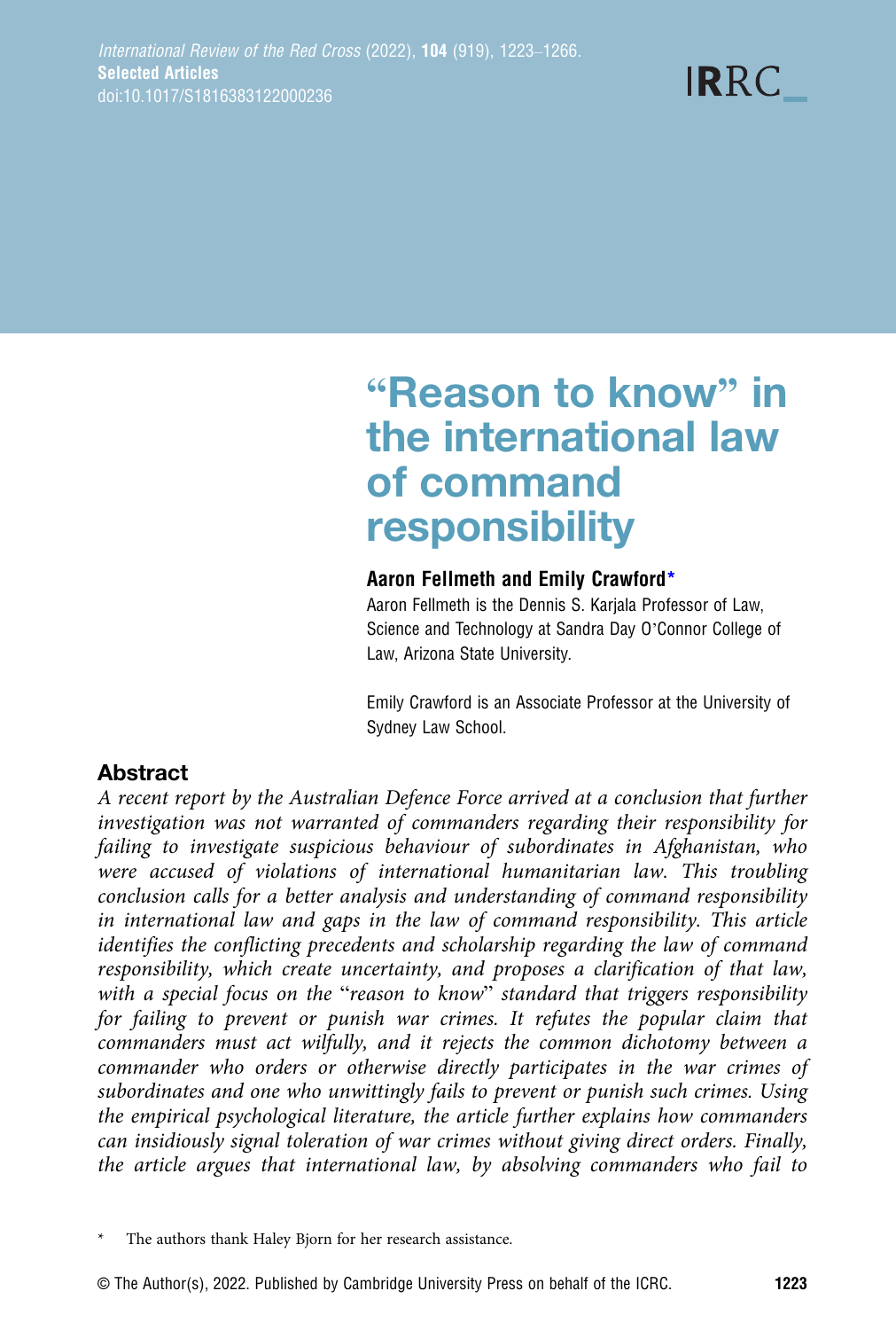properly train their subordinates to respect the law of armed conflict, misses a rare opportunity to deter war crimes, and offers some suggestions to fill this gap in the law.

Keywords: command responsibility, *scienter*, reason to know, prevent or punish, international criminal law, international humanitarian law.

r r r r r r r

Commanders are responsible for everything their command does or fails to do. … Commanders who assign responsibility and authority to their subordinates still retain the overall responsibility for the actions of their commands.

US Army Regulation 600-201

## Introduction

In November 2020, the Australian Defence Force (ADF) was confronted with the findings of a four-year-long investigation, undertaken by the inspector-general of the ADF and a justice of the New South Wales Supreme Court, Major General Paul Brereton, into allegations of war crimes by ADF special forces. The Afghanistan Inquiry Report, also known as the Brereton Report, $2$  found that there was credible evidence to support claims that, from 2005 until 2013, some members of the Australian Special Air Services (SAS) had engaged in a pattern of war crimes, including the murders of dozens of detainees and civilians and a subsequent cover-up. One of the practices uncovered in the investigation was the carrying of "throwdowns" – foreign weapons or equipment to be placed with the bodies of an ostensible "enemy killed in action" for the purposes of site exploitation photography, in order to portray that the person killed had been carrying the weapon or other military equipment when engaged and was therefore a legitimate target.3 The Brereton Report found evidence that Command was aware of these practices and had been told of claims by Afghans that SAS soldiers and junior officers were committing war crimes.<sup>4</sup> SAS commanders chose neither to investigate the claims nor to alert high command, in part because SAS officers were biased toward disbelieving complaints.<sup>5</sup>

In applying the law of armed conflict (LOAC) to these events, the Brereton Report arrives at a set of conclusions that, while critical of SAS officers' handling of the evidence of potential violations, do not favour further investigation of the commanders who themselves chose not to investigate these incidents. The Report

<sup>1</sup> US Department of the Army, Army Regulation 600-20: Army Command Policy, 24 July 2020, para. 2-1(b).

<sup>2</sup> Inspector-General of the Australian Defence Force Afghanistan Inquiry Report, 2020 (Brereton Report), available at: [https://afghanistaninquiry.defence.gov.au/sites/default/files/2020-11/IGADF-Afghanistan-](https://afghanistaninquiry.defence.gov.au/sites/default/files/2020-11/IGADF-Afghanistan-Inquiry-Public-Release-Version.pdf)[Inquiry-Public-Release-Version.pdf](https://afghanistaninquiry.defence.gov.au/sites/default/files/2020-11/IGADF-Afghanistan-Inquiry-Public-Release-Version.pdf) (all internet references were accessed in March 2022).

<sup>3</sup> Ibid., p. 29, paras 18–19.

<sup>4</sup> Ibid., p. 31, para. 30.

<sup>5</sup> Ibid., p. 464, paras 336, 338–339; p. 490, paras 49–50.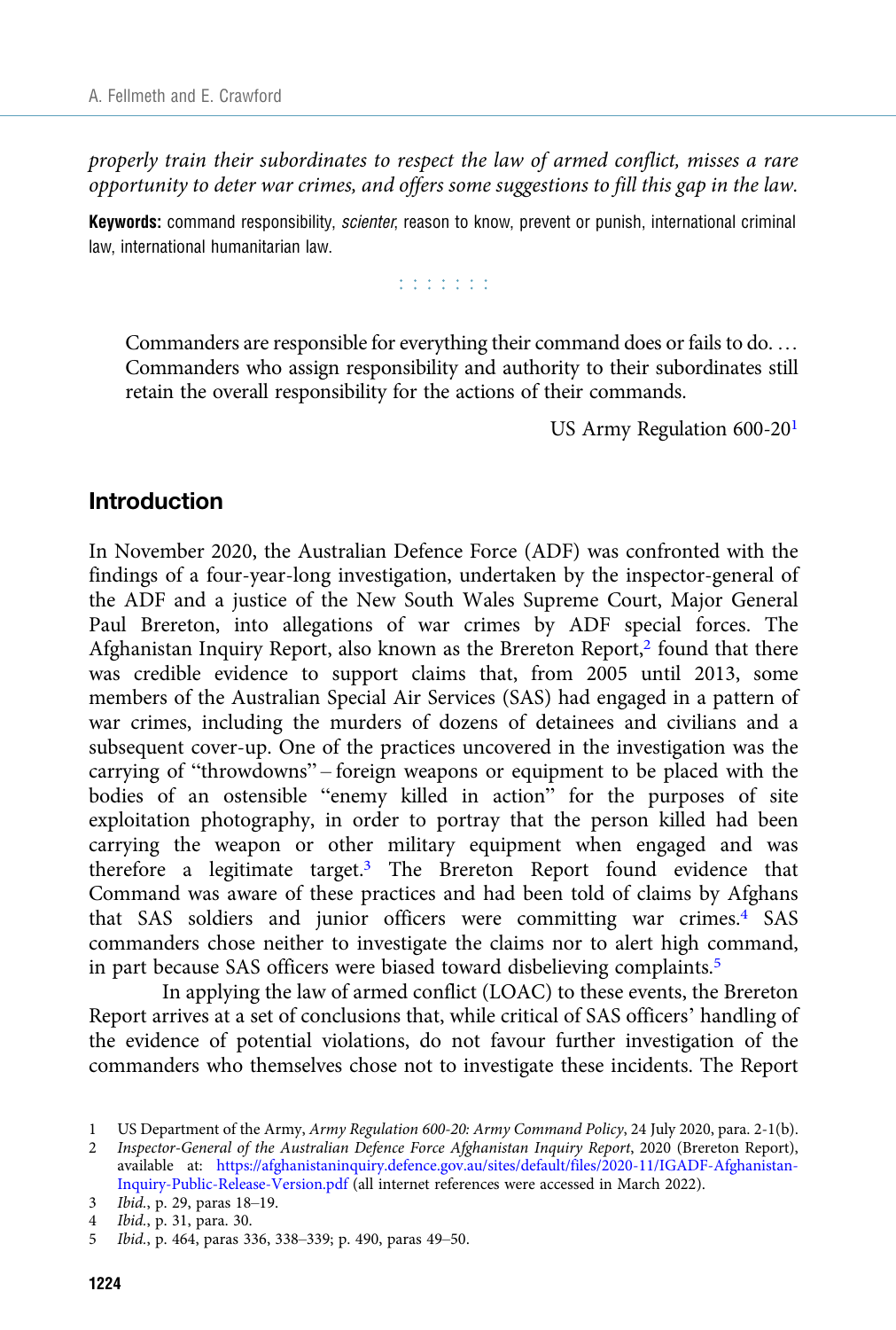characterizes the actions of the SAS as "disgraceful and a profound betrayal" of the ADF's "professional standards and expectations"<sup>6</sup> by a number of lower-ranked soldiers, not going so far as to conclude that these actions together indicate an accepted culture of criminality throughout the SAS. The suspicious behaviour of subordinates, the Report concludes, could have been properly interpreted as being indicative not of premeditation for the commission of war crimes, but rather of acts done to avoid unnecessary scrutiny for what could theoretically have been lawful activities.<sup>7</sup>

The Brereton Report paints the picture of an insular and secretive unit operating without the oversight of Command,8 but concludes that the behaviour was justifiably considered necessary for unit cohesion, stating:

The close-holding of information – frequently referred to as "compartmentalisation" – is a necessary feature of military units generally, and it is accentuated in the sphere of special operations. The security of the nation and the lives of individuals can depend on it.<sup>9</sup>

Ultimately, the Report explains commanders' failure to discover, prevent or investigate potential violations, in part, by noting that "few would have imagined some of our elite soldiers would" commit these violations.10

The conclusions of the Brereton Report, on both unit cohesion and the law of command responsibility, make for unsettling reading. They imply that the obligation of military officers to prevent and punish war crimes is secondary to considerations of morale and unit effectiveness. More generally, they reflect a long-standing inconsistency in command responsibility doctrine that removes a critical disincentive to dangerously irresponsible command decisions and thereby undermines command responsibility's deterrent value.

This article examines the law of command responsibility and its relationship to unit cohesion and other extralegal values. In general, the law of command responsibility makes a commander criminally responsible for crimes committed by forces under his or her effective authority and control if the commander knew or, owing to the circumstances at the time, had reason to know that the forces were committing or were about to commit such crimes, yet failed to take all necessary and reasonable measures to prevent or repress the commission of the acts.11 Similarly, a commander who knew or had reason to know of past war crimes of subordinates becomes responsible for failing to take the necessary measures to punish those subordinates.12 Within this seemingly straightforward doctrine lies a confusing vagueness about the mental element of

- 9 Ibid., p. 332, para. 15.
- 10 Ibid., p. 489, para. 42.

12 Rome Statute, Art. 28.

<sup>6</sup> Ibid., p. 41, para. 77.

<sup>7</sup> Ibid., p. 31, para. 30.

<sup>8</sup> Ibid., p. 325.

<sup>11</sup> Rome Statute of the International Criminal Court, 2187 UNTS 3, 17 July 1998 (Rome Statute), Art. 28. Section 268.11 of the Australian Criminal Code Act 1995 (Cth), which is discussed in the Brereton Report, largely but not precisely replicates the command responsibility provision of the Rome Statute.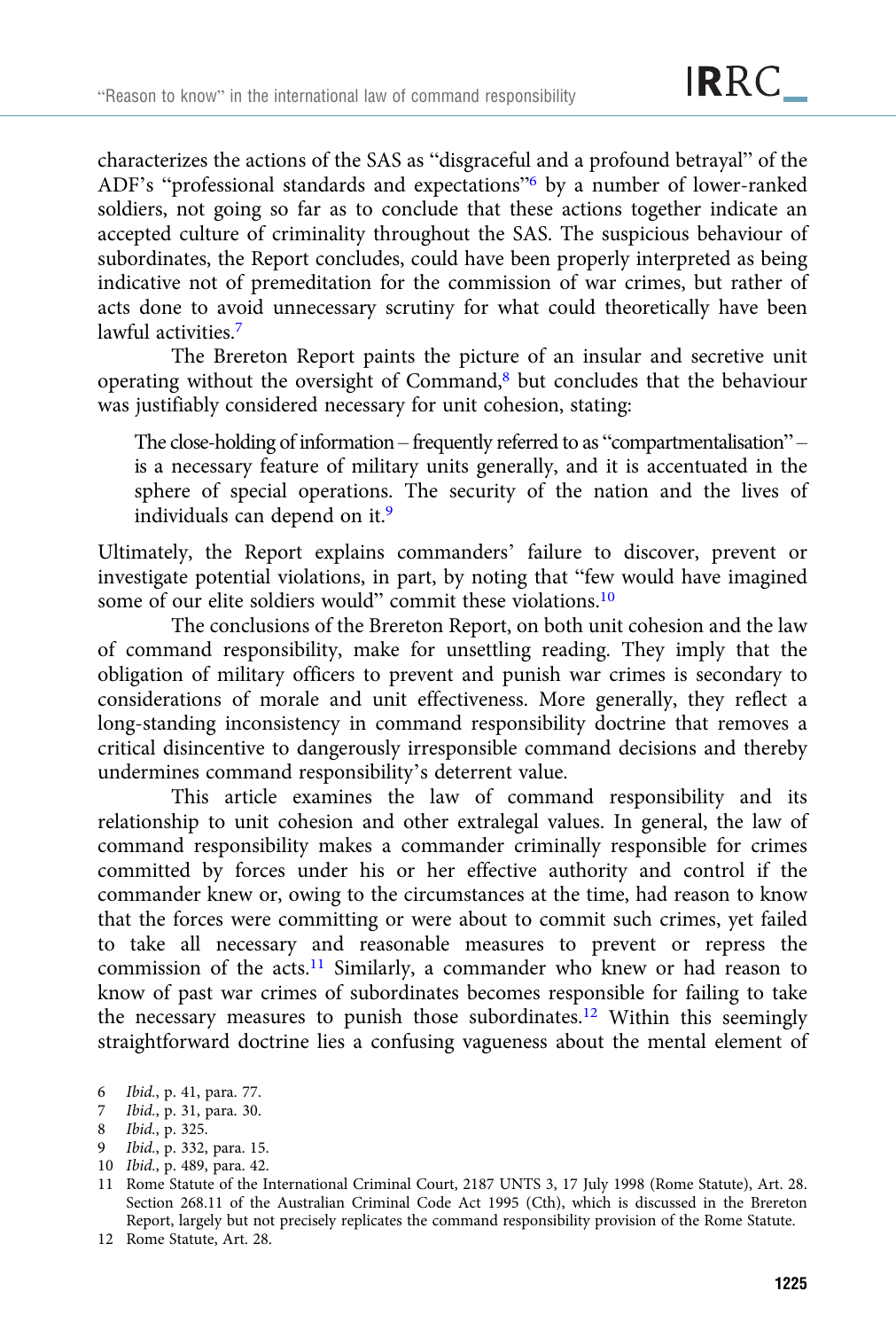the offence. In particular, the circumstances under which a commander will be deemed to have constructive knowledge of the war crimes of subordinates has occasioned recurrent debates among international criminal tribunals and scholars alike, with inconsistent and sometimes contradictory results.

Nearly all jurists addressing the issue propose a clear demarcation between a commander's intentional participation in a subordinate's war crime, which triggers either direct or command responsibility, and a commander's mere negligent supervision of subordinates who commit war crimes, which generally results in the exoneration of the commander as lacking the necessary scienter. This article challenges the widely assumed dichotomy between participation and neglect as both an oversimplification of human methods of communication and a misapprehension of the dynamics of military organizations. The consequences of this false dichotomy, illustrated in the Brereton Report but by no means unique to it, have proven disturbing from both moral and legal perspectives. The article proposes a reformed concept of a commander's "reason to know" of war crimes by subordinates, in which evidence of intentionality assumes a less prominent role. It concludes by suggesting an alternative to the doctrine's absolution of commanders from any duty to train or supervise subordinates under their command.

#### The law of indirect command responsibility

If a military commander plays an active role in promoting war crimes by subordinates, the appropriate charge is ordering, soliciting or inducing a war crime, $^{13}$  aiding, abetting or assisting in a war crime,<sup>14</sup> or contribution to a war crime,<sup>15</sup> depending on the form the commander's promotion takes. In contrast, command responsibility relates to a superior's failure to take appropriate action to prevent or punish war crimes committed by subordinates. Indirect responsibility is a much more complex doctrine and raises difficult questions of interpretation and application, particularly regarding the mental element of the offence. The essential point of indirect command responsibility is to deter commanders from tolerating war crimes by subordinates or exonerating them after their crimes come to light.

In the Brereton Report, because there were no allegations that ADF officers ordered subordinates to commit war crimes in Afghanistan, only the indirect aspect of command responsibility is implicated. This is unsurprising, not merely because

<sup>13</sup> See ibid., Art. 25(3)(b).

<sup>14</sup> See ibid., Art. 25(3)(c); see also e.g. International Criminal Tribunal for Rwanda (ICTR), Prosecutor v. Akayesu, Case No. ICTR-96-4-T, Judgment (Trial Chamber), 2 September 1998, paras 693–694 (finding the mayor of Taba Commune in Rwanda guilty of aiding and abetting widespread and systematic rapes through his "words of encouragement", which "sent a clear signal of official tolerance for sexual violence, without which these acts would not have taken place").

<sup>15</sup> See Rome Statute, Art. 25(d). Cf. Beatrice I. Bonafé, "Finding a Proper Role for Command Responsibility", International Journal of Criminal Justice, Vol. 5, No. 3, 2007, p. 615; Chantal Meloni, Command Responsibility in International Criminal Law, Springer, New York, 2010, pp. 216–233 (discussing the International Criminal Tribunal for the former Yugoslavia (ICTY) decisions imposing responsibility for aiding and abetting, conspiracy and joint criminal enterprise).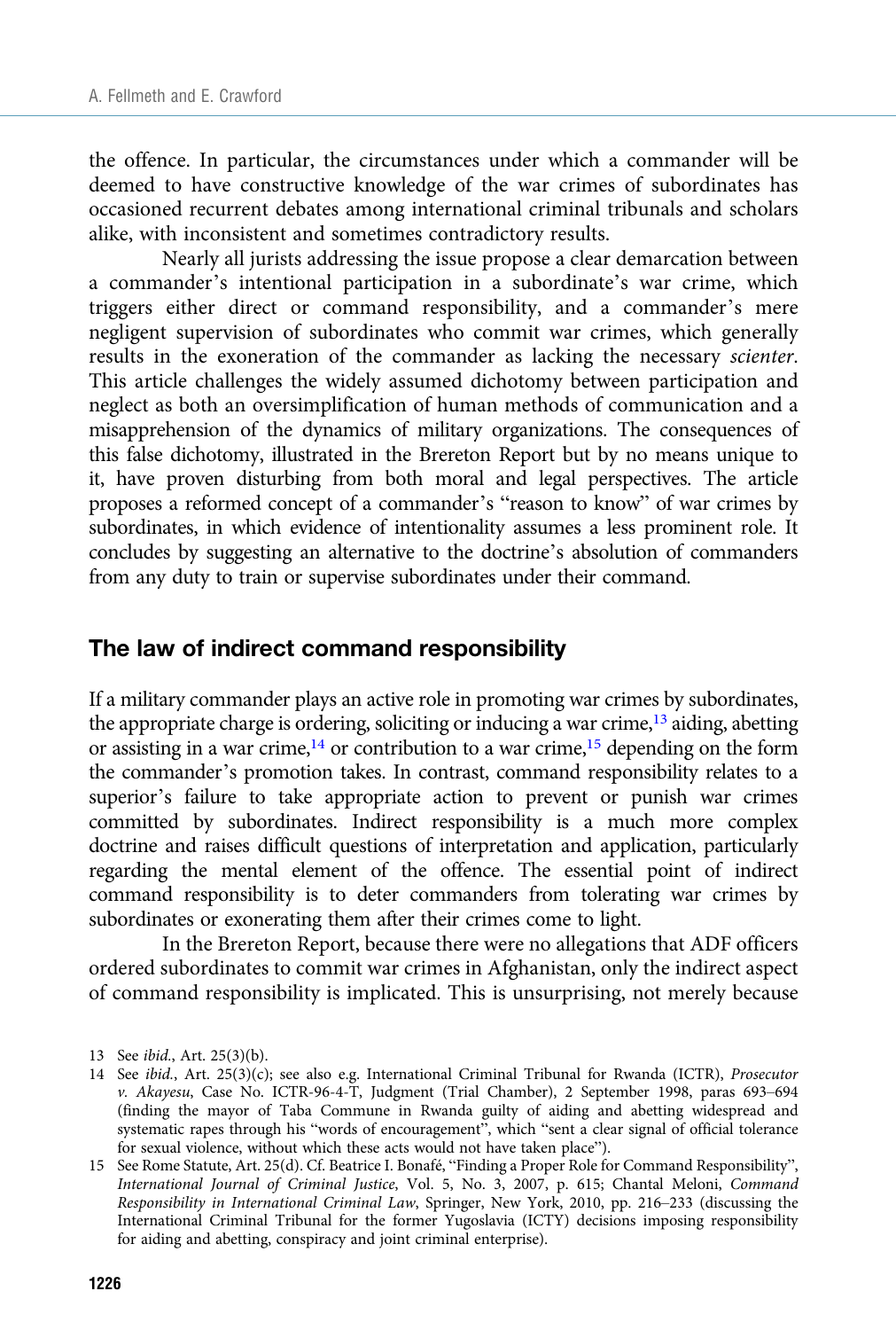direct commands to commit war crimes are relatively rare. The doctrinal difficulties of the law of indirect command responsibility have so perplexed both scholars and international criminal tribunals that untangling the jurisprudence and the underlying policy rationale for specific approaches to indirect command responsibility demands careful analysis. In this part of the article, we will briefly summarize the conflicting jurisprudence and sources of authority on command responsibility under the LOAC as it has developed since the Second World War.

## Early indirect command responsibility in the LOAC

Command responsibility for ordering war crimes by subordinates, or for refusing to punish subordinate war criminals, found its way into early municipal articles of war and military codes, $16$  but no such law before 1945 held commanders criminally responsible for violations of international law caused by mere toleration of war crimes by subordinates. Suggestions for the incorporation of more robust command responsibility into the international LOAC were floated as early as the Hague Peace Conferences of 1907 and the Versailles Peace Conferences of 1919,17 but even after the Second World War, the Allies were divided about whether a military commander could be criminally responsible for the war crimes of subordinates caused by toleration or neglect, as opposed to ordering the crimes.<sup>18</sup>

# The Yamashita trial

The resolution of that debate, and the origin of the modern law of indirect command responsibility, came with the trial of the commander of the Japanese Army in the Philippines, Tomoyuki Yamashita. General Yamashita became the first officer to be charged based on responsibility for an omission, specifically in permitting officers and troops under his command to plan and commit thousands of war crimes, including mass murder, torture, mutilation and gang rape of civilians as Japanese forces were driven out of Manila.

There was no strong, direct evidence that Yamashita knew or expressed approval of the war crimes, $19$  and he claimed at trial that he had operational but

<sup>16</sup> For detailed historical summaries of State practice, see William H. Parks, "Command Responsibility for War Crimes", Military Law Review, Vol. 62, No. 1, 1973, pp. 2–16; Matthew Lippman, "Humanitarian Law: The Uncertain Contours of Command Responsibility", Tulsa Journal of Comparative and International Law, Vol. 9, No. 1, 2001.

<sup>17</sup> Commission on the Responsibility of the Authors of the War and on Enforcement of Penalties, Report Presented to the Preliminary Peace Conference, Versailles, 29 March 1919, reprinted in American Journal of International Law, Vol. 14, No. 1, 1920, p. 121.

<sup>18</sup> W. H. Parks, above note 16, p. 20.

<sup>19</sup> Several authors have argued that there was credible evidence that Yamashita was aware of the war crimes (see e.g. W. H. Parks, above note 16, pp. 22–38; William V. O'Brien, "The Law of War, Command Responsibility and Vietnam", Georgetown Law Journal, Vol. 60, No. 3, 1972, pp. 625–627; William G. Eckhardt, "Command Criminal Responsibility: A Plea for a Workable Standard", Military Law Review, Vol. 97, No. 1, 1982, p. 19), but the tribunal never in fact found direct evidence that Yamashita had knowledge. It held instead that the war crimes were so open, systematic and in propinquity to Yamashita's location that knowledge could reasonably be imputed to him on the facts. The tribunal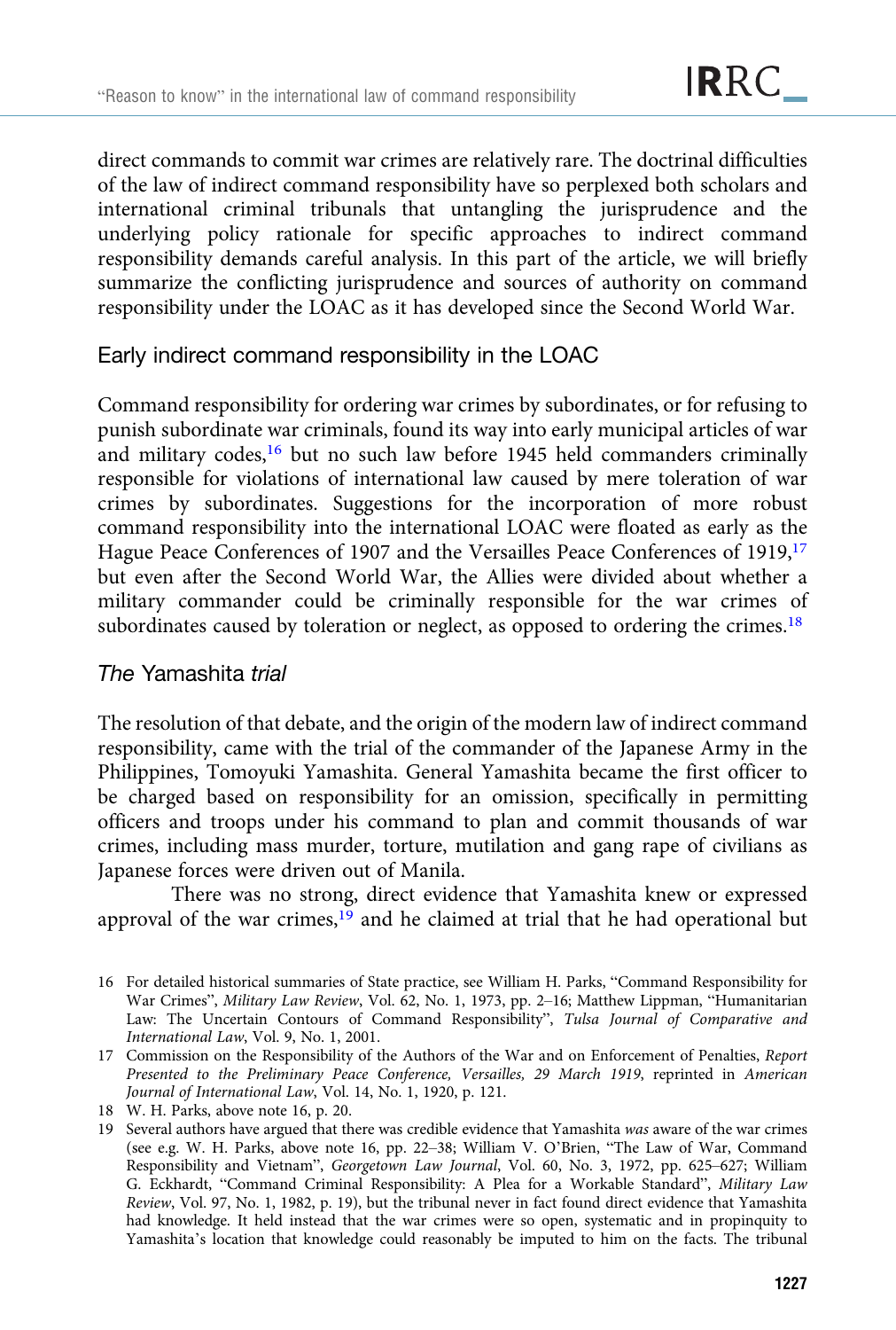not disciplinary control over naval land forces. Nonetheless, the US Military Commission found that Yamashita, as the highest military commander in the Philippine Islands, had a responsibility to prevent and investigate war crimes committed by subordinate officers under his command:

The Prosecution presented evidence to show that the crimes were so extensive and widespread, both as to time and area, that they must either have been wilfully permitted by the accused, or secretly ordered by the accused.

… [W]here murder and rape and vicious, revengeful actions are widespread offences, and there is no effective attempt by a commander to discover and control the criminal acts, such a commander may be held responsible, even criminally liable, for the lawless acts of his troops, depending upon their nature and the circumstances surrounding them.20

Thus, two new standards for a commander's criminal responsibility were established: first, the commander must not passively tolerate war crimes of which he or she is aware, and second, the commander must supervise and discipline troops under his or her command with regard to detecting and preventing war crimes. As Ilias Bantekas has interpreted the case:

This standard … creates an objective negligence test that takes into account the circumstances at the time. Absence of knowledge is no defence if the superior did not take reasonable steps to acquire such knowledge, which in itself constitutes criminal negligence. Superiors have reason to know if they exercise due diligence. … This inevitably raises a duty to know, rebuttable only through evidence of due diligence, because it is a commander's duty to be apprised of events within his or her command.<sup>21</sup>

These principles were reaffirmed by the Nuremberg Tribunal and the International Military Tribunal for the Far East (IMTFE), also known as the Tokyo War Crimes Tribunal.<sup>22</sup>

put great emphasis on those duties of a commander that, if properly exercised, would have led to the discovery of the war crimes, but this emphasis is more consistent with a "reason to know" standard than with an actual knowledge standard.

<sup>20</sup> US Military Commission, Manila, Trial of General Tomoyuki Yamashita, Case No. 21, Judgment, 4 February, 1946, in UN War Crimes Commission, Law Reports of Trials of War Criminals, Vol. 4, 1948, pp. 34–35.

<sup>21</sup> Ilias Bantekas, Principles of Direct and Superior Responsibility in International Humanitarian Law, Juris, New York, 2002, pp. 113–114 (footnotes omitted). But see Guénaël Mettraux, The Law of Command Responsibility, Oxford University Press, Oxford, 2009, pp. 217–218 (interpreting ICTY precedents, including the Celebići case decision, to exonerate commanders for whom evidence of the war crimes of subordinates is readily available, but who take no steps whatsoever to acquire it).

<sup>22</sup> See e.g. United Nations War Crimes Commission, United States v. von Leeb, in Law Reports of Trials of War Criminals, Vol. 9, 1949, p. 512. That said, some tribunals varied the phrasing of the duty of command responsibility. Thus, for example, in the Toyoda trial, the IMTFE characterized the commander's duty as one of "the exercise of ordinary diligence" or "use of reasonable diligence" to learn of the commission of crimes by subordinates. See IMTFE, United States v. Toyoda, in Records of the Trial of Accused War Criminal Soemu Toyoda, Tried by a Military Tribunal Appointed by the Supreme Commander of the Allied Powers, Tokyo, Japan, 1948–1949, National Archives and Records Administration, M1729,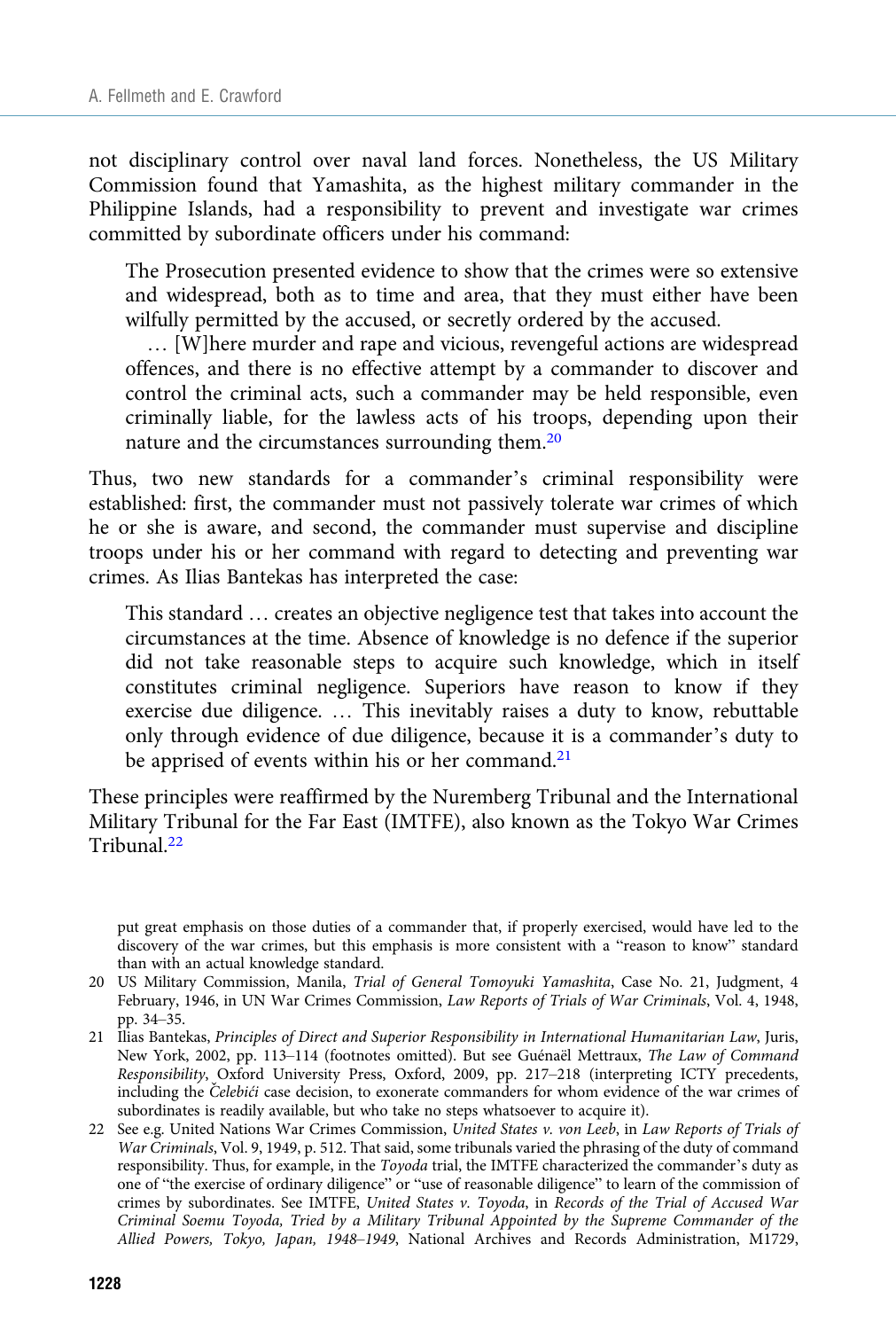## Additional Protocol I

The Yamashita rule was incorporated with some alterations into Additional Protocol I to the 1949 Geneva Conventions (AP I), in its Article 86:

The fact that a breach of the Conventions or of this Protocol was committed by a subordinate does not absolve his superiors from penal or disciplinary responsibility, as the case may be, if they knew, or had information which should have enabled them to conclude in the circumstances at the time, that he was committing or was going to commit such a breach and if they did not take all feasible measures within their power to prevent or repress the breach. $2<sup>3</sup>$ 

The phrasing of AP I-"had information which should have enabled them to conclude" – suggests a high standard of diligence in both supervision of subordinates and prevention of war crimes. The use of the past conditional "should have enabled" indicates that the failure to investigate incomplete evidence or make logical inferences that war crimes were occurring engages the commander's responsibility as surely as if the commander actually knew these facts. Wilful blindness and reckless disregard of incriminating facts are therefore as culpable as actual knowledge, $24$  consistent with the ancient maxim of non scire quod scire debemus et possumus culpa est.<sup>25</sup>

The International Committee of the Red Cross (ICRC) Commentary on AP I asserts that a commander's "negligence must be so serious that it is tantamount to malicious intent, apart from any link between the conduct in question and the damage that took place".<sup>26</sup> This interpretation is unfortunate. It contradicts the plain language of Article 86, which requires only that the commander possess inculpatory information and fail to take action as required. Malicious intent is simply not an element of the crime. On the contrary, AP I thus uses the strongest possible language to describe the commander's responsibility once facts have come to his or her attention that warrant further investigation.<sup>27</sup> Apathy meets this standard as well as malicious intent, although it could perhaps be argued that

7 rolls; Transcripts from the Case of the United States of America vs. Soemu Toyoda and Hiroshi Tamura, 1946–1948, M1661, 4 rolls (Toyoda Transcript).

- 23 Protocol Additional (I) to the Geneva Conventions of 12 August 1949, and relating to the Protection of Victims of International Armed Conflicts, 1125 UNTS 3, 8 June 1977 (entered into force 7 December 1978) (AP I), Art. 86(2).
- 24 Anne-Marie Boisvert, Hélène Dumont and Martin Petrov, "Quand les crimes des sous-fifres engage la responsabilité de leur chef: La doctrine de la responsabilité du supérieur hiérarchique en droit pénal international", Canadian Criminal Law Review, Vol. 9, No. 1, 2004, p. 117.
- 25 See ICTR, Prosecutor v. Bagilishema, Case No. ICTR-95-1A-A, Judgment (Appeals Chamber), 3 July 2002, para. 28.
- 26 Claude Pilloud, Yves Sandoz, Christophe Swinarski and Bruno Zimmermann (eds), Commentary on the Additional Protocols of 8 June 1977 to the Geneva Conventions of 12 August 1949, ICRC, Geneva, 1987 (ICRC Commentary on APs), p. 1012.
- 27 It is thus even less justified to argue that a commander must have verified proof of a potential war crime by subordinates to incur liability for failing to prevent those crimes, and he must consciously choose not to act. See G. Mettraux, above note 21, pp. 208, 217, 223. Such an argument excuses both total neglect of supervision on the commander's part and his wilful blindness to indicators of possible war crimes, in contradiction to the plain words of AP I.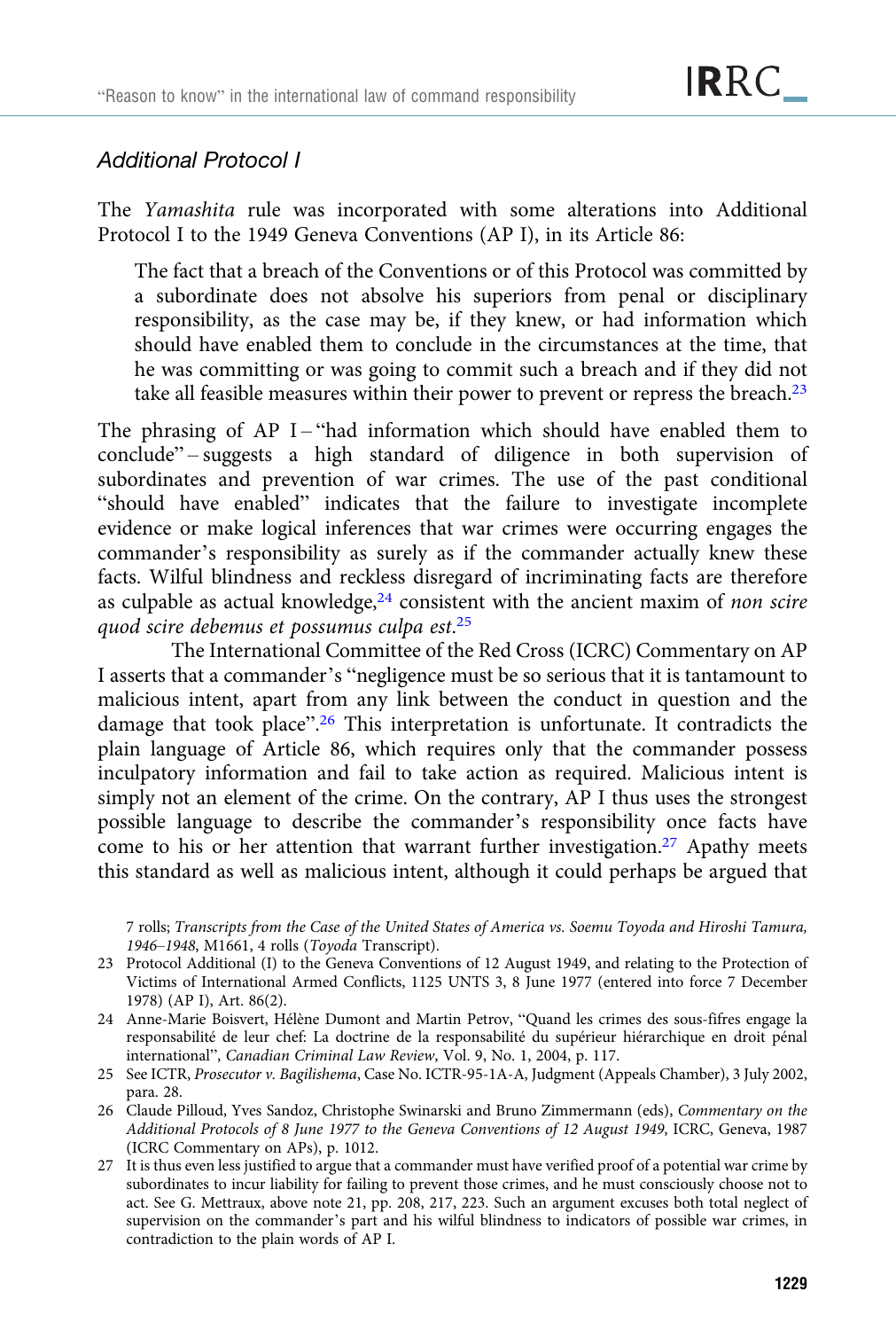malicious intent can be inferred from a commander's self-blinding to the facts available to him or her.

The language of Article 86 seems to require evidence to be in the commander's actual possession ("had information"), not merely available to the commander. It thus may be interpreted to exonerate a commander who, lacking incriminating evidence, takes no measures to supervise direct subordinates in order to ensure that they are not committing war crimes. If this interpretation is correct, it departs from at least one of the credible interpretations of the Nuremberg and Tokyo war crimes precedents. The ICRC Commentary takes the opposite approach; it interprets actual possession of incriminating information as not being required to engage the commander's responsibility. For example, it views a commander's failure to diligently review reports of war crimes during absence from the theatre of combat as not excusing a failure to inform himself or herself and to take appropriate preventive or punitive measures.<sup>28</sup>

#### Statutes of the international criminal tribunals

In modern practice, Article 7 of the Statute of the International Criminal Tribunal for the former Yugoslavia (ICTY) used less exacting language with regard to negative duties, providing that a superior would be responsible for the illegal acts of his subordinate

if he knew or had reason to know that the subordinate was about to commit such acts or had done so and the superior failed to take the necessary and reasonable measures to prevent such acts or to punish the perpetrators thereof.<sup>29</sup>

The Statute of the International Criminal Tribunal for Rwanda (ICTR) included similar language in its Article 6(3). In both cases, the tribunals have interpreted their respective statutes as requiring only general knowledge about possible war  $c$ rimes $30 - a$  point that will be elaborated later in this essay.

Although "reason to know" is conceptually analogous to (and more elegant than) the AP I standard of scienter, the ICTY Statute dilutes "all feasible measures" into the less exacting "necessary and reasonable measures". The distinction may be more apparent than real, however. The seriousness of war crimes such as the wilful killing of civilians or the torture of detainees implies that very extreme measures should be considered both necessary and reasonable to prevent such crimes. It is therefore logical to interpret any measure taken by a commander that is weaker than necessary to prevent or punish such crimes as unreasonable.<sup>31</sup>

<sup>28</sup> ICRC Commentary on APs, above note 26, p. 1014.

<sup>29</sup> Updated Statute of the International Criminal Tribunal for the former Yugoslavia, September 2009, Art. 7(3).

<sup>30</sup> ICTR, Bagilishema, above note 25, para. 28 (quoting ICTY, Prosecutor v. Čelebići [sic: Delalić], Case No. IT-96-21-A, Judgment (Appeals Chamber), 20 February 2001, para. 238).

<sup>31</sup> See, generally, Elies van Sliedregt, "Command Responsibility at the ICTY: Three Generations of Case-Law and Still Ambiguity", in Bert Swart, Alexander Zahar and Göran Sluiter (eds), The Legacy of the International Criminal Tribunal for the Former Yugoslavia, Oxford University Press, Oxford, 2011.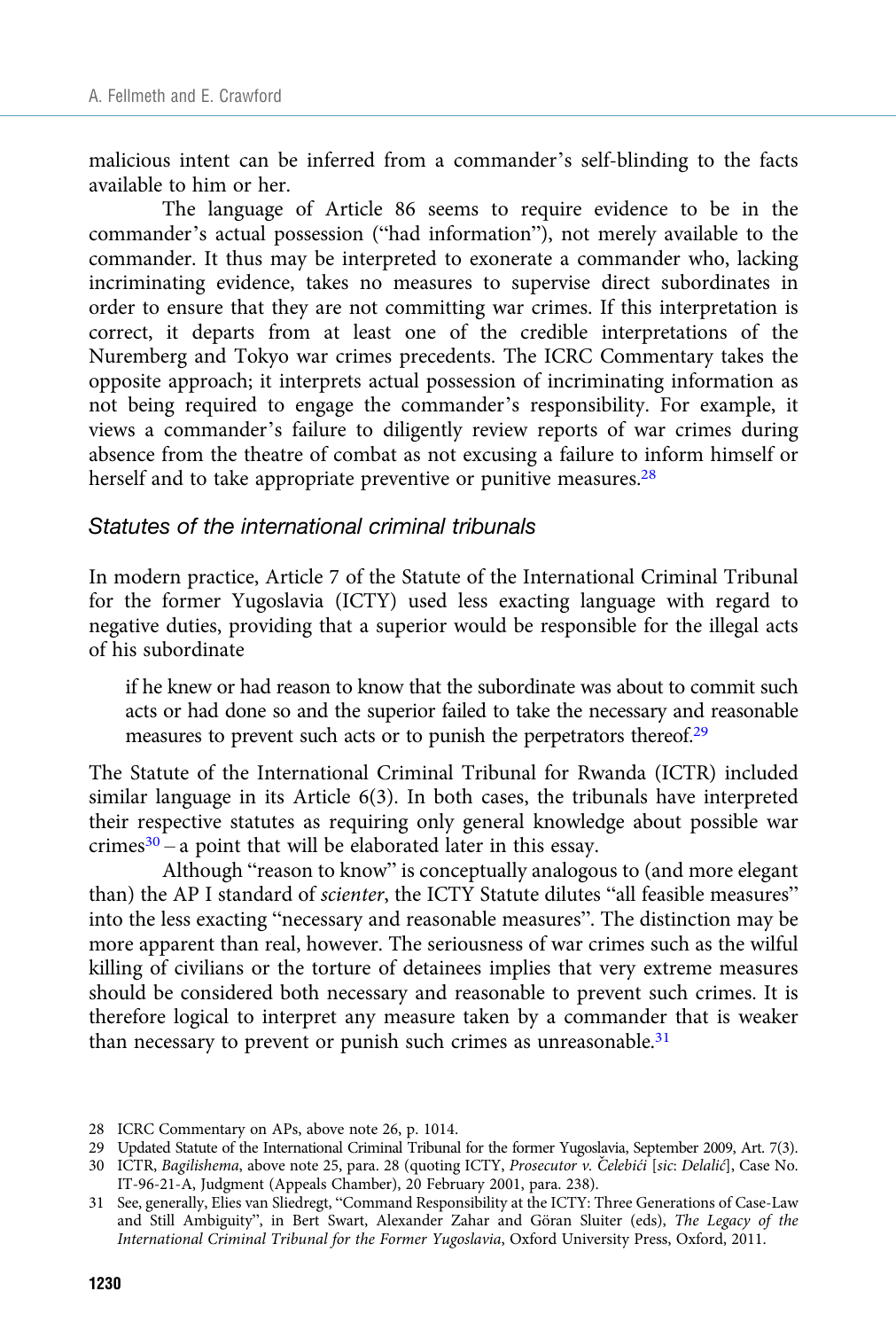The Rome Statute of the International Criminal Court (ICC) echoes, but expands considerably upon, both AP I and the ICTY and ICTR Statutes. Article 28 provides in relevant part:

A military commander or person effectively acting as a military commander shall be criminally responsible for crimes within the jurisdiction of the Court committed by forces under his or her effective command and control, or effective authority and control as the case may be, as a result of his or her failure to exercise control properly over such forces, where:

- (i) That military commander or person either knew or, owing to the circumstances at the time, should have known that the forces were committing or about to commit such crimes; and
- (ii) That military commander or person failed to take all necessary and reasonable measures within his or her power to prevent or repress their commission or to submit the matter to the competent authorities for investigation and prosecution.32

The "should have known" standard of responsibility, which originates in the Toyoda trial,<sup>33</sup> reflects an early (later amended) draft of AP I's Article 86.<sup>34</sup> It also parallels the ICTY Statute's "reason to know" and the "all necessary and reasonable measures within his or her power" language, merging the terms of AP I and the ICTY Statute on the obligation of prevention.35 But the Rome Statute also adds a consequential innovation: an explicit reference to the responsibility of military commanders to "exercise control properly" over forces under their command.

Plainly, neither the statutes of international tribunals nor their jurisprudence attribute strict liability to military commanders whenever their subordinates commit war crimes. But precisely what they require of commanders is not entirely apparent from these sources and is made still less certain by the different formulations found in them. Consider the divergent treaty language:

- 32 Rome Statute, Art. 28(a).
- 33 See below text accompanying note 62.
- 34 There was insufficient published debate at the Diplomatic Conference to explain why the original "should have known" language was amended to "had information which should have enabled them to conclude". The United States had proposed altering the phrase to "should reasonably have known", but one can only guess as to why the "information" language was added. See Howard S. Levie, "Command Responsibility", U.S. Air Force Academy Journal of Legal Studies, Vol. 8, 1997–98, pp. 8–9.
- 35 Some writers have interpreted the "should have known" standard as somehow more relaxed than the "reason to know" standard. It appears that Guénaël Mettraux in particular has conflated "reason to know" with the widely accepted responsibility of a commander to supervise his or her subordinates in order to prevent war crimes, and has concluded that the former is unique to and a product of the latter, resulting in a "legal fiction" of knowledge. G. Mettraux, above note 21, pp. 77–78, 210–212. There is no support for such an interpretation. The confusion can be easily dispelled by pointing out that the commander should have known of a war crime when he or she had reason to know of it, and the commander has reason to know of a war crime when ordinary supervision of his or her subordinates produces information that would alert a reasonable person that subordinates planned to commit or had committed a war crime. No fictional imputation of actual knowledge to the commander is necessary.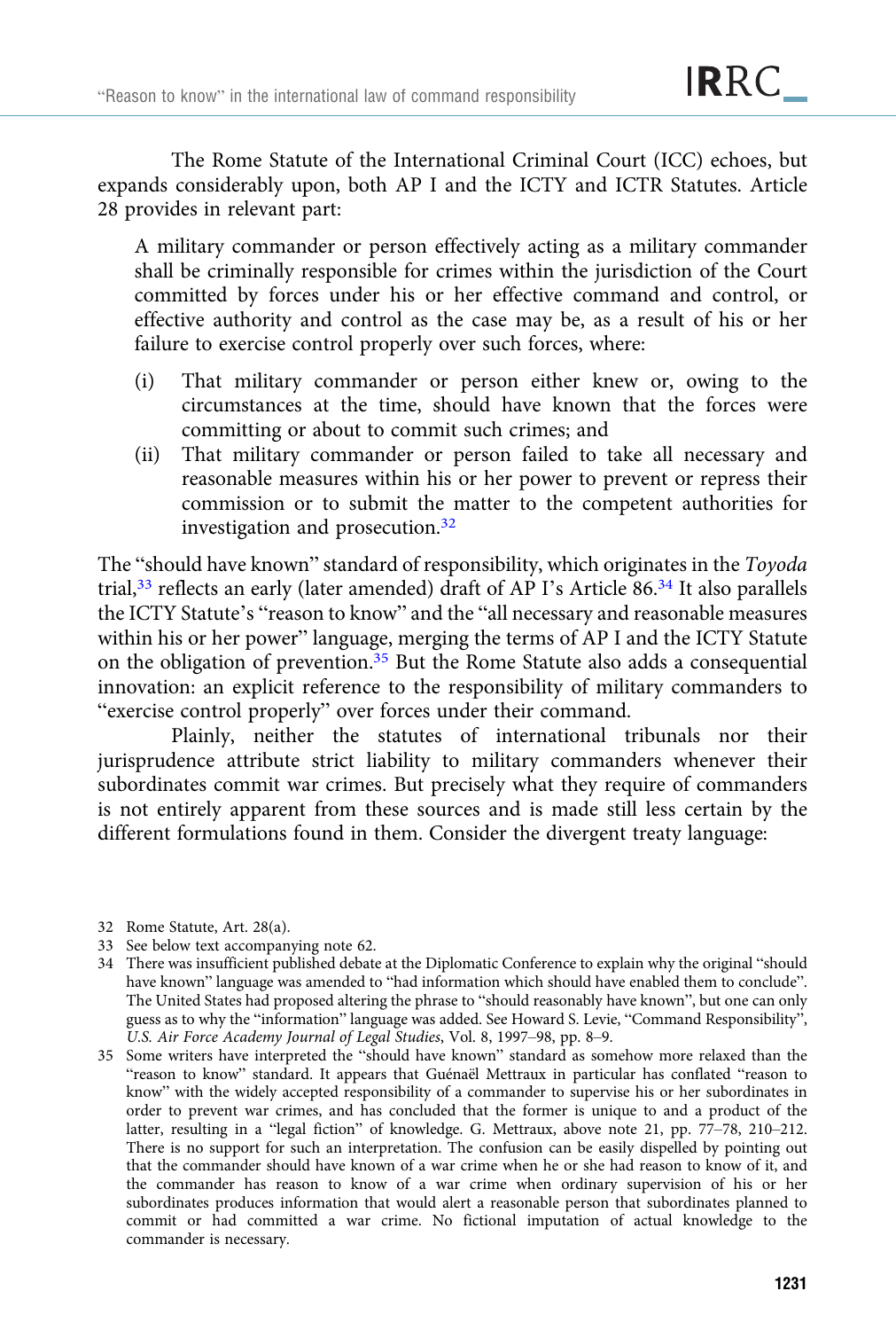|                    | AP I                                                                  | <b>ICTY/ICTR</b><br>Statutes <sup>36</sup>        | Rome Statute of<br>the ICC                                               |
|--------------------|-----------------------------------------------------------------------|---------------------------------------------------|--------------------------------------------------------------------------|
| <b>Scienter</b>    | "had information<br>which should have<br>enabled them to<br>conclude" | "had reason to<br>know"                           | "owing to the<br>circumstances<br>should have<br>known"                  |
| Action<br>required | "all feasible"<br>measures within<br>their power"                     | "the necessary"<br>and<br>reasonable<br>measures" | "all necessary and<br>reasonable<br>measures within<br>his or her power" |

Interestingly, the ICRC's study on customary international humanitarian law endorses the "knew or had reason to know" language of the *ad hoc* tribunals.<sup>37</sup> At the same time, the ICRC Commentary on AP I takes the surprising position that the "should have enabled" language is essentially inoperative due to a divergence between the English and French versions of AP I, with the French version referring only to information that did in fact enable the commander to conclude ("des informations leur permettant de conclure").38 The reasoning behind this conclusion, as Jenny Martinez has noted with some charity, is "not entirely clear".<sup>39</sup> If evidence suggests that subordinates are committing war crimes, such evidence "should" enable a commander to conclude that a crime is occurring, and therefore it does "permit" the commander "to conclude" the same.

Modern jurisprudence developing the law of command responsibility

Between 1949 and the formation of the ICTY, no international tribunal further developed the law of command responsibility appreciably. However, the issue came up regularly before both the ICTY and ICTR, beginning in the mid-1990s. Soon, these tribunals began treating command responsibility as customary international law, despite the nearly fifty-year gap in international criminal jurisprudence. In the Celebići case, the ICTY noted the incorporation of command responsibility into AP I and declared that the criminal responsibility of "military commanders and other persons occupying positions of superior

<sup>36</sup> The Statute of the Special Court for Sierra Leone, 2002, uses identical language in its Article 6.

<sup>37</sup> Jean-Marie Henckaerts and Louise Doswald-Beck (eds), Customary International Humanitarian Law, Vol. 1: Rules, Cambridge University Press, Cambridge, 2005 (ICRC Customary Law Study), pp. 558– 562, available at: <https://ihl-databases.icrc.org/customary-ihl/eng/docs/v1>.

<sup>38</sup> ICRC Commentary on APs, above note 26, pp. 1013–1014. This interpretation of the difference in meaning between the English and French versions misunderstands the significance of the English past conditional tense, but ultimately this misapprehension does not affect the Commentary's conclusion.

<sup>39</sup> Jenny S. Martinez, "Understanding Mens Rea in Command Responsibility", Journal of International Criminal Justice, Vol. 5, No. 3, 2007, pp. 653–654.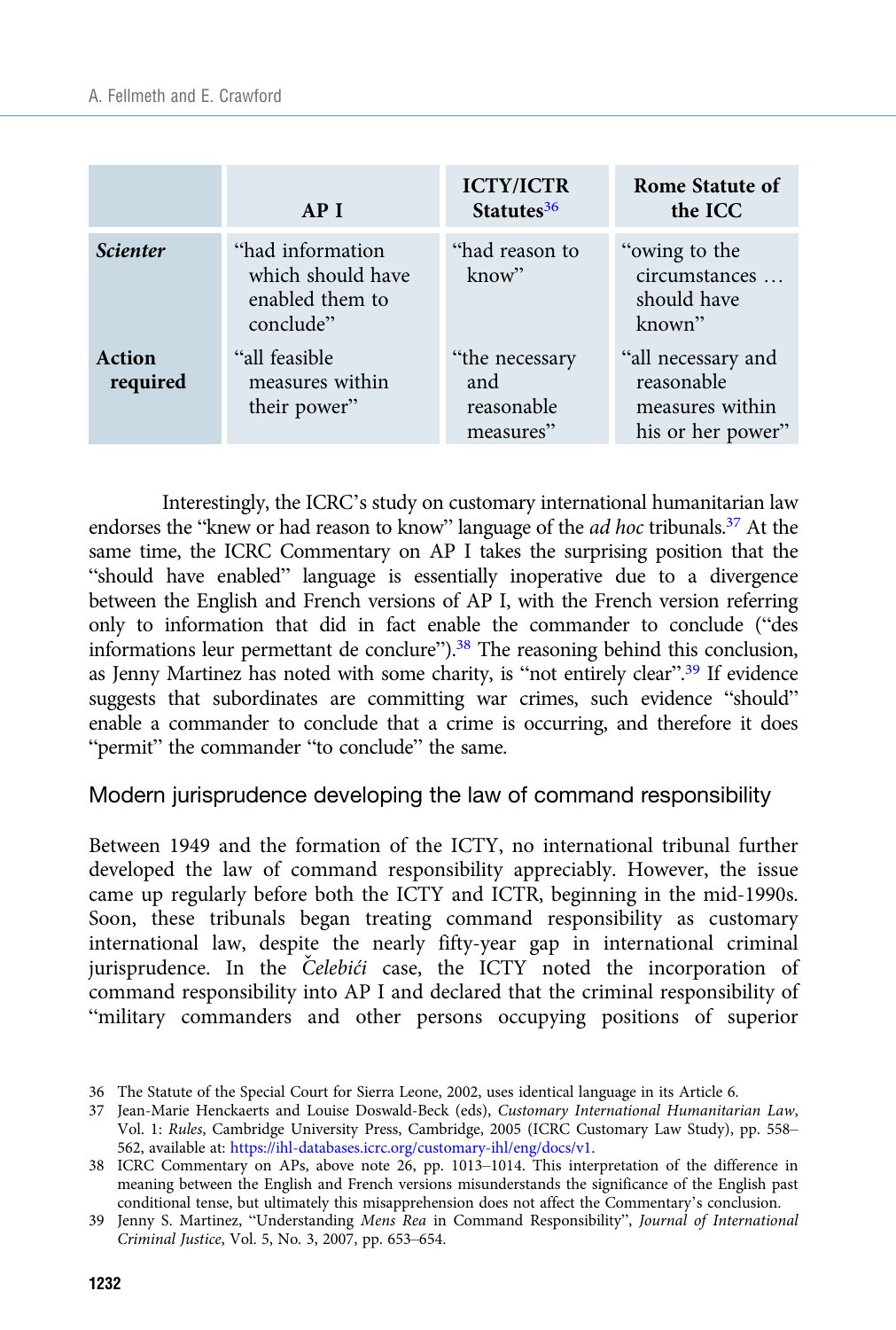authority … for the unlawful conduct of their subordinates is a well-established norm of customary and conventional international law."<sup>40</sup>

In evaluating whether war crimes by subordinates engaged a commander's indirect responsibility, the ICTY adopted a three-step approach. First, there needed to be a superior–subordinate command relationship. Second, the commander must have had the requisite mental state, as discussed below. Third, the superior must have failed to take reasonable and appropriate measures to prevent or punish international crimes committed by a subordinate or subordinates.<sup>41</sup> A fourth step, showing that the commander caused or contributed to the subordinate's war crime by failing to prevent or punish the crime, has sometimes been discussed in the ICTY and ICTR jurisprudence, but it was not clearly required until the Rome Statute embraced a causation requirement.<sup>42</sup>

The development of command responsibility jurisprudence beyond these basic points has proved nettlesome. In some cases, the tribunals have treated command responsibility as a dereliction of duty by commanders, who assume responsibility for their own acts only.43 In others, the tribunals have followed the Nuremberg and IMTFE precedents in treating command responsibility as a form of vicarious liability that made the commander complicit in the crimes of subordinates.44 This jurisprudence has left international criminal law plagued with mixed messages, but the trend in the ICTY and ICTR Trial Chambers was toward treating a dereliction of duty as sufficient to trigger command responsibility,45 while the Appeals Chambers of the ICTY favoured an approach that required the commander to possess some information which would suggest that war crimes were planned, were being committed, or had been committed by subordinates.46 This section will summarize the elements of command responsibility as they have developed in modern international criminal law jurisprudence.

- 40 ICTY, Prosecutor v. Delalić, Case No. IT-96-21-T, Judgment (Trial Chamber), 16 November 1998, para. 333.
- 41 The case of *Prosecutor v Orić* expanded the test to include a fourth limb: that "an act or omission incurring criminal responsibility according to Articles 2 to 5 and 7(1) of the [ICTY] Statute has been committed by other(s) than the accused ('principal crime')". ICTY, Prosecutor v Orić, Case No. IT-03-68, Judgment (Trial Chamber), 30 June 2006, para. 294. See also Tilman Blumenstock and Wayde Pittman, "Prosecutor v. Naser Orić: The International Criminal Tribunal for the Former Yugoslavia Judgment of Srebrenica's Muslim Wartime Commander", Leiden Journal of International Law, Vol. 19, No. 4, 2006.
- 42 Rome Statute, Art. 28.
- 43 See ICTY, Prosecutor v. Krnojelac, Case No. IT-97-25-A, Judgment (Appeals Chamber), 17 September 2003, para. 171, in International Legal Materials, Vol. 43, 2004, p. 330; accord ICTY, Orić, above note 41, para. 293 ("neglect of duty").
- 44 See e.g. ICC, Prosecutor v. Bemba, Case No. ICC-01/05-01/08, Decision Pursuant to Article 61(7)(a) and (b) of the Rome Statute on the Charges of the Prosecutor against Jean-Pierre Bemba Gombo, 15 June 2009, para. 436.
- 45 See also ICTY, Prosecutor v Halilović, Case No. IT-01-48-T, Judgment (Trial Chamber), 16 November 2005, para. 54; ICTY, Prosecutor v Hadžihasanović, Case No. IT-01-47-T, Judgment (Trial Chamber), 15 March 2006, paras 74–75; ICTY, Krnojelac, above note 43, para. 171 ("It cannot be overemphasised that, where responsibility is concerned, an accused is not charged with the crimes of his subordinates but with his failure to carry out his duty as a superior to exercise control").
- 46 See e.g. ICTY, Prosecutor v. Delalić, Case No. IT-96-21-A, Judgment (Appeals Chamber), 20 February 2001.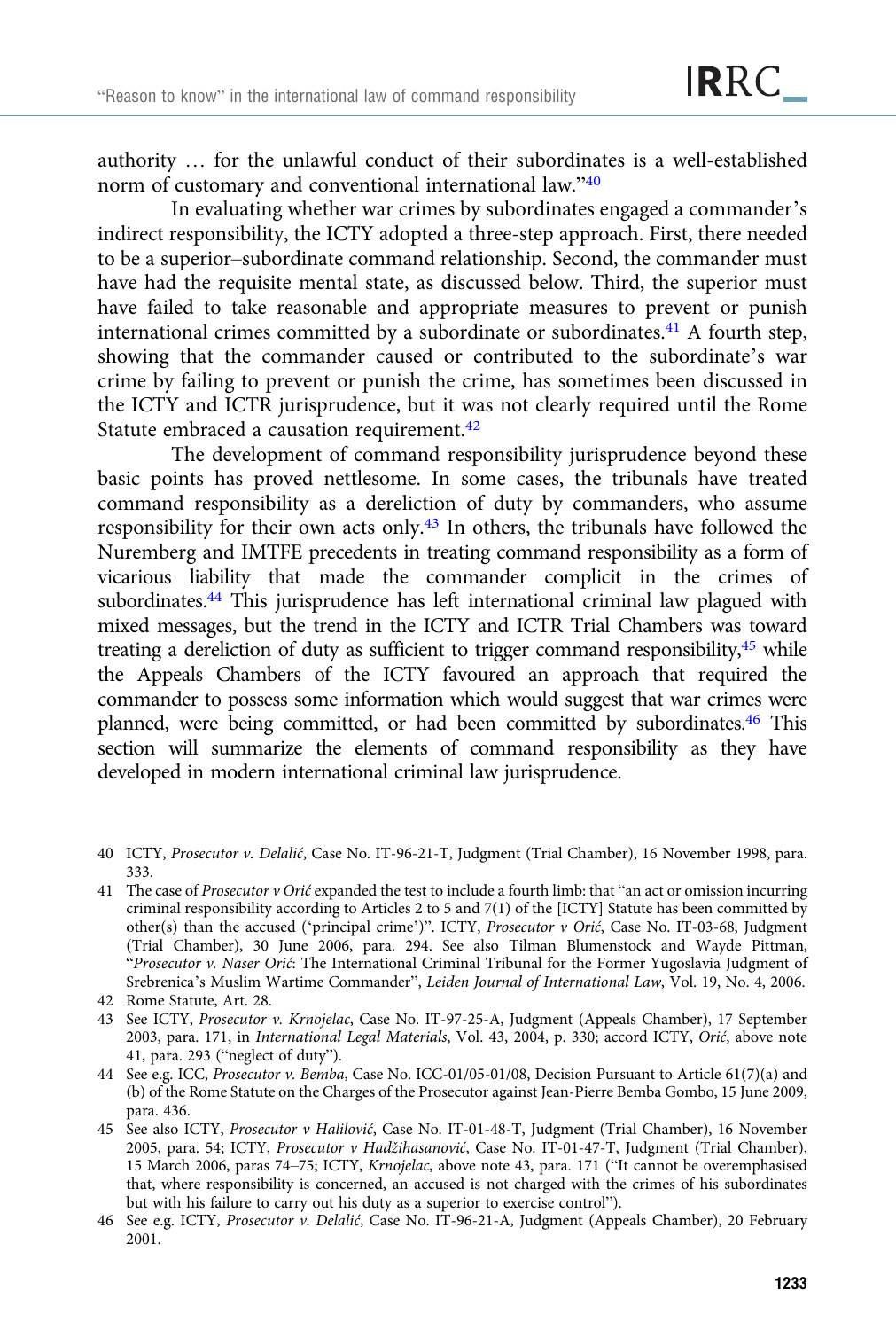#### Superior–subordinate relationship

An officer or other commander may be held liable for the acts of subordinates only if the subordinates are under his or her formal command<sup>47</sup> or, in the case of civilian commanders, effective authority and control.<sup>48</sup> This is a factual test. An officer holding higher rank in the same service as a subordinate and in the same unit of military organization may have effective control over the subordinate, but formal military authority is not dispositive.<sup>49</sup> An officer or civilian superior may have effective control even without formal superiority in rank, and therefore military titles have limited relevance. Moreover, superior officers may be tasked with supervising only specific junior officers and troops. The jurisprudence of the ICTY accordingly focuses on "de facto command", meaning actual ability to control the behaviour of subordinates, at the time of the commission of the relevant acts.<sup>50</sup> Command responsibility cannot, therefore, be presumed from de iure command.

"Effective control" must be assessed in the broader context of a situation of command or authority, with command being defined as authority over forces, and authority being defined as "the power or right to give orders and enforce obedience". <sup>51</sup> The ICC has stated that effective control can be ascertained through examination of objective factors, such as the capacity to issue orders, whether orders are in fact followed, the authority to issue disciplinary measures, and the power to terminate the employment of subordinates.<sup>52</sup> It is obviously easier to prove the existence of a superior–subordinate relationship in the context of a military chain of command, where rank is clearly delineated within a hierarchical structure. However, because effective control is a factual test, there are certain universal relevant factors that can be examined to find the requisite relationship, even in the absence of a formal military hierarchy. The ICC in the Bemba case outlined the relevant factors as including:

(i) the official position of the commander within the military structure and the actual tasks that he carried out; (ii) his power to issue orders, including his capacity to order forces or units under his command, whether under his immediate command or at lower levels, to engage in hostilities; (iii) his capacity to ensure compliance with orders including consideration of whether the orders were actually followed; (iv) his capacity to re-subordinate units or make changes to command structure; (v) his power to promote, replace, remove, or discipline any member of the forces, and to initiate investigations;

50 ICTY, Delalić, above note 46, paras 193, 197.

<sup>47</sup> AP I, Art. 87.

<sup>48</sup> Rome Statute, Art. 28.

<sup>49</sup> ICTY, Prosecutor v. Halilović, Case No. IT-01-48-A, Judgement (Appeals Chamber), 16 October 2007, para. 59.

<sup>51</sup> ICC, Prosecutor v. Bemba, Case No. ICC-01/05-01/08-3343, Judgment (Trial Chamber III), 21 March 2016, para. 180.

<sup>52</sup> The ability to terminate employment was considered critical in the Musema case at the ICTR for determining de facto and de jure control. See ICTR, Prosecutor v. Musema, Case No. ICTR-96-13-T, Judgment (Trial Chamber), 27 January 2000, para. 880.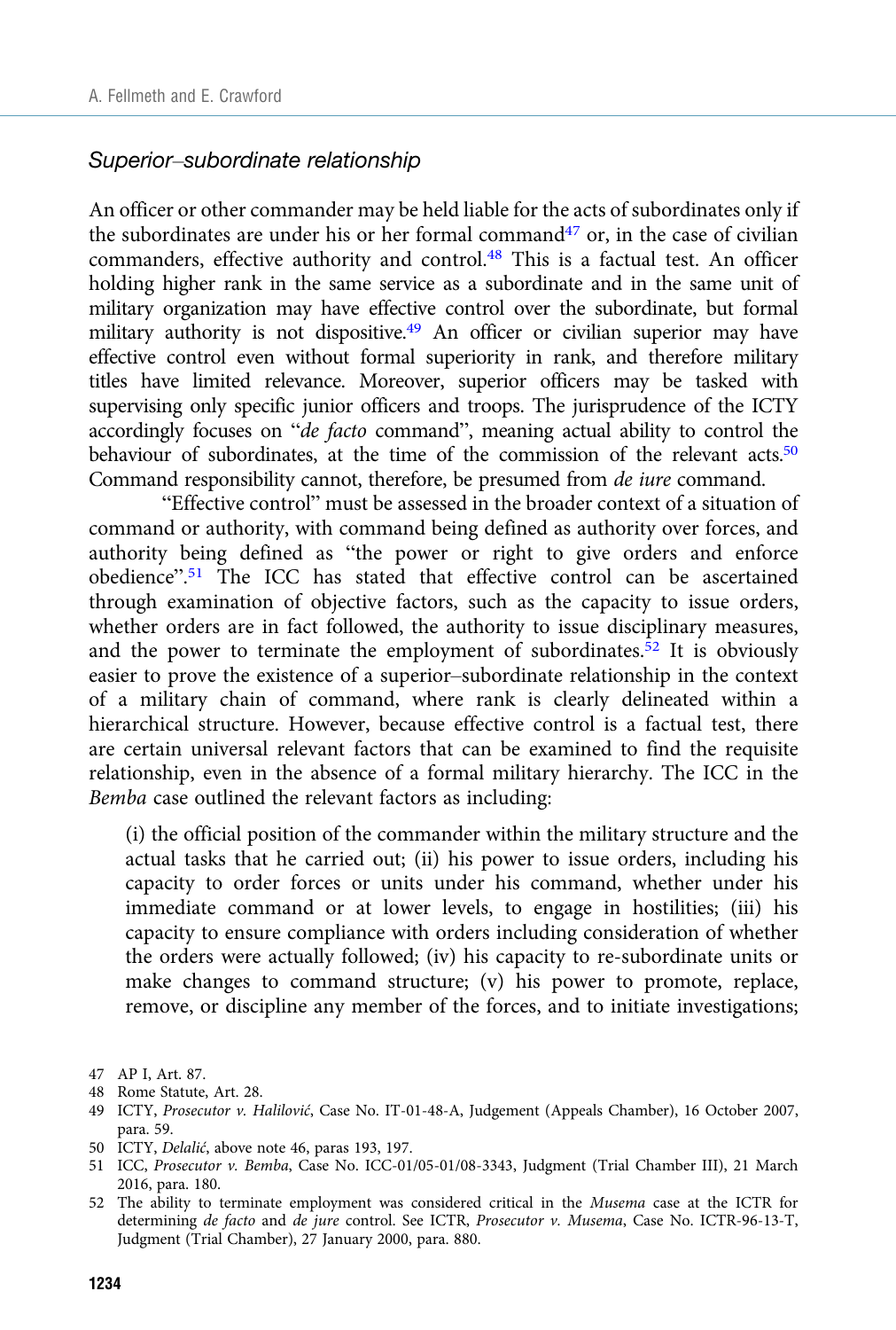(vi) his authority to send forces to locations where hostilities take place and withdraw them at any given moment; (vii) his independent access to, and control over, the means to wage war, such as communication equipment and weapons; (viii) his control over finances; (ix) the capacity to represent the forces in negotiations or interact with external bodies or individuals on behalf of the group; and (x) whether he represents the ideology of the movement to which the subordinates adhere and has a certain level of profile, manifested through public appearances and statements.<sup>53</sup>

It should also be noted that, in at least some US cases involving command responsibility, courts have held, consistent with equitable principles, that a military commander "cannot escape liability where his own action or inaction causes or significantly contributes to a lack of effective control over his subordinates". <sup>54</sup> Determining whether a commander has made a "significant contribution" to undermining his or her own control inevitably requires a factdependent inquiry, but such behaviour as the delegation of substantial authority to subordinates without adequate supervision, a chronic failure to punish infractions or insubordination, or displaying a high degree of passivity when leadership is needed would all seem to qualify as relevant factors.

# Mental state and scienter

As noted, a commander who orders or otherwise directly contributes to a subordinate's war crime becomes a principal and active participant in the crime under various doctrines establishing responsibility for ordering, facilitating or contributing to a war crime.55 Similarly, a commander who knew of war crimes and did not take adequate measures to prevent or punish them incurs indirect command responsibility. These standards are doctrinally straightforward, and most difficult questions turn on the availability and persuasiveness of evidence of the relevant facts.

The second situation, and the one arising most commonly in practice, occurs under the scenario of incomplete information about possible war crimes by a subordinate. When a commander becomes aware of ambiguous facts which raise a suspicion that subordinates might have committed war crimes or might commit them in the future, the concept of "should have known" or "reason to know"<sup>56</sup> comes into play and precludes the plea that a commander can only assume responsibility when observing a war crime flagrante delicto or with incontrovertible evidence, such as contemporaneous video footage of the crime. Confusion and discord in the doctrine of command responsibility rest principally on disagreement about the nature and extent of the commander's responsibility

<sup>53</sup> ICC, Bemba, above note 51, para. 188.

<sup>54</sup> See e.g. US District Court, Southern District of Florida, Romagoza Arce v. Guillermo Garcia, Case No. 99- 8364-CIV, Jury Instructions, 19 July 2002, p. 8 (unrep.), available at: [https://cja.org/wp-content/uploads/](https://cja.org/wp-content/uploads/downloads/Romagoza_Jury_Instructions_242.pdf) [downloads/Romagoza\\_Jury\\_Instructions\\_242.pdf.](https://cja.org/wp-content/uploads/downloads/Romagoza_Jury_Instructions_242.pdf)

<sup>55</sup> See W. G. Eckhardt, above note 19, p. 4; Rome Statute, Art. 25(3).

<sup>56</sup> See Jamie Allan Williamson, "Some Considerations on Command Responsibility and Criminal Liability", International Review of the Red Cross, Vol. 90, No. 870, 2008, p. 308.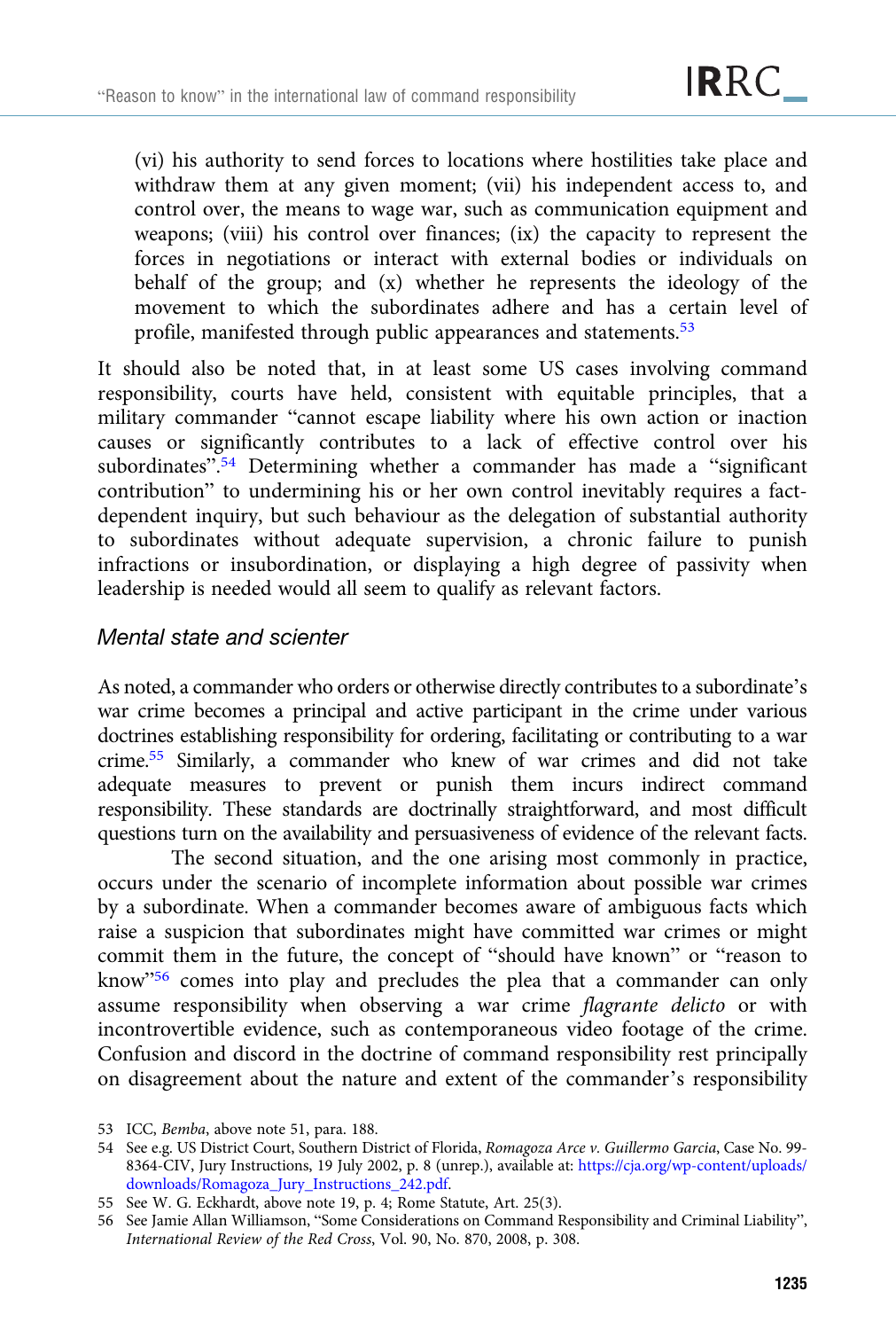to act when information available to the commander may suggest, without proving, that his or her subordinates are planning, committing, or have committed a war crime.

Part of the confusion arises from the fact that "reason to know" is not a unitary concept; it is a spectrum, ranging from highly probative information confirmed by multiple independent and reliable sources at one end, to the merest unsubstantiated innuendo from a single unknown or biased source at the other. At the root of this discord is moral doubt about imposing a criminal punishment for a person's incompetence or passivity, or worse, for an exercise of questionable judgment in assessing uncertain evidence of war crimes, rather than intentional wrongdoing. The early international criminal tribunals overcame this doubt to a degree by rejecting the need for proof of the commander's positive knowledge about a subordinate's war crime. In the trial of Wilhelm List, often known as the Hostages case, the Nuremberg Tribunal affirmed that a commander need not be aware of war crimes committed by his subordinates to incur liability; the commander's failure to review reports of war crimes and to order investigation alone could make the commander criminally responsible.57 If a commander

fails to require and obtain complete information, the dereliction of duty rests upon him and he is in no position to plead his own dereliction as a defense. … Want of knowledge of the contents of reports made to him is not a defense. Reports to commanding generals are made for their special benefits. Any failure to acquaint themselves with the contents of such reports, or a failure to require additional reports where inadequacy appears on their face, constitutes a dereliction of duty which he cannot use in his own behalf.<sup>58</sup>

A British military court took a similar approach in the trial of Major Karl Rauer, whose subordinates had been convicted of executing British prisoners of war while traveling to a prison camp in several instances. Although it was not claimed that Rauer ordered or even knew of the executions, the subordinates repeatedly reported shootings during escape attempts and Rauer failed to investigate. Although Rauer was acquitted of the charge for the first such murder, apparently on the basis that he had no reason to disbelieve his subordinates, the court found Rauer guilty of the subsequent charges, because he had set a tone favouring war crimes by expressing hostility toward captured enemies, and after the first report by subordinates, he should have investigated the shootings to prevent their continuation. Rauer was sentenced to death by hanging, which was ultimately commuted to life imprisonment.<sup>59</sup>

<sup>57</sup> U.S. Military Tribunal, Nuremberg, Trial of Wilhelm List and Others, Case No. 47, Judgment, 19 February 1948, p. 71, in Trials of War Criminals before the Nuernberg Military Tribunals under Control Council Law No. 10, Vol. 11, US Government Printing Office, Washington, DC, 1950, pp. 1271–1272.

<sup>58</sup> Ibid., p. 1271.

<sup>59</sup> British Military Court, Wuppertal, Germany, Trial of Major Karl Rauer and Six Others, Case No. 23, Judgment, 18 February 1946, in United Nations War Crimes Commission, Law Reports of Trials of War Criminals, Vol. 4, Her Majesty's Stationery Office, London, 1948, pp. 113–117.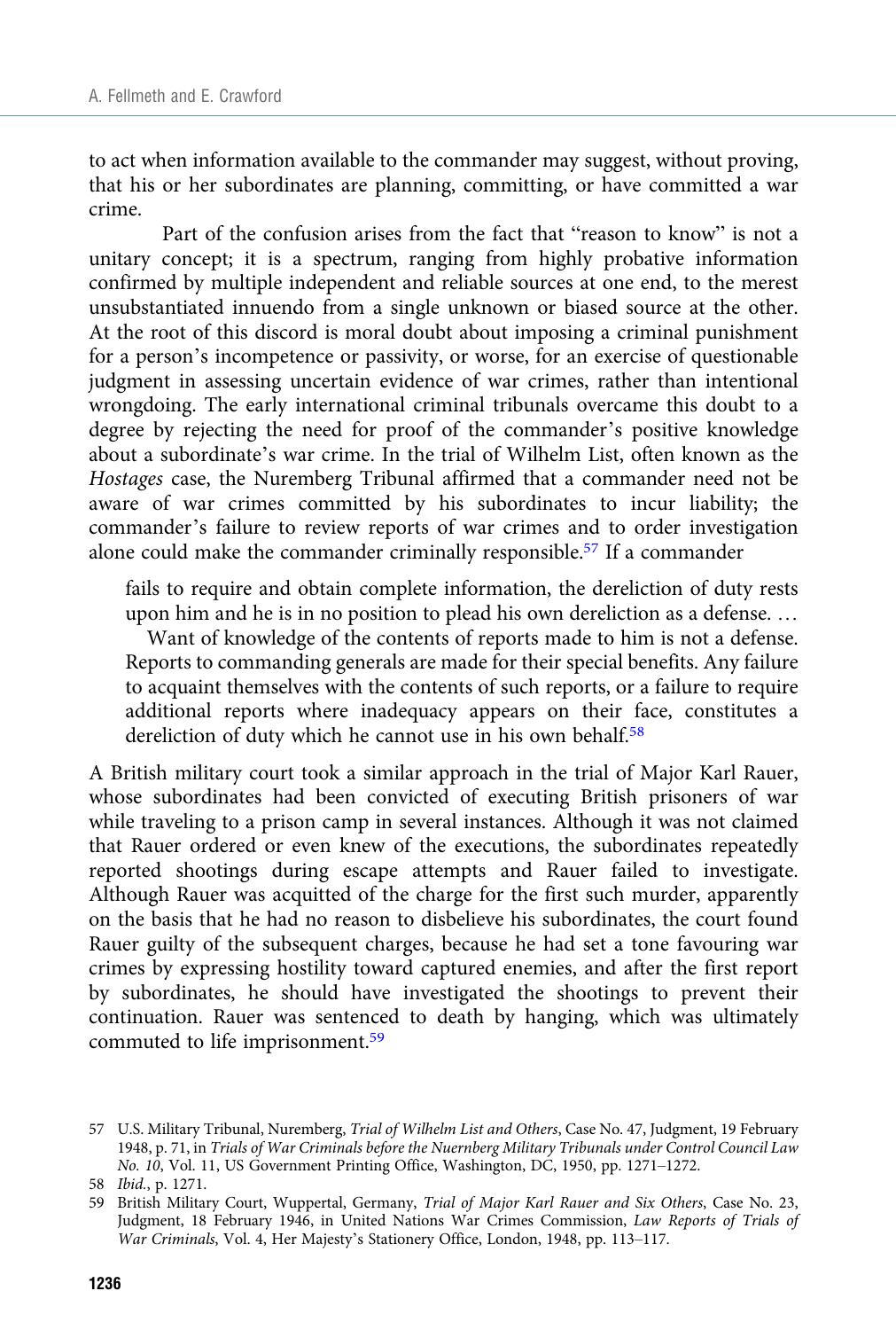In the *Araki* judgment, the IMTFE similarly held that a commander is responsible for having "failed to acquire" knowledge, through "negligence or supineness", that war crimes were being committed by subordinates. $60$  It was insufficient that a commander "accepted assurances from others more directly associated with [the facts on the ground] if having regard to the position of those others … he should have been put upon further enquiry as to whether those assurances were true or untrue".<sup>61</sup> In the Toyoda case, the IMTFE reaffirmed this standard, elaborating that if the commander

knew, or should have known, by use of reasonable diligence, of the commission by his troops of atrocities and if he did not do everything within his power and capacity under the existing circumstances to prevent their occurrence and punish the offenders, he was derelict in his duties.<sup>62</sup>

Command responsibility can thus arise from constructive or imputed knowledge that subordinates were committing or were about to commit war crimes, and the imputation is not defeated by mere assurances from subordinate officers or reports unless these views are vindicated by the commander's reasonably diligent investigation.

By contrast, in the High Command case, the Nuremberg Tribunal insisted that command responsibility must result from

a personal dereliction. That can occur only where the act is directly traceable to [the commander] or where his failure to properly supervise his subordinates constitutes criminal negligence on his part. In the latter case it must be a personal neglect amounting to a wanton, immoral disregard of the action of his subordinates amounting to acquiescence.<sup>63</sup>

This is the language repeated in the ICRC Commentary on AP I. It is unclear how negligence can amount to acquiescence; the two concepts are mutually exclusive. It appears likely that the Nuremberg Tribunal was attempting to raise the standard of command responsibility to apply only in the most severe cases, but perhaps did not wish to impose upon prosecutors an obligation to provide evidence that the commander actually approved or tolerated known war crimes.

It is technically possible to reconcile these opinions by imputing a "wanton, immoral disregard" of a subordinate's war crime to any disregard of credible information implicating such crimes. However, such an interpretation seems contrary to the emphases of the respective opinions. It may instead be that the High Command case is an outlier, and that all that can be concluded from the early jurisprudence of the war crimes tribunals is that it supports a spectrum of

<sup>60</sup> IMTFE, United States of America v. Araki and Others, Judgment, 4 November 1948, p. 48,445.

<sup>61</sup> Ibid.

<sup>62</sup> Toyoda Transcript, above note 22, Vol. 19, p. 5006.

<sup>63</sup> Nuremberg Military Tribunal, United States of America v. von Leeb et al., Case No. 72, Judgment, 28 October 1948 (High Command), in Trials of War Criminals before the Nuernberg Military Tribunals under Control Council Law No. 10, Vol. 11, US Government Printing Office, Washington, DC, 1950, pp. 543–544 (emphasis added).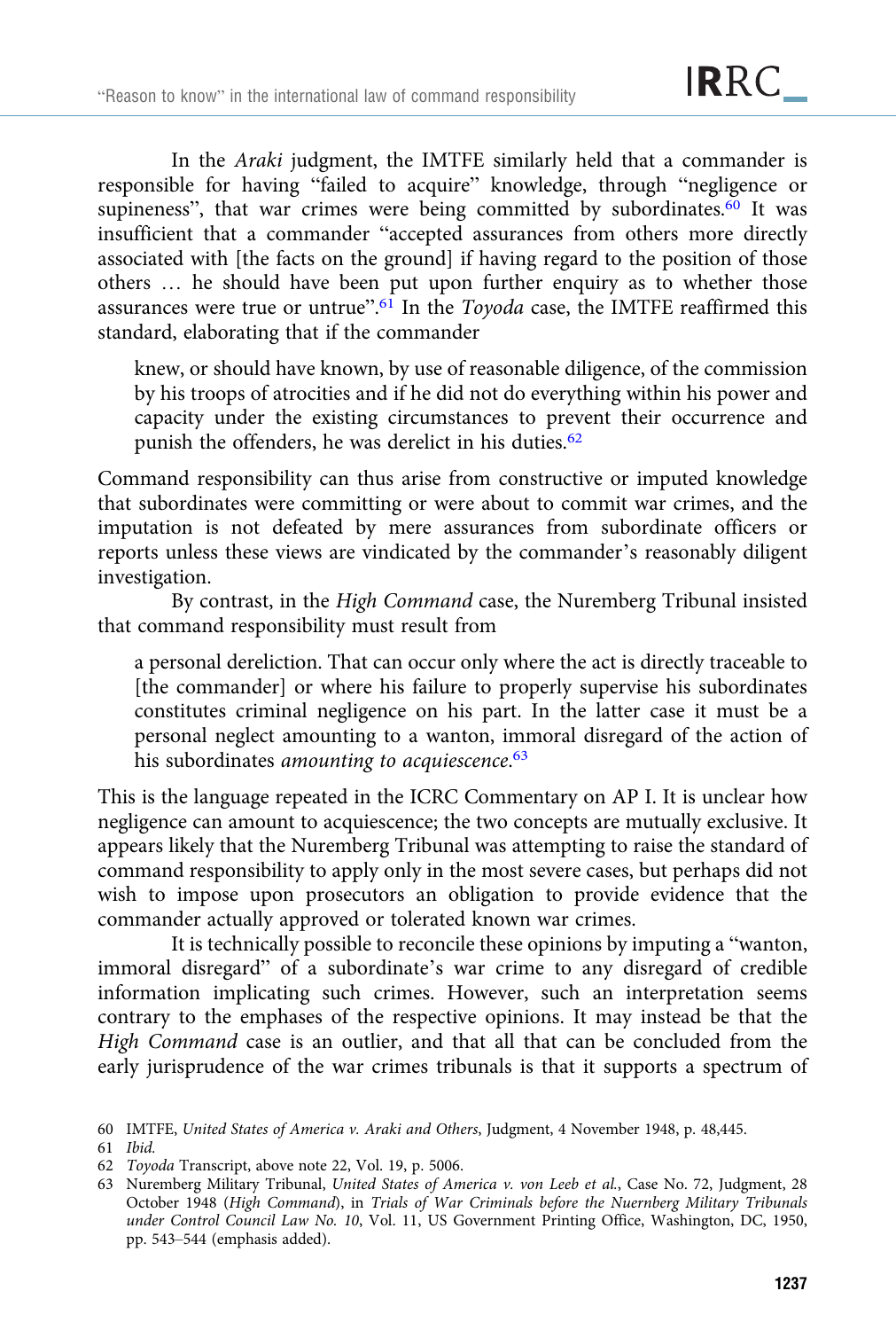opinions about the commander's requisite scienter in the face of evidence of war crimes by subordinates, ranging from "negligence" and "supineness" on one end to "wanton disregard" and "acquiescence" on the other. This is perhaps dependent to some extent on the degree of removal of the commander from the subordinate, with officers at the top of the chain of command being held to a less exacting standard than lower-ranking officers with more direct supervisory responsibilities over the guilty subordinates.

As noted, the ICTY and ICTR have also been at odds with themselves on the mental element of the doctrine. The Appeals Chambers of both tribunals agree that the commander's actual knowledge of past or future war crimes by subordinates need not be proved. It suffices that the accused "had 'some general information in his possession, which would put him on notice of possible unlawful acts by his subordinates".<sup>64</sup> The adjectives used suggest that the evidence need not be exceptionally strong to engage the commander's duty. Because the information need only be "general", it would seem unnecessary for a commander to know the identity of the specific subordinates involved, the time or date of the crime, the identity of the target or victim, or other details. As noted in the Čelebići case:

This information does not need to provide specific information about unlawful acts committed or about to be committed. For instance, a military commander who has received information that some of the soldiers under his command have a violent or unstable character, or have been drinking prior to being sent on a mission, may be considered as having the required knowledge.<sup>65</sup>

Because the commander need be alerted to no more than "possible unlawful acts", the reliability of the information apparently does not need to be high.

Yet, the Appeals Chambers have also shied away from full criminal responsibility in cases in which a commander egregiously failed to supervise troops who committed war crimes. The jurisprudence of the early Trial Chambers proposed multifactor tests to determine whether a commander could be held responsible for negligence. In the Blaskić case, for example, the ICTY Trial Chamber held that "ignorance cannot be a defence where the absence of knowledge is the result of negligence in the discharge of [the commander's] duties: this commander had reason to know within the meaning of the [ICTY] Statute".<sup>66</sup> The Chamber elaborated that knowledge may be proved by circumstantial evidence such as the

number, type and scope of the illegal acts; the time during which the illegal acts occurred; the type and number of troops involved; the logistics involved, if any;

<sup>64</sup> ICTR, Bagilishema, above note 25, para. 28, quoting ICTY, Čelebići, above note 30, para. 238.

<sup>65</sup> ICTY, Delalić, above note 46, para. 238. The quoted language refutes those who reject a commander's legal duty to acquire knowledge altogether and claim instead that the commander must have positive knowledge of an incipient or past crime. See G. Mettraux, above note 21, pp. 76–77, 209; B. I. Bonafé, above note 15, pp. 606–607; A.-M. Boisvert, H. Dumont and M. Petrov, above note 24, pp. 126–127.

<sup>66</sup> ICTY, Prosecutor v. Blaskić, Case No. IT-95-14-T, Judgment (Trial Chamber), 3 March 2000, para. 332.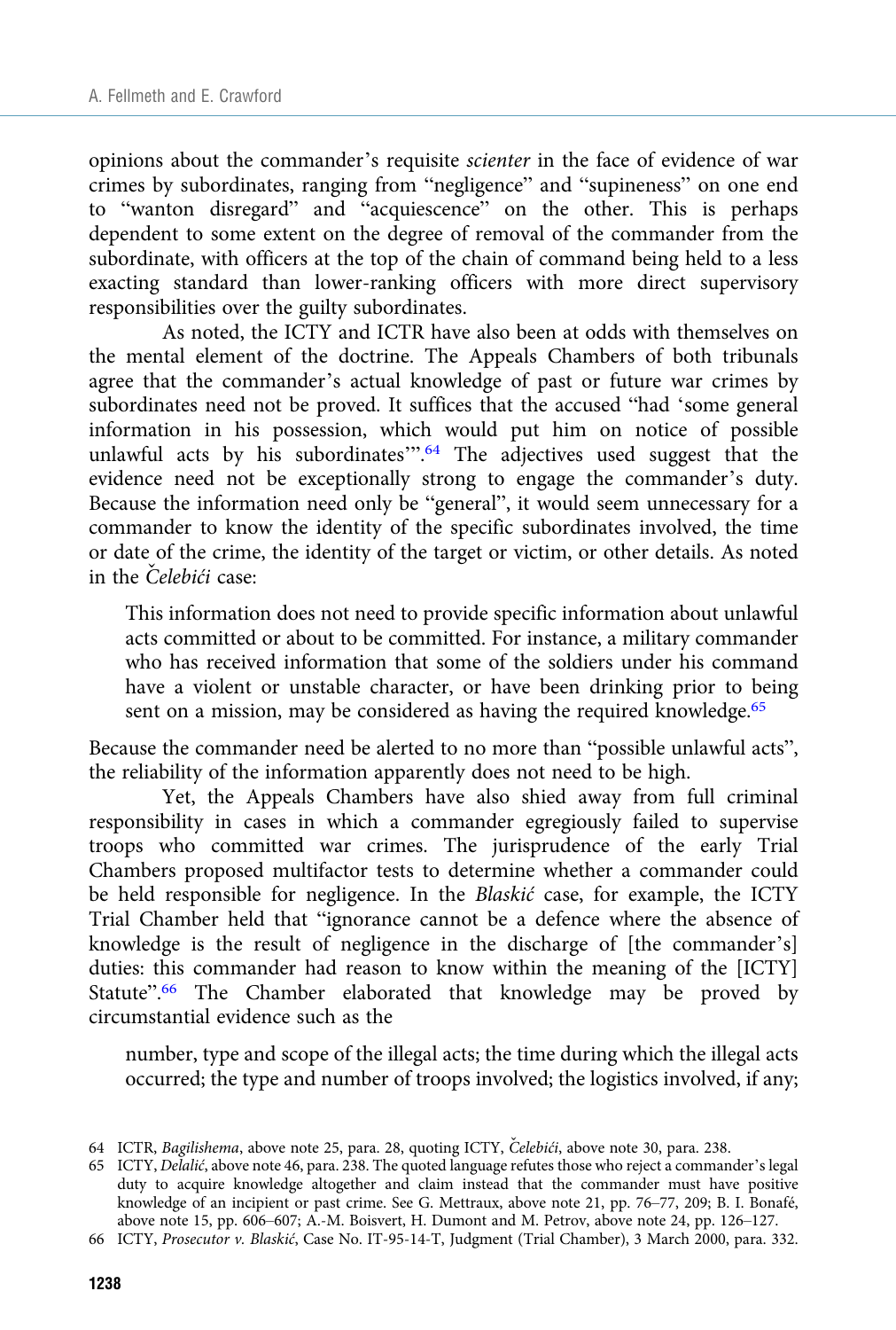the geographic location of the acts; the widespread occurrence of the acts; the speed of the operations; the *modus operandi* of similar illegal acts; the officers and staff involved; and the location of the commander at the time.<sup>67</sup>

The ICTY Appeals Chamber has drawn the line at the "possession" of information, however, and rejected a commander's criminal responsibility for failure to supervise criminal subordinates, even if such dereliction enabled or contributed to the commission of their war crimes. Most prominently, in the Čelebići case, the Appeals Chamber rejected the reliance on IMTFE precedents and held that a commander does not assume responsibility for war crimes committed by subordinates without actual possession of some incriminating knowledge.<sup>68</sup> In the ICTY's view, a military commander has no legal obligation to supervise the compliance of his or her direct subordinates with the LOAC;<sup>69</sup> a commander's responsibility can arise from "deliberately refraining" from investigating information in his or her possession about subordinates' war crimes, but not for "negligently failing" to gather such information in the first place through inadequate or non-existent training, supervision, or both.70

The municipal military laws of States are no more consistent than the international decisions. The US Department of Defense Law of War Manual adopts the standard in the High Command case, favouring the language imposing the least stringent duty on commanders to prevent war crimes: "The commander's personal dereliction must have contributed to or failed to prevent the offense; there must be a personal neglect amounting to a wanton, immoral disregard of the action of his or her subordinates amounting to acquiescence in the crimes."<sup>71</sup> US military practice thus ignores both contemporaneous and subsequent jurisprudence applying a higher standard to commanders.<sup>72</sup>

The Australian Criminal Code Act 1995 uses a much more forgiving standard: the commander who fails to "exercise control properly over" forces under his or her command must either know or be "reckless as to whether the

68 ICTY, Delalić, above note 46, paras 388–393.

- 71 US Department of Defense, Law of War Manual, December 2016, p. 1141, § 18.23.3.2.
- 72 US military jurisprudence under the Uniform Code of Military Justice similarly frequently ignores the "reason to know" standard and requires "actual knowledge" of the subordinates' intentions to commit war crimes for the criminal conviction of the commanding officer. See e.g. United States v. Medina, CM 427162, 1971; United States v. Flaherty, 12 CMR 466, 1953, p. 469. For criticism of this approach as incompatible with international law (and, indeed, with US military law at the time and since), see Joseph Goldstein et al., The My Lai Massacre and Its Cover-Up: Beyond the Reach of Law?, Free Press, New York, 1976; W. G. Eckhardt, above note 19, pp. 11–22; Roger S. Clark, "Medina: An Essay on the Principles of Criminal Liability for Homicide", Rutgers-Camden Law Journal, Vol. 5, No. 1, 1973; Michael L. Smidt, "Yamashita, Medina, and Beyond: Command Responsibility in Contemporary Military Operations", Military Law Review, Vol. 164, 2000, pp. 211–234; Andrew D. Mitchell, "Failure to Halt, Prevent or Punish: The Doctrine of Command Responsibility for War Crimes", Sydney Law Review, Vol. 22, No. 3, 2000, pp. 396–397.

<sup>67</sup> Ibid., para. 307 (quoting Final Report of the Commission of Experts Established pursuant to Security Council Resolution 780 (1992), UN Doc. S/1994/674, 27 May 1994, Annex, para. 58).

<sup>69</sup> Ibid.; accord ICTY, Prosecutor v. Blaskić, Case No. IT-95-14-A, Judgment (Appeals Chamber), 29 July 2004, para. 62.

<sup>70</sup> ICTY, Blaskić, above note 69, para. 406. As noted earlier, civilian commanders are held to a different standard.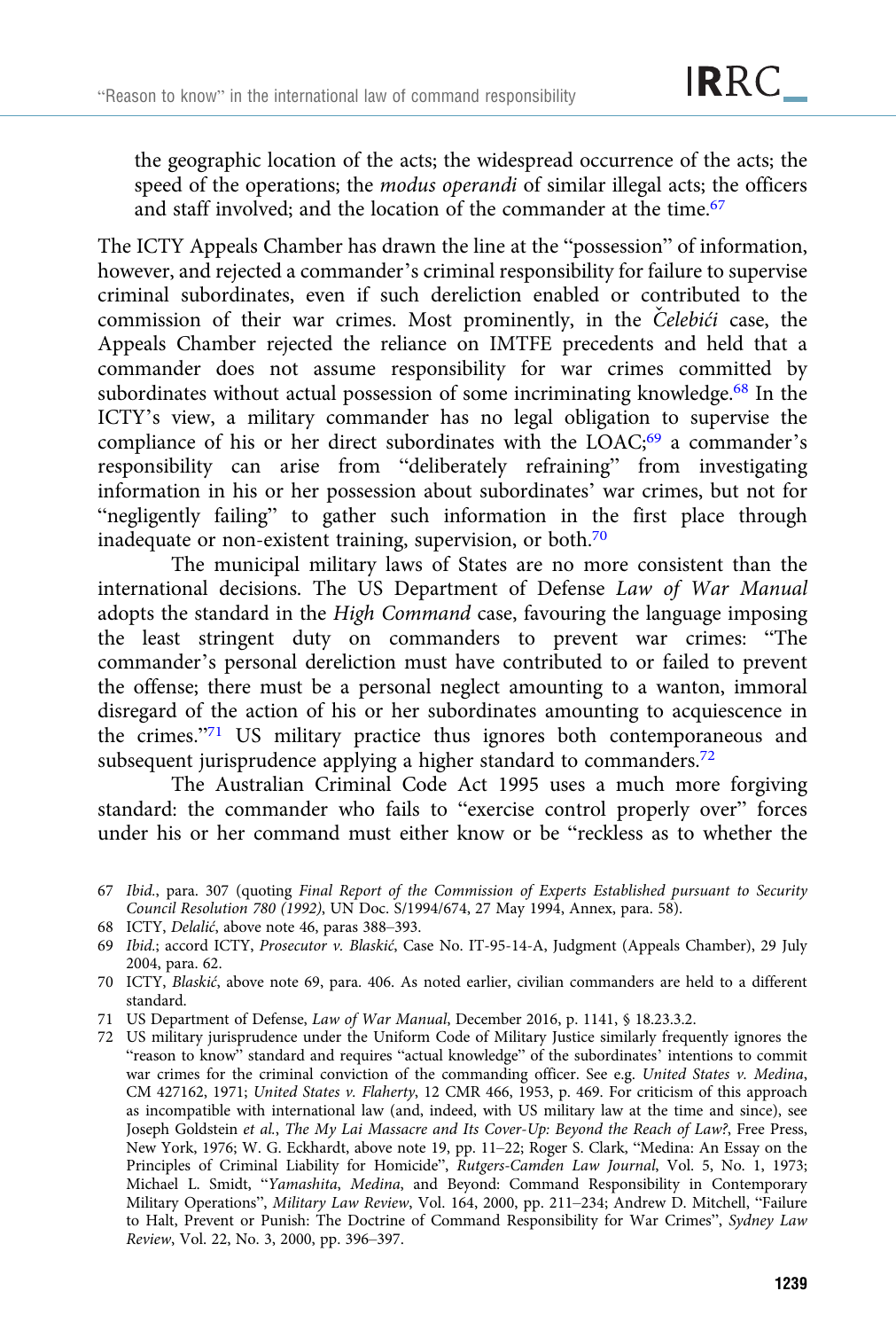forces were committing or about to commit" war crimes.73 The United Kingdom goes still further. The UK Manual of the Law of Armed Conflict uses the Rome Statute's "reason to know" language on the commander's mental state,  $74$  but UK criminal law provides that a military commander must have either known "or consciously disregarded information which clearly indicated that the subordinates were committing or about to commit ... offences".<sup>75</sup> Conscious disregard and "clearly indicated" are a far cry from negligent supervision or even wilful blindness to information suggesting war crimes. It appears that the UK manual adopts the scienter standard for civilian commanders under the Rome Statute. The Statute provides that military commanders will be liable if "owing to the circumstances at the time, [they] should have known"<sup>76</sup> that forces under their control were committing or planning a war crime, whereas civilian commanders become responsible if they "knew, or consciously disregarded information which clearly indicated, that the subordinates were committing or about to commit such crimes; [and] … [t]he crimes concerned activities that were within the effective responsibility and control of the superior".<sup>77</sup>

Not all State military and penal codes adopt such forgiving standards, however. For example, the French Penal Code reproduces the language of the Rome Statute,78 and German criminal law holds a commander liable if he or she "omits to prevent" a subordinate from committing a war crime or "negligently omits properly to supervise a subordinate under his or her command or effective control."<sup>79</sup>

In short, with regard to "reason to know," international criminal law has established no definitive statement of where, on the spectrum of reliability, information must fall for purposes of indirect command responsibility, and how much (if anything) a commander must do to investigate or to supervise subordinates in the absence of any inculpatory information. Such inconsistent standards as "wanton disregard", "reckless disregard", "criminal negligence", "supineness" or "dereliction of duty" are used to characterize the commander's reaction to the information available in various cases. At most, it can be said that customary international law appears to have converged on an interpretation of "reason to know" which encompasses general information, including from outside sources such as media reports, that does not need to be complete or to include highly dependable sources of evidence, but which is nonetheless "sufficiently alarming"80 that it puts the commander on notice of possible war crimes by

- 77 Ibid., Art. 28(b)(i–ii). See generally Maria Nybondas, Command Responsibility and Its Applicability to Civilian Superiors, TMC Asser Press, The Hague, 2010.
- 78 Loi No. 2010-930, 9 August 2010, Art. 7, codified in Code Pénal, Art. 462-7.
- 79 Gesetz zur Einführung des Völkerstrafgesetzbuches, 26 June 2002, §§ 4, 13, in Bundesgesetzblatt, Part 1, No. 42, 2002, p. 2254 (authors' translation).
- 80 ICTY, Delalić, above note 46, para. 155.

<sup>73</sup> Criminal Code Act 1995, No. 12, as amended up to 20 April 2019, § 268.115.

<sup>74</sup> UK Ministry of Defence, The Manual of the Law of Armed Conflict, 2004, §§ 16.36, 16.36.6. With uncharacteristic optimism, the Manual also asserts that, despite the various formulations of command responsibility, "there is general agreement on the nature of command and the degree of knowledge required" (§ 16.36.2).

<sup>75</sup> International Criminal Court Act 2001, § 65(2)(3), Chap. 17, 11 May 2001.

<sup>76</sup> Rome Statute, Art. 28(a)(i).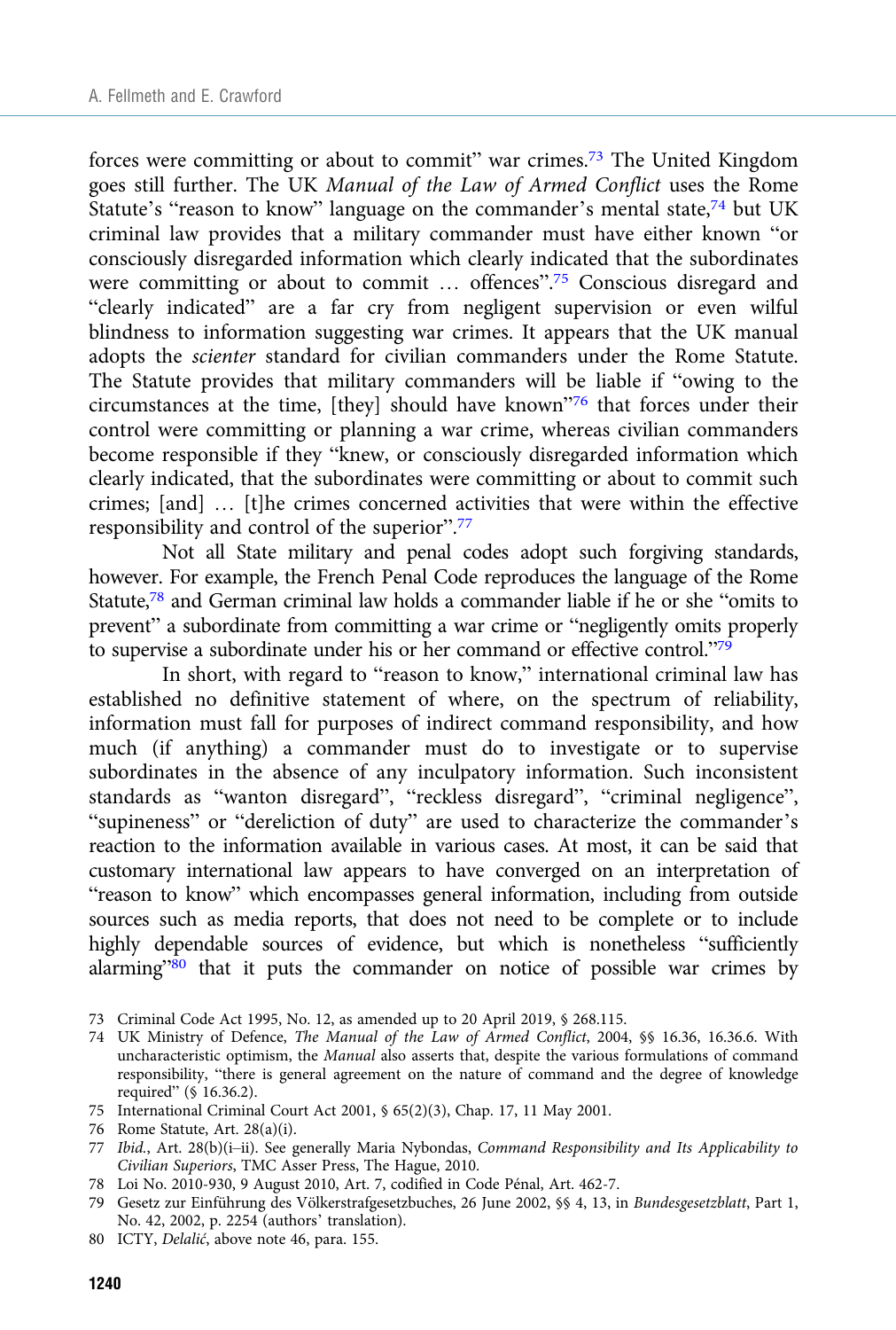subordinates.<sup>81</sup> If a military commander chooses not to investigate such facts, that failure must engage the commander's criminal responsibility.<sup>82</sup> At a minimum, then, a commander who blinds himself or herself to the specific facts relevant to possible war crimes by his or her subordinates is not safe from responsibility, because the mere awareness of alarming information suffices to trigger the duty to act.

Whether the relevant information includes general information relating to the characteristics of subordinates, such as their ages, training, experiences, past criminal convictions, service records and attitudes, is unclear.83 The existing jurisprudence focuses more on evidence of facts indicating that war crimes are actually being planned or executed, or have actually been committed. However, the jurisprudence of the international criminal tribunals has not unambiguously ruled out the relevance of general information.

# Failure to take measures to prevent or punish

A superior is liable both for a failure to prevent a foreseeable crime by subordinates and a failure to punish one that has occurred. These are separate obligations, and a commander will be responsible for forsaking the duty to prevent a foreseeable crime even if he or she punished the crime afterward.

In the *Čelebići* case, the ICTY Trial Chamber expressed scepticism that a satisfactory general standard of preventive action could be formulated. According to the Chamber, "any evaluation of the action taken by a superior to determine whether this duty has been met is so inextricably linked to the facts of each particular situation that any attempt to formulate a general standard in abstracto would not be meaningful".<sup>84</sup> Other judgments of the ICTY have taken a less pessimistic view and relied upon four factors:

- 1. the degree of effective control a superior has over the conduct of subordinates different superiors will have different degrees of power and control, and this will affect what measures they are expected to take;
- 2. the extent to which a measure is necessary and reasonable under the circumstances;
- 81 See Yoram Dinstein, The Conduct of Hostilities under the Law of International Armed Conflict, 2nd ed., Cambridge University Press, Cambridge, 2010, p. 275; Bing Bing Jia, "The Doctrine of Command Responsibility: Current Problems", Yearbook of International Humanitarian Law, Vol. 3, 2000, pp. 159–160; Diane A. Desierto, "The Contours of Command Responsibility: Philippine Incorporation and Customary Evolution", Asia-Pacific Yearbook of International Humanitarian Law, Vol. 2, 2006, pp. 227–228.
- 82 Cf. Daryl A. Mundis, "Crimes of the Commander: Superior Responsibility under Article 7(3) of the ICTY Statute", in Gideon Boas and William A. Schabas (eds), International Criminal Law Developments in the Case Law of the ICTY, Martinus Nijhoff, Leiden, 2003, pp. 239, 262.
- 83 See I. Bantekas, above note 21, pp. 116–117. But see G. Mettraux, above note 21, p. 201 (asserting that a commander's awareness of "criminal propensities among some subordinates" triggers no legal duty of supervision to prevent possible war crimes).
- 84 ICTY, Delalić, above note 40, para. 394. Some scholars similarly despair of a general rule on the standard of conduct that should be required of commanders to address possible war crimes by subordinates: see e.g. J. A. Williamson, above note 56, p. 310.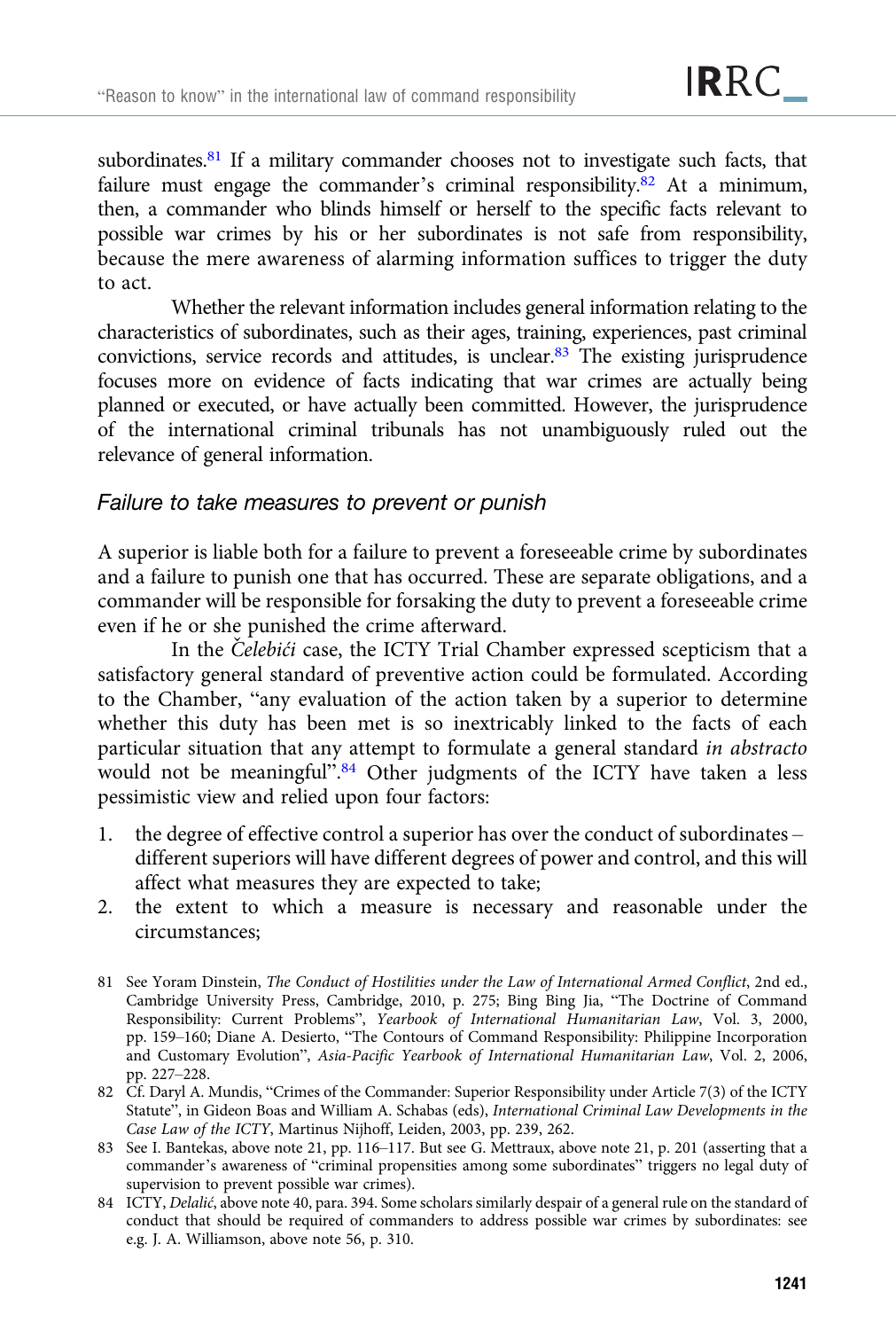- 3. the severity and imminence of the war crime more grievous or imminent potential war crimes require the commander to react more expeditiously and decisively; and
- 4. the actual authority and ability of the commander to prevent the crime impossibilium nulla obligatio est. 85

The ICC Appeals Chamber made clear in the Bemba case that it is not enough to suggest in the abstract that a commander could have done more. Instead, a tribunal "must specifically identify what a commander should have done in concreto" to prevent the subordinate's war crimes.<sup>86</sup>

As for past war crimes, the ICTY Appeals Chamber in the Hadžihasanović case has held that a superior officer's knowledge of and failure to punish the past offences of subordinates cannot as a matter of law justify imputing future war crimes by the subordinates to the superior officer.<sup>87</sup> However, although the Chamber was correct in distinguishing the duty to punish from the duty to prevent, the two are not factually unrelated. A superior's conscious tolerance of crime by subordinates will predictably promote more crime. In holding that the Trial Chamber had committed an error of law in inferring command responsibility based on failure to punish past war crimes, the Appeals Chamber removed a potent disincentive for military commanders to punish war crimes committed by subordinates. The Appeals Chamber thereby made it easier for military commanders to escape liability for fostering a culture of tolerance for war crimes, and to compound the abuse by implicitly endorsing it.<sup>88</sup> As will be explained below, this line of reasoning is especially problematical because not all communication within the context of a military command occurs through explicit orders or guidance.

One point at which international criminal tribunals and domestic laws have been repeatedly at odds is whether the commander's failure to prevent or punish makes the commander responsible for the subordinate's war crime itself or for an independent crime of neglect of duty. The ICTY Appeals Chamber wrote in the Krnojelac case that "where superior responsibility is concerned, an accused is not charged with the crimes of his subordinates but with his failure to carry out his duty as a superior to exercise control".<sup>89</sup> Although a few scholars and jurists have endorsed this viewpoint,<sup>90</sup> it contradicts much of the jurisprudence of the

<sup>85</sup> ICTY, Orić, above note 41, para. 329; ICTY, Čelebići, above note 84, para. 395; accord ICC, Prosecutor v. Bemba, Case No. ICC-01/05-01/08 A, Judgment (Appeals Chamber), 8 June 2018, para. 167.

<sup>86</sup> ICC, Prosecutor v. Bemba, Case No. ICC-01/05-01/08, Decision (Appeals Chamber), 8 June 2018, para. 170.

<sup>87</sup> ICTY, Prosecutor v. Hadžihasanović, Case No. IT-01-47-A, Judgment (Appeals Chamber), 22 April 2008, paras 30–31.

<sup>88</sup> See Amy J. Sepinwall, "Failures to Punish: Command Responsibility in Domestic and International Law", Michigan Journal of International Law, Vol. 30, No. 1, 2009, pp. 294–295.

<sup>89</sup> ICTY, Krnojelac, above note 43, para. 171; accord ICTY, Orić, above note 41, para. 293 ("neglect of duty").

<sup>90</sup> See Mirjan Damaška, "The Shadow Side of Command Responsibility", American Journal of International Law, Vol. 49, No. 3, 2001, p. 467. This was also the position of Judge Shahabudeen in his separate opinion in ICTY, Prosecutor v. Hadzihasanović, Case No. IT-01-47-AR72, Judgment (Appeals Chamber), 16 July 2003, para. 32.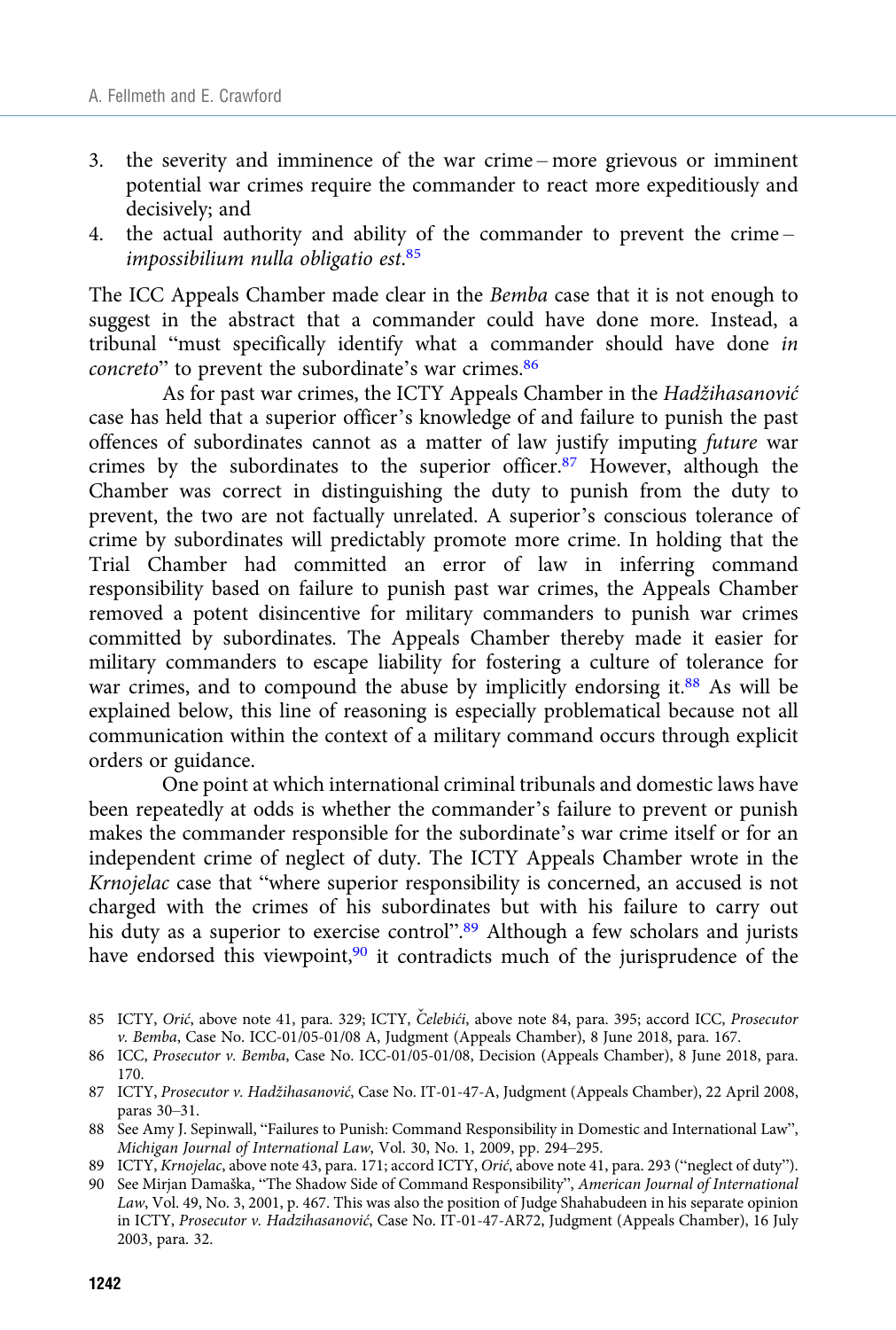post-Second World War military tribunals, and it has not been followed by the relevant treaties or consistently in State practice.<sup>91</sup>

# Causation

The final element – only explicit under the Rome Statute $92$  – is that of causation: a superior is criminally responsible for crimes committed by subordinates under his or her command and control, or effective authority and control, as a result of his or her failure to exercise proper control over those subordinates. The commander's acts or omissions need not be the entire cause of the subordinate's war crime; it suffices that the commander's behaviour was a significant contributing factor.

In the case of prevention, a causation may seem anomalous. In both Blaškić<sup>93</sup> and Orić,<sup>94</sup> the ICTY noted the impossibility of a commander's failure to punish a subordinate's antecedent crime retroactively "causing" that crime. The obvious solution would be to treat causation as prospective, in the sense that failure to punish may contribute to future war crimes by subordinates. Given the crucial function of punishment as a general deterrent, it would be difficult to imagine a situation in which the toleration of past war crimes by subordinates would fail to signal an equal toleration of any future war crimes they might be contemplating.95 As will be discussed below, however, even the failure to punish a subordinate's isolated past crime, with no possibility of future repetition, plays a role in causing injury relating to that crime.

# Command responsibility as a distinctively international doctrine

# "Reason to know" of war crimes by subordinates

The inconsistencies and contradictions in the command responsibility doctrines of treaties and statutes, international criminal jurisprudence and custom open a wide

- 93 ICTY, Blaškić, above note 69, para. 83.
- 94 ICTY, Orić, above note 41, para. 338.
- 95 Cf. Darryl Robinson, "How Command Responsibility Got So Complicated: A Culpability Contradiction, Its Obfuscation, and a Simple Solution", Melbourne Journal of International Law, Vol. 13, No. 1, 2000, pp. 16–17.

<sup>91</sup> See e.g. Rome Statute, Art. 28; ICTY, Halilović, above note 49, para. 53; International Criminal Court Act 2001, § 65; Military Commission Act of 2009, Title XVIII, § 950q, HR 2647; Final Report of the Commission of Experts, UN Doc. S/1994/674, 27 May 1994.

<sup>92</sup> As Bing Bing Jia has observed, the language of Rome Statute Article 28 conditions the responsibility of the commander for subordinate war crimes on a causative connection between the failure to properly control the subordinate and the commission of the war crime: B. B. Jia, above note 81, p. 15. A negligent commander who could not have prevented a subordinate's war crime if he or she had (counterfactually) tried to prevent it, therefore, cannot be held criminally liable under the Statute. In contrast, causation was not viewed as obligatory in the jurisprudence of the ICTY and ICTR: see ICTY, Blaškić, above note 69, paras 73 ff. The Trial Chamber in the Čelebići case posited that a causal relationship between the commander's acts and the subordinate's war crime "may be considered to be inherent" in command responsibility, but it also admitted finding no support for this proposition in customary international law. ICTY, Delalić, above note 40, paras 398–400.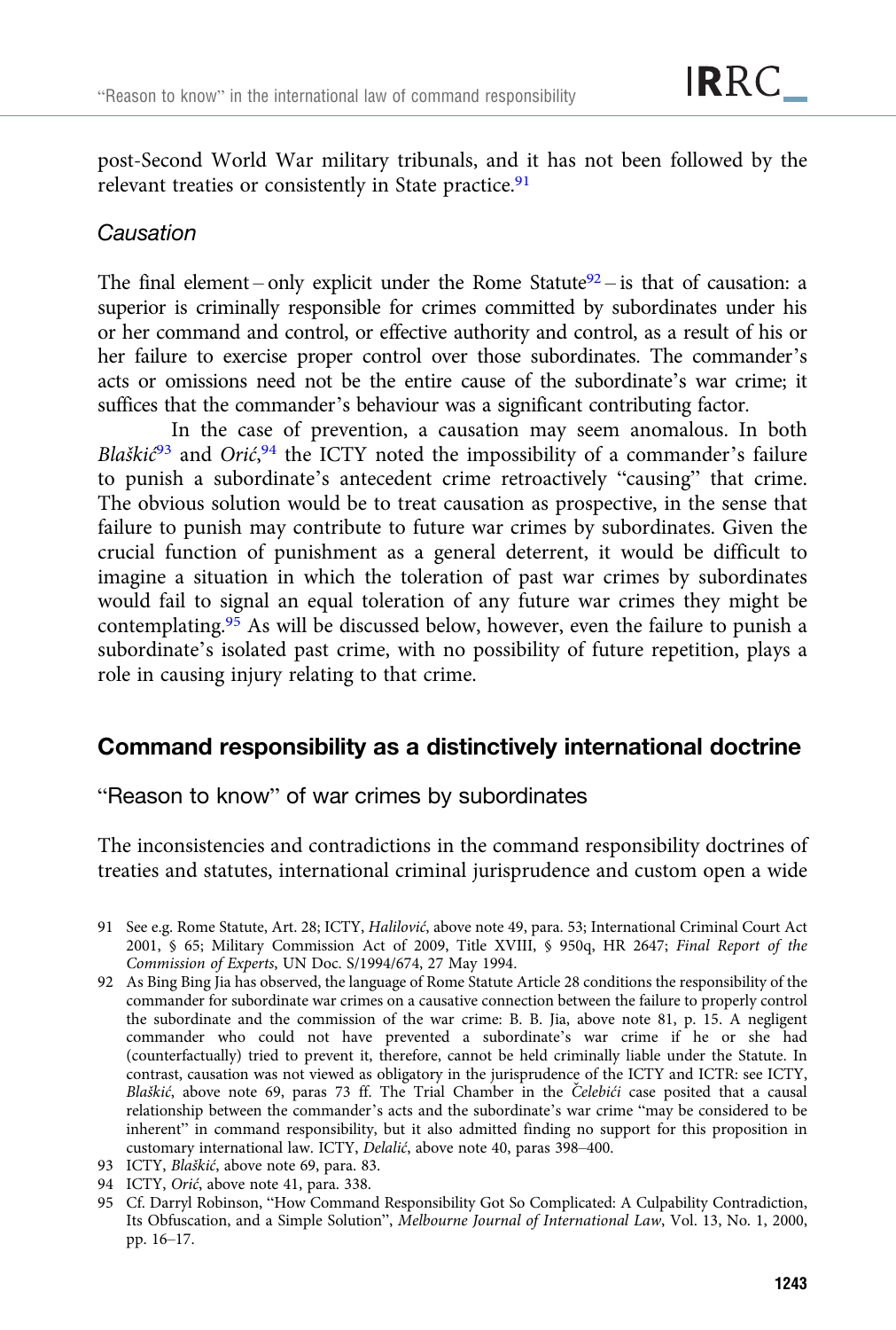door to confining responsibility for war crimes to the direct actors while exonerating officers who may have subtly pressured subordinates to commit war crimes, intentionally or negligently communicated tolerance of war crimes, or simply shown no interest in preventing or punishing war crimes. They have also frustrated military and international lawyers seeking to clarify the commander's concrete responsibilities under the LOAC.96

The doctrinal points on which consistency is most elusive are the extent of the commander's obligations (1) to investigate any partial information actually presented to the commander which suggests that subordinates are planning or committing, or have committed, war crimes, and (2) to pre-empt war crimes by subordinates through training and the implementation of systems and procedures to detect, prevent and punish war crimes. The first point calls for a more nuanced interpretation of the "reason to know" prong of the commander's scienter. The second asks the fundamental question of whether a military commander satisfies their legal obligations by relying on colleagues, subordinates, the media or other sources to bring war crimes to their attention, or, more broadly, whether the commander has any affirmative duty to train and supervise their subordinates in order to ensure that they are not committing war crimes and have not committed war crimes with impunity. We will address the first point in this section and the second further below.

### Command responsibility in context

To seek a reconciliation between these doctrines, the temptation to turn to municipal criminal laws for parallels has proved great. Such laws suggest that responsibility for a subordinate's war crimes must depend on the commander's own conscious intentions to further the crime through encouragement, or at least conscious inaction. A commander's mere passive failure to supervise the subordinates or negligence in investigating war crimes, in this view, does not involve sufficient moral culpability to characterize the commander as a war criminal himself or herself. Instead, such failures should be referred to the municipal disciplinary code of the officer's own country for whatever action that country's military authorities might wish to take, if any.97

<sup>96</sup> See e.g. W. G. Eckhardt, above note 19; Matthew Lippman, "Humanitarian Law: The Uncertain Contours of Command Responsibility", Tulsa Journal of Comparative and International Law, Vol. 9, No. 1, 2001; Arthur Thomas O'Reilly, "A Call to Realign Doctrine with Principles", American University International Law Review, Vol. 20, No. 1, 2004; B. I. Bonafe, above note 15; A.-M. Boisvert, H. Dumont and M. Petrov, above note 24, p. 122; A. D. Mitchell, above note 72, p. 402.

<sup>97</sup> See e.g. Antonio Cassese, International Criminal Law, 3rd ed., Oxford University Press, Oxford, 2013; Cassandra Steer, Translating Guilt: Identifying Leadership Liability for Mass Atrocity Crimes, TMC Asser Press, The Hague, 2017, p. 264; Ilias Bantekas, "The Contemporary Law of Superior Responsibility", American Journal of International Law, Vol. 39, No. 3, 1999, p. 577; B. B. Jia, above note 81, pp. 32–33; Stefan Trechsel, "Command Responsibility as a Separate Offense", Berkeley Journal of International Law Publicist, Vol. 3, 2009, pp. 29–30, 34–35; cf. G. Mettraux, above note 21, pp. 38–41, 45, 223 ("To be liable, the commander must, therefore, have been aware of the criminal character of his [own] action and, with that awareness, he must have consciously decided not to fulfil his obligations").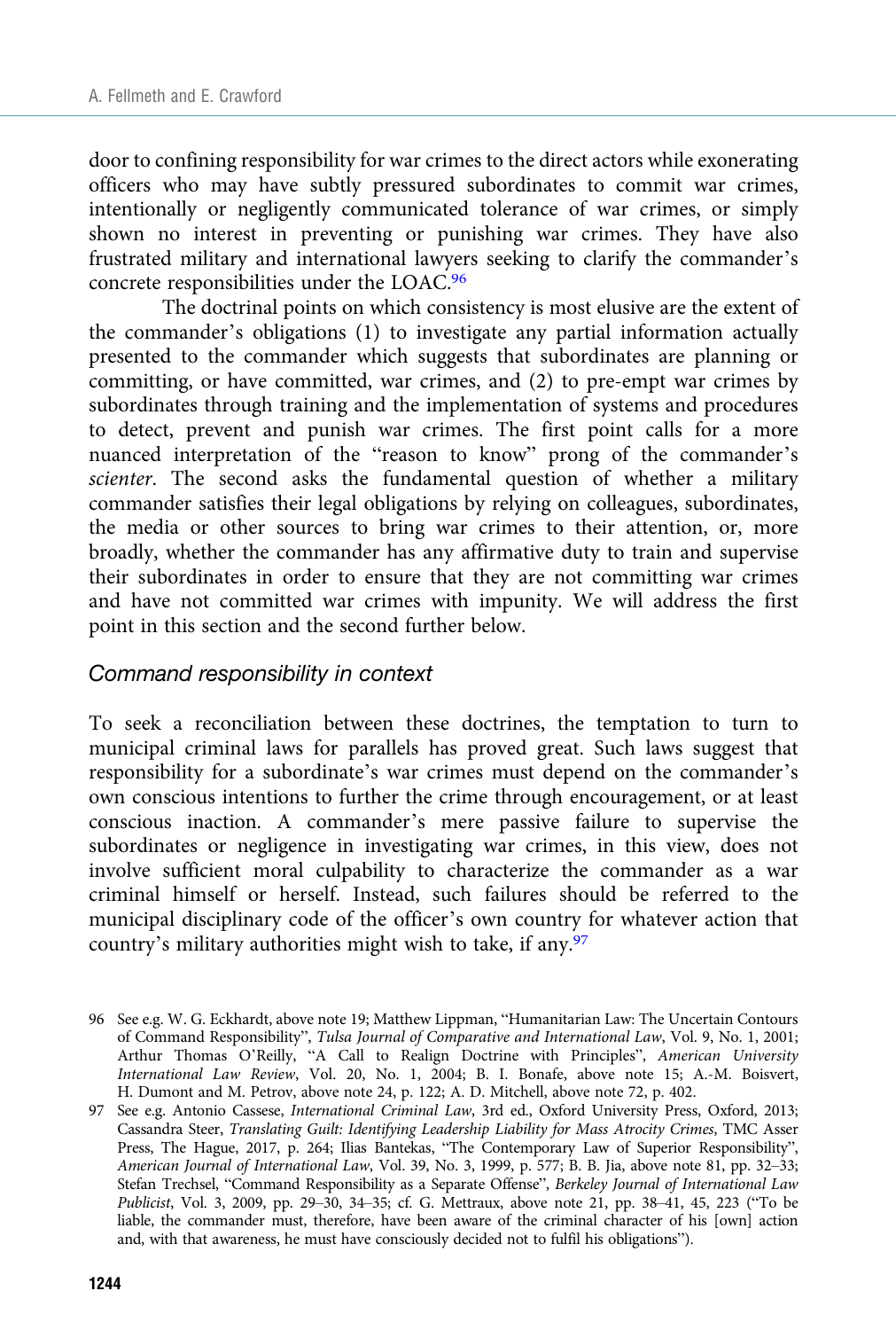Variations on this argument have been advanced by numerous scholars<sup>98</sup> and approved by some international criminal tribunals,<sup>99</sup> based on the claim that such liability is unknown in municipal criminal law. Municipal law, they believe, does not recognize criminal responsibility without a specific intent to further the criminal act, because an actor's criminal responsibility is tied strictly to his or her mens rea.<sup>100</sup> Some have gone further and claimed that command responsibility requires a military commander to actually or constructively approve or at least acquiesce to the crimes of subordinates.<sup>101</sup> Others have argued as well that a commander's approval of a subordinate's war crime ex post facto and failure to prosecute it should not engage the commander's criminal responsibility for the war crime itself due to the lack of contemporaneous mens rea.<sup>102</sup>

The claim that municipal criminal laws never recognize criminal responsibility without specific intent is factually inaccurate,<sup>103</sup> but the flaw in these arguments runs much deeper. The analogy between command responsibility in international law and the requirement of mens rea in municipal criminal law is necessarily a false one, because nearly every aspect of the context in which war crimes occur is radically different from any context in a municipal criminal law setting. The idea that the mens rea of command responsibility must conform to municipal criminal law concepts is indeed based on a basic misconception about international law itself.104 Command responsibility is not a creature of municipal law; it arose in response to a perceived need to create disincentives for military commanders to order, encourage or tolerate the war crimes of subordinates in the specific context of armed conflict, which is to say, a breakdown of civilized social behaviour.105

- 98 See e.g. M. Damaška, above note 90, passim; G. Mettraux, above note 21, pp. 86, 221; C. Meloni, above note 101, pp. 633–636; Arthur Thomas O'Reilly, "Command Responsibility: A Call to Realign the Doctrine with Principles of Individual Accountability and Retributive Justice", Gonzaga Law Review, Vol. 40, No. 1, 2004–05; see also A. J. Sepinwall, above note 88, pp. 255–256.
- 99 See e.g. ICTR, Akayesu, above note 14, para. 78; ICTY, Prosecutor v. Naletilić, Case No. IT-98-34-A, Judgment (Appeals Chamber), 3 May 2006, para. 114.
- 100 See e.g. M. Damaška, above note 90, pp. 463–467; D. Robinson, above note 95, pp. 30–31.
- 101 See e.g. Nuremberg Military Tribunal, High Command, above note 63, pp. 543–544; G. Mettraux, above note 21, p. 42. See also Chantal Meloni, "Command Responsibility", Journal of International Criminal Justice, Vol. 5, No. 3, 2007, pp. 621–623 (noting that the ICTY interpreted the post-Second World War legislation on command responsibility as a form of accomplice liability, and correctly noting that the Tokyo judgment took a different view).
- 102 M. Damaška, above note 90, pp. 468–469 ("Used as a vehicle for vicarious liability, approval of a transgression is alien to the tenets of modern criminal law").
- 103 Many jurisdictions recognize general intent crimes characterized by criminal negligence or recklessness, such as reckless arson or driving under the influence of alcohol. Some also recognize strict liability crimes, such as statutory rape. See e.g. Danish Penal Code, No. 871, 2014, § 216, available at: [www.](http://www.retsinformation.dk/eli/lta/2014/871%23Kap24) [retsinformation.dk/eli/lta/2014/871#Kap24](http://www.retsinformation.dk/eli/lta/2014/871%23Kap24); Penal Code of Japan, 2017, Art. 177, available at: [www.](http://www.japaneselawtranslation.go.jp/law/detail/?id=3581&vm=04&re=01) [japaneselawtranslation.go.jp/law/detail/?id=3581&vm=04&re=01](http://www.japaneselawtranslation.go.jp/law/detail/?id=3581&vm=04&re=01); UK Sexual Offences Act 2003, c. 42, § 5.
- 104 On the pitfalls of trying to fit international criminal law into the Procrustean bed of municipal criminal law, see generally Mark A. Drumbl, Atrocity, Punishment and International Law, Cambridge University Press, Cambridge, 2007, pp. 5–9, 38–39; Mark Osiel, "The Banality of Good: Aligning Incentives against Mass Atrocity", Columbia Law Review, Vol. 105, No. 6, 2005, pp. 1753, 1768.
- 105 Cf. Gerhard Werle and Florian Jessberger, Principles of International Criminal Law, 4th ed., Oxford University Press, Oxford, 2020. Surprisingly, the ICTR Trial Chamber claimed without support that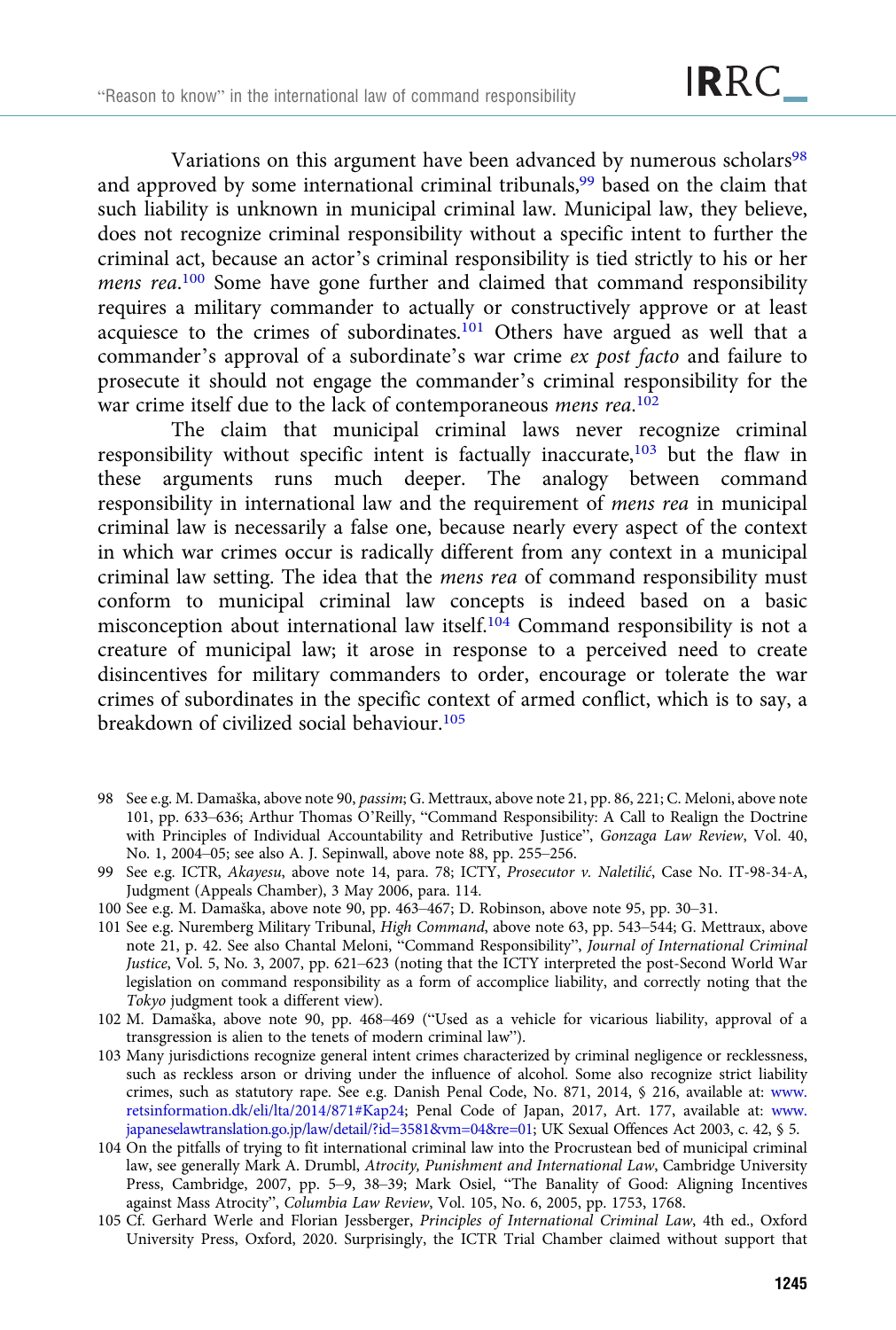The commander plays a unique role in that context. A commander's responsibilities under international criminal law are embedded in an exceptionally comprehensive hierarchical order that exists nowhere in municipal law. To the extent that the superior officer acts within the framework of the command structure and the military organization's legal order (and sometimes when acting outside of that framework), the commander's authority over his or her subordinates is absolute in a sense unknown to municipal law.106 The obedience of military subordinates to the lawful orders of their commanders is a basic tenet of military service, inculcated throughout a soldier or officer's training, and always enforced by criminal penalties.107 In most State military organizations, insubordination or disobedience may be punished severely.108 To mitigate the risks of insubordination and war crimes, in most countries commanders are obligated by military law to supervise the performance of their orders by subordinates and to adjust their orders to account for changing circumstances.<sup>109</sup> Commanders are also responsible for assessing risks to their subordinates during operations for purposes of force preservation.110 Understandably, no comparable relationship exists in a municipal criminal law context.

A propensity for obedience is not the only characteristic engrained in military troops that increases the risk of war crimes; military personnel are also systematically trained to develop aggressive personality traits and desensitized to lethal violence against other human beings.<sup>111</sup> Their training may also entail exhortations to subordinates that are intended to dehumanize opposing combatants (and, in some cases, all persons of the same nationality, ethnicity, religion or political ideology). Such communications serve the need of reducing moral doubt in subordinates about the killing of fellow human beings, but they may easily trigger tribalistic instincts of fear and hatred that can result in

command responsibility did derive from the individual criminal responsibility in dicta in the Akayesu judgment. ICTR, Akayesu, above note 14, para. 78.

- 106 See Major Trenton W. Powell, "Command Responsibility: How the International Criminal Court's Jean-Pierre Bemba Gombo Conviction Exposes the Uniform Code of Military Justice", Military Law Review, Vol. 225, 2017, pp. 837–838.
- 107 See e.g. Defence Force Discipline Act 1982, No. 152, C2019C00107, Compilation No. 33, 2 March 2019, § 27, available at: [www.legislation.gov.au/Details/C2019C00107](https://www.legislation.gov.au/Details/C2019C00107) (Australia); Uniform Code of Military Justice, 2021, Art. 90, 10 USC § 890 (United States); Décret No. 2005-796 relatif à la discipline générale militaire, 15 July 2005, Arts 5(1), 7, available at: [www.legifrance.gouv.fr/jorf/id/](https://www.legifrance.gouv.fr/jorf/id/JORFTEXT000000630665) [JORFTEXT000000630665](https://www.legifrance.gouv.fr/jorf/id/JORFTEXT000000630665) (France); Código de Justicia Militar, 16 July 1951, Art. 667, Sanción Ley 14029, available at: [http://servicios.infoleg.gob.ar/infolegInternet/anexos/105000-109999/105438/texact.](http://servicios.infoleg.gob.ar/infolegInternet/anexos/105000-109999/105438/texact.htm%2349) [htm#49](http://servicios.infoleg.gob.ar/infolegInternet/anexos/105000-109999/105438/texact.htm%2349) (Argentina). See, generally, Mark J. Osiel, Obeying Orders: Atrocity, Military Discipline, and the Law of War, Routledge, London, 2017, p. 241 fn. 21.
- 108 See e.g. Uniform Code of Military Justice, 2021, Art. 90, 10 USC § 890 (United States); Code de Justice Militaire (Nouveau), 2021, Arts L323-6 to L323-8 (France); Army Act, 1995, §§ 34, 36, 71, 85 (United Kingdom); Military Justice Law 5715, 1955, §§ 122–124, 133 (Israel).
- 109 See e.g. US Department of the Army, Field Manual 22-100: Military Leadership, 1965, paras 19, 25; US Department of the Army, Field Manual 100-5: Operation of Army Forces in the Field, 1968, paras 3–7.
- 110 See e.g. US Department of the Army, Field Manual 5-19: Composite Risk Management, 2006, paras 1-0, 1–17, 1–18.
- 111 See Charlie Barnao, "Military Training: Group Culture, Total Institution, and Torture", Italian Sociological Review, Vol. 9, No. 2, 2019, p. 295.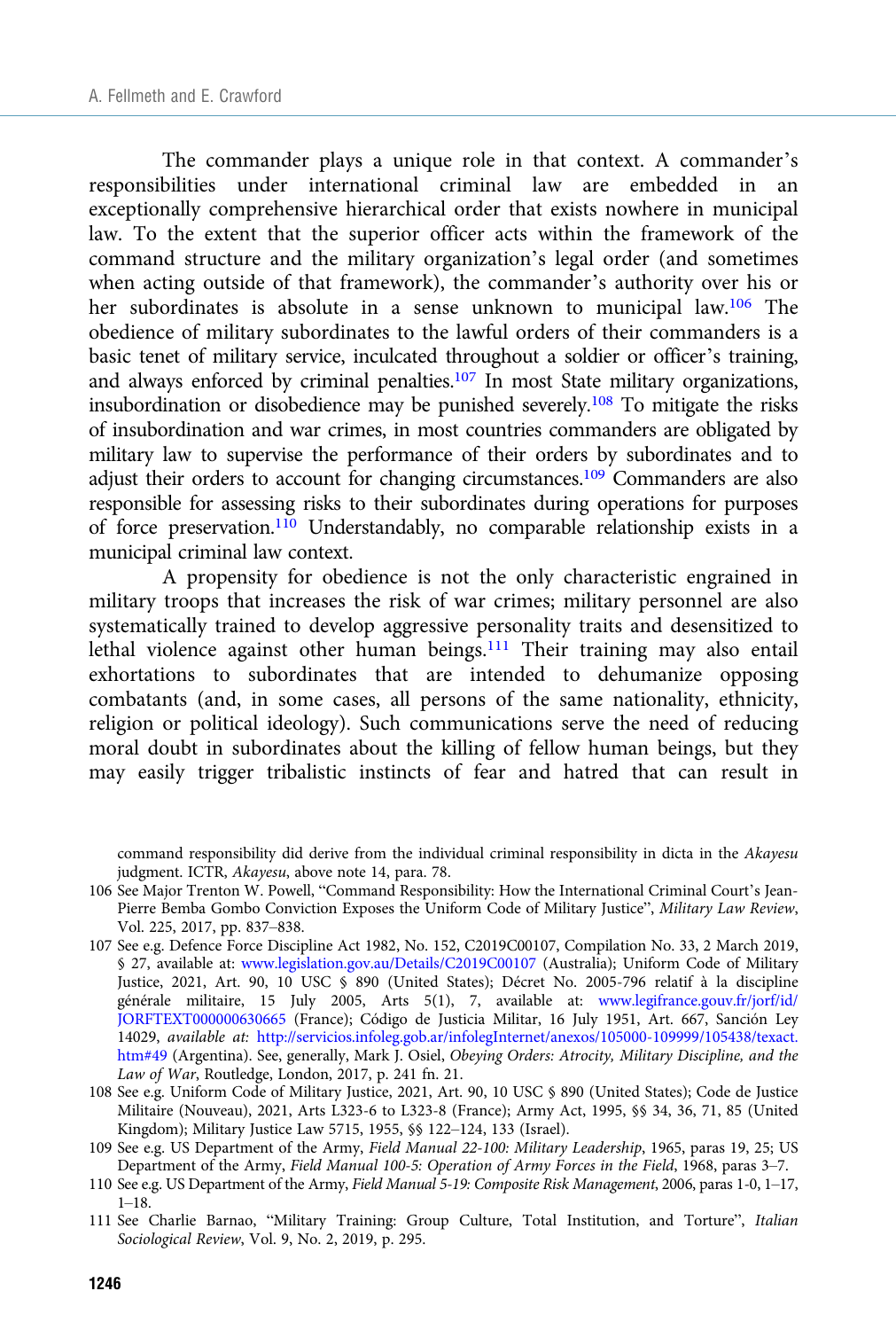indiscriminate killing, torture, or other war crimes against opposing combatants or civilians belonging to the same group.<sup>112</sup>

The circumstances of armed conflict are comparably dissimilar to the circumstances under which municipal crimes occur. In the context of combat, the commander's responsibility is concomitant to his or her legal authority to direct the extrajudicial killing of other human beings. As one jurist put it,

intensified legal obligations are commonly placed upon persons who engage in inherently dangerous activities. The military commander is entrusted with the inherently dangerous activity of supervising persons with training in violence who have access to weapons and other equipment to carry out violence, and who have undergone indoctrination to reduce their inhibitions against violence. The law grants the commander privileges, but it also requires her to be vigilant in remaining informed and taking measures to prevent and repress violations. Thus, the commander entrusted with such an inherently dangerous activity cannot argue that she was "merely" criminally negligent in creating her own ignorance. Her indifference, in the context of her responsible relation to a clear public danger, is, arguably, sufficiently blameworthy in a desert-based account.<sup>113</sup>

The commander–subordinate relationship precludes any useful analogy between municipal and international criminal law.114 Colonel William Eckhardt observed decades ago that "[t]he wisdom of civilian law never really contemplated the judging of criminal actions in battlefield related circumstances".<sup>115</sup> Colonel Kenneth A. Howard later amplified this notion, stating that "[d]omestic law has not been required to contemplate a military commander's duty in a battlefield situation to control and regulate the actions of his subordinates short of the legal theory of principals".<sup>116</sup> The responsibilities and authority of a supervisor in a civilian context (such as in an employment situation) are not remotely analogous to those of a military commander, and the consequences of inadequately supervising a subordinate in the two cases are far from equivalent.<sup>117</sup> Nearly all

- 112 This dynamic has been studied extensively by social and clinical psychologists. See e.g. Leonard S. Newman and Ralph Erber, Understanding Genocide: The Social Psychology of the Holocaust, Oxford University Press, New York, 2002; Donald G. Dutton, The Psychology of Genocide, Massacres, and Extreme Violence: Why "Normal" People Come to Commit Atrocities, Praeger, Westport, CT, 2007; Paul A. Roth, "Social Psychology and Genocide", in Donald Bloxham and A. Dirk Moses (eds), The Oxford Handbook of Genocide Studies, Oxford University Press, Oxford, 2010, p. 198.
- 113 D. Robinson, above note 95, p. 11 (footnotes omitted).
- 114 This is the case a fortiori in the context of collective war crimes, such as genocide. Cf. A.-M. Boisvert, H. Dumont and M. Petrov, above note 24, p. 122 (observing in the context of collective crimes: "Le droit pénal classique des pays occidentaux, centré sur la répression d'un acte précis en fonction d'une certaine conception philosophique de l'être humain, convient mal en effet à la répression de la criminalité de groupe").
- 115 W. G. Eckhardt, above note 19, p. 4.
- 116 Kenneth A. Howard, "Command Responsibility for War Crimes", Journal of Public Law, Vol. 21, No. 1, 1972, p. 21.
- 117 See J. S. Martinez, above note 39, p. 662. Cf. Committee of the Whole: Summary Record of the 1st Meeting, 16 June 1998, UN Doc. A/CONF.183/C.1/SR.1, 20 November 1998, paras 67 ff. (statements of the United States justifying the ICC regime of separate command responsibility).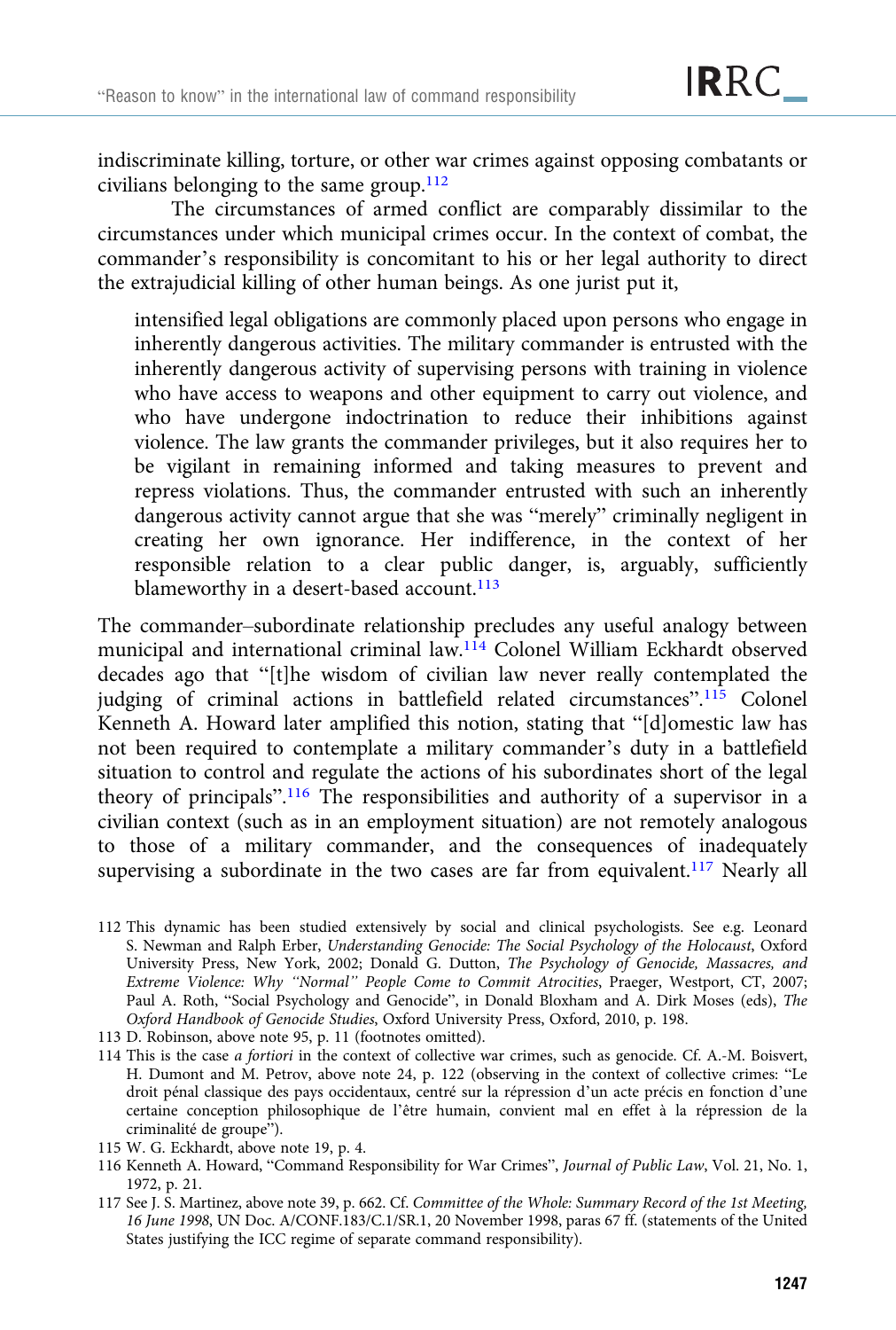modern discussions of command responsibility fail to recognize these differences and are therefore inappropriately tethered to domestic analogies.

The differences between the two situations have moral as well as legal consequences. The commander's enhanced legal responsibility for the actions of subordinates, far from representing a radical departure from the ethics underlying municipal criminal law, is integral to military culture and organization. The strict parallelism between municipal criminal law and command responsibility would, in fact, undermine the structure of and justification for the LOAC itself. As Jenny Martinez has observed: "The moral logic of the law of war breaks down if the commander has no duty to acquire knowledge of what the killing machines he has unleashed and whom he ostensibly controls are doing with the power he has conferred on them."<sup>118</sup> Martinez has likewise argued that a reasonably prudent commander is not justified in assuming that subordinates, predominantly young men in dangerous and charged situations, armed with weapons designed for mass killing, will stay strictly within the boundaries of lawful violence without "constant monitoring" and supervision.<sup>119</sup> To exonerate a commander who falls short of positively "acquiescing" in the crimes of subordinates<sup>120</sup> releases the commander from his or her institutional responsibilities too easily, with what must inevitably prove disastrous consequences for civilians and persons hors de combat.

In consequence, the responsibility to actively investigate any information which may suggest that subordinates are planning or committing a war crime, or have committed one, is the minimum standard to which international law can hold a commander consistent with the moral obligation to protect civilians and persons hors de combat from war crimes. The commander's approval or even tolerance of war crimes by subordinates is, and should be, epiphenomenal, a point that both AP I and the Rome Statute support.

#### The false dichotomy between participation and innocence

Understanding the institutional context of military organization and operations also leads to a more nuanced appreciation of the role that commanders can play in indirectly enabling or encouraging war crimes by subordinates. The hierarchical military relationship is no different from any human relationship to the extent that it rarely confines itself to explicit communications without subtext or secondary meaning. A sharp line cannot always reliably be drawn between active and passive failures of a commander, or between negligent and reckless encouragement of war crimes.<sup>121</sup> Ignoring the unique nature of the relationship between commander and subordinate in military organizations, and the equally unique nature of the situations in which war crimes occur, tends to result in

<sup>118</sup> Cf. J. S. Martinez, above note 39, p. 662.

<sup>119</sup> Cf. ibid., p. 663.

<sup>120</sup> See e.g. G. Mettraux, above note 21, p. 73; ICRC Commentary on APs, above note 26, p. 1012.

<sup>121</sup> See e.g. M. Damaška, above note 90, p. 480.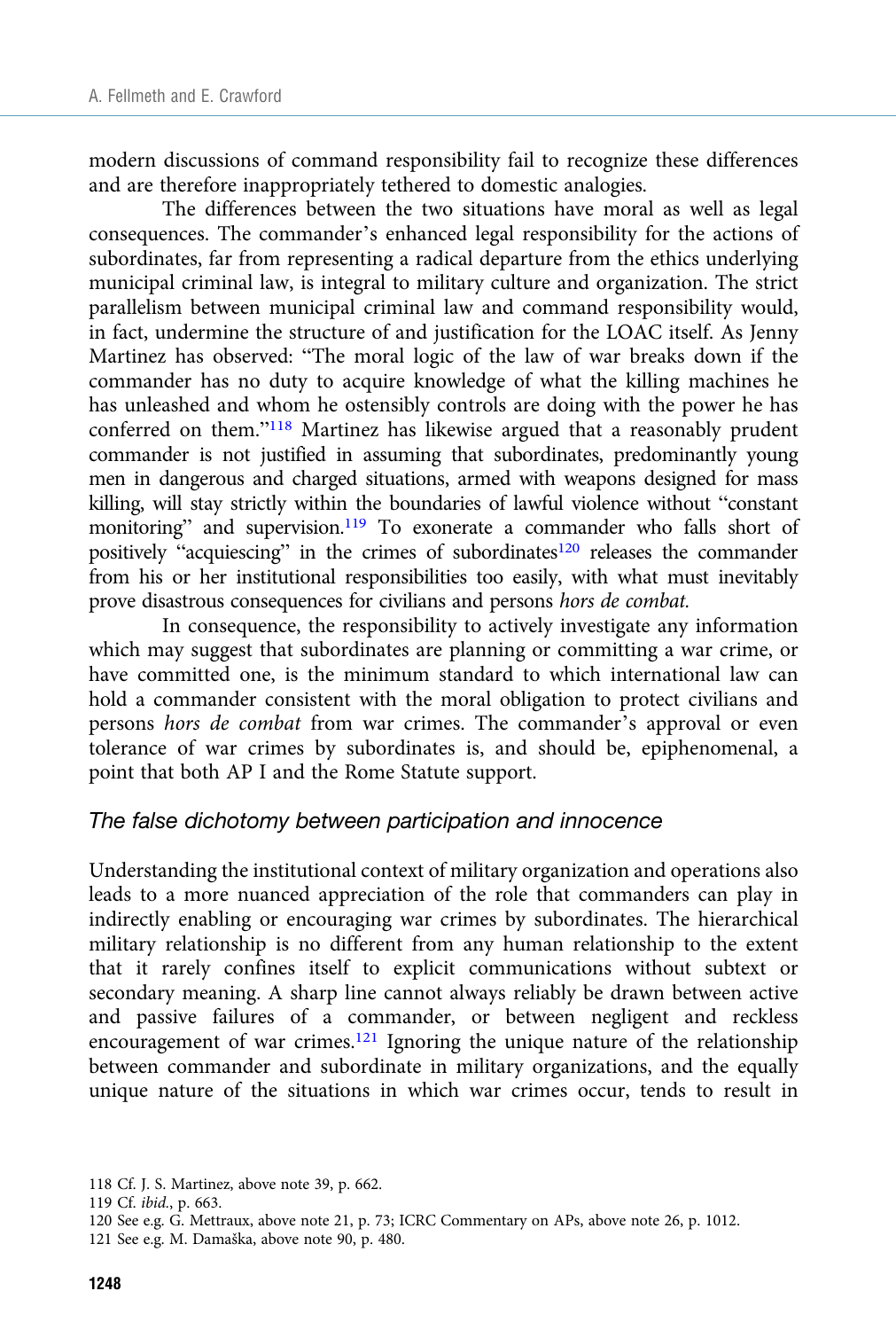oversimplification of the ways in which a commander can contribute indirectly to war crimes by subordinates, either purposely or unwittingly.

At least on the conceptual level, the distinction between reckless toleration of a war crime committed by subordinates and failure to adequately supervise subordinates is defensible.<sup>122</sup> The respective consequences of each offence would seem to follow logically as well; in the case of toleration, the commander's punishment should be on par with the subordinate's due to their equivalent intentions and the commander's ability to prevent the crime by taking appropriate action. In contrast, the commander's mere failure to supervise subordinates is a dereliction of duty that may have tragic but presumably unforeseeable results, and the commander's punishment should be accordingly less severe, if it should be criminal at all.123

Yet, the dichotomy between conscious toleration and neglect of duty is often a false one. It distorts the dynamics of military command, and indeed of human communication and interaction in general, in the service of a simplistic legal doctrine. Human beings use a wide variety of techniques of signalling with each other to communicate beliefs and intentions indirectly and often indistinctly.124 Military officers are frequently well aware of these modes of communication. In approving the criminal conviction of General Jacob Smith for inciting and permitting subordinates to commit war crimes during US counter-insurgency operations in the occupied Philippines in the early 1900s, President Theodore Roosevelt (himself a veteran cavalry officer) emphasized that officers must be:

peculiarly careful in their bearing and conduct so as to keep a moral check over any acts of improper character by their subordinates. … Loose and violent talk by an officer of high rank is always likely to excite to wrongdoing those among his subordinates whose wills are weak or whose passions are strong.<sup>125</sup>

The basis for these points requires some development by reference to the social psychology research on group dynamics and implicit communication. Implicit meaning is a normal feature of human communication among persons of normal or higher intelligence. There are many reasons why a person might communicate a message, the face value of which differs from the subtext.126 In the context of war crimes, motivations might include the commander's wish for deniability of

<sup>122</sup> See Y. Dinstein, above note 81, p. 271.

<sup>123</sup> See e.g. Victor Hansen, "Creating and Improving Legal Incentives for Law of War Compliance", New England Law Review, Vol. 42, No. 2, 2008, pp. 248–258.

<sup>124</sup> See, generally, Myron Wish and Susan J. Kaplan, "Toward an Implicit Theory of Interpersonal Communication", Sociometry, Vol. 40, No. 3, 1977; Miles L. Patterson, "Strategic Functions of Nonverbal Exchange", in John A. Daly and Mohn M. Wiemann (eds), Strategic Interpersonal Communication, Erlbaum, Hillsdale, NJ, 1994, p. 273.

<sup>125</sup> US S. Doc. 213, 57th Cong., 2nd Sess., p. 5. The background to this conviction can be reviewed in John Bassett Moore, A Digest of International Law, Vol. 7, US Government Printing Office, Washington, DC, 1906, p. 187.

<sup>126</sup> See, generally, M. Wish and S. J. Kaplan, above note 124; Francisco Yus, "Misunderstandings and Explicit/ Implicit Communication", Pragmatics, Vol. 9, No. 4, 1999, p. 487; Jan Hoogervorst, Henk van de Flier and Paul L. Koopman, "Implicit Communication in Organisations", Journal of Managerial Psychology, Vol. 19, No. 3, 2004.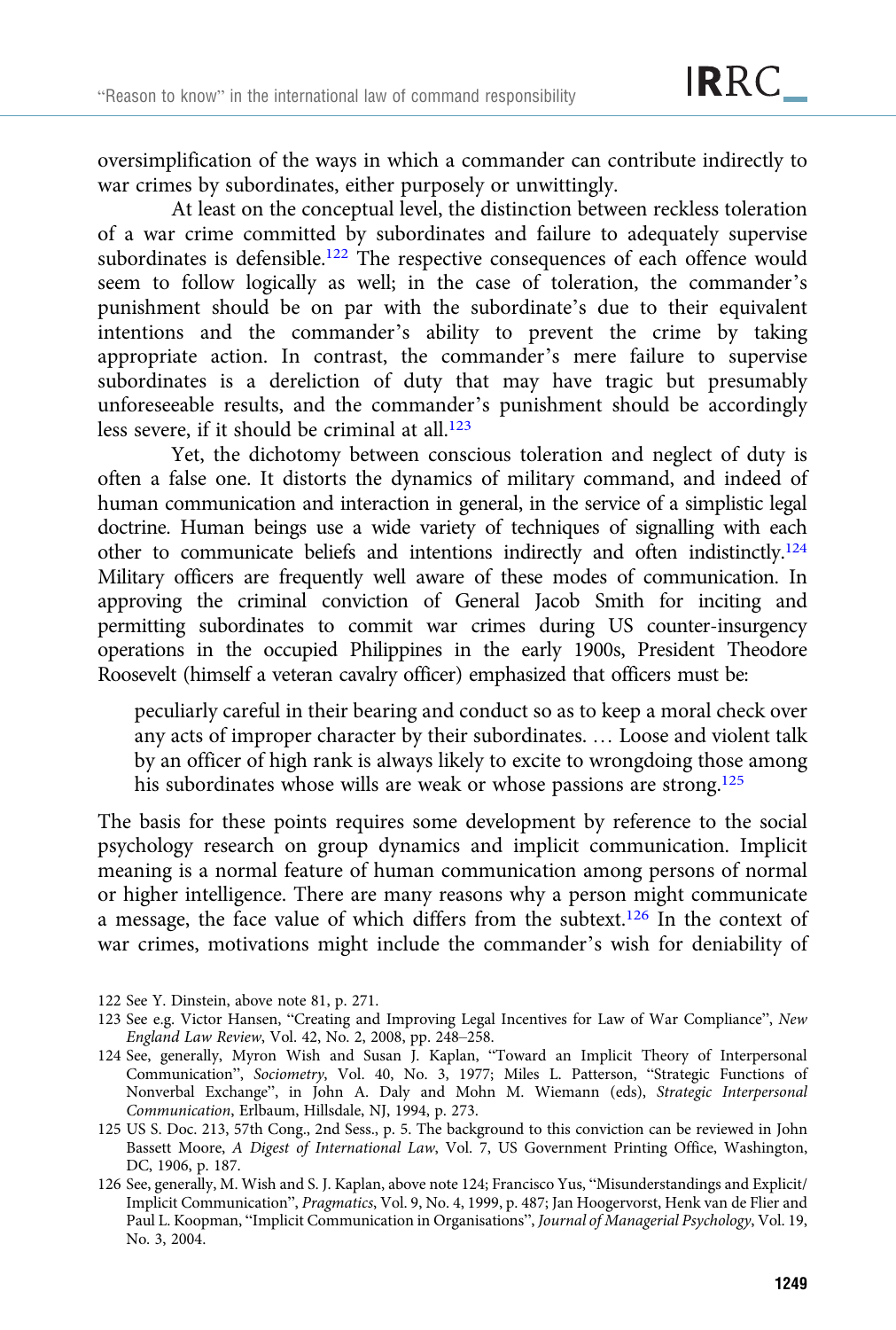the order and the felt need to avoid triggering a moral reaction to a barbarous act by explicitly naming the act. How much more civilized it sounds to "teach him a lesson" than to "brutalize him" or "beat him to a pulp".

In some circumstances and contexts, a commander's innuendo, joke, facial expression or body language could implicitly convey toleration or encouragement of war crimes as effectively as a direct order. Seemingly general affirmations of unit cohesion and military solidarity or affirmations to subordinates of trust or grants of independence can be intended and interpreted as encouragement or toleration of war crimes. In practice, orders to commit war crimes are sometimes phrased ambiguously with no diminution in the clarity. For example, during the Second World War, Adolf Hitler instructed his high command that armies of the Soviet Union were to be "annihilated", which was interpreted to apply not only to the weakening of Soviet military power but to the extermination of the Russian people.127 During Operation Barbarossa, commanders of the Einsatzgruppen used similar language to subordinates, stating during evacuations that "nothing could be done" with burdensome old and sick persons, who subordinates then murdered in order to avoid the inconvenience of transporting them away from the zone of operations.128 Similarly, irresponsible statements by US military commanders at Haditha, Iraq, in 2005 "created a climate that minimized the importance of Iraqi lives", which likely contributed to the war crimes committed by US troops there.<sup>129</sup>

By similar means, the US war crimes in Afghanistan and Iraq resulted from commanders giving orders focused on the desired results, such as obtaining information, along with hints and innuendos which suggested that the means for obtaining those results mattered little ("You have carte blanche"; "Soldiers are dying, get the information"; "Do whatever is necessary").<sup>130</sup> Statements of commanders to subordinates portraying the military mission or objectives as allimportant may be designed to order a disregard of the LOAC and may be heard as such. For example, statements by President George W. Bush, Vice-President Dick Cheney and Secretary of Defense Donald Rumsfeld insisting that US interrogators of prisoners of war and detainees must obtain "results" from the interrogations were interpreted by subordinates as commands to engage in torture for that purpose, and they may have been intended to communicate precisely that.<sup>131</sup>

Euphemism has been a particularly effective means of conveying a commander's wishes for subordinates to commit war crimes and is especially

<sup>127</sup> See Ian Kershaw, Hitler 1936–1945: Nemesis, Penguin Press, London, 2000, pp. 355–389.

<sup>128</sup> See Sophie Richardot, "'You Know what to Do with Them': The Formulation of Orders and Engagement in War Crimes", Aggression and Violent Behavior, Vol. 19, No. 2, 2014, p. 87.

<sup>129</sup> See A. J. Sepinwall, above note 88, p. 291; see also Melissa Epstein Mills, "Brass-Collar Crime: A Corporate Model for Command Responsibility", Willamette Law Review, Vol. 47, No. 1, 2010, pp. 39–50 (description of command failures at Haditha and Abu Ghraib). The command responsibility doctrine was not invoked by the US courts martial in either the Haditha or Abu Ghraib incidents. Ibid., p. 26.

<sup>130</sup> See S. Richardot, above note 128, p. 86; Jerrold M. Post and Lara K. Panis, "Crimes of Obedience: 'Groupthink' at Abu Ghraib", International Journal of Group Psychotherapy, Vol. 61, No. 1, 2011, p. 54.

<sup>131</sup> See M. Cherif Bassiouni, "The Institutionalization of Torture under the Bush Administration", Case Western Reserve Journal of International Law, Vol. 37, No. 2, 2006, p. 390; Christopher Kutz, "The Lawyers Know Sin: Complicity in Torture", in Karen J. Greenberg (ed.), The Torture Debate in America, Cambridge University Press, Cambridge, 2005, pp. 242–243.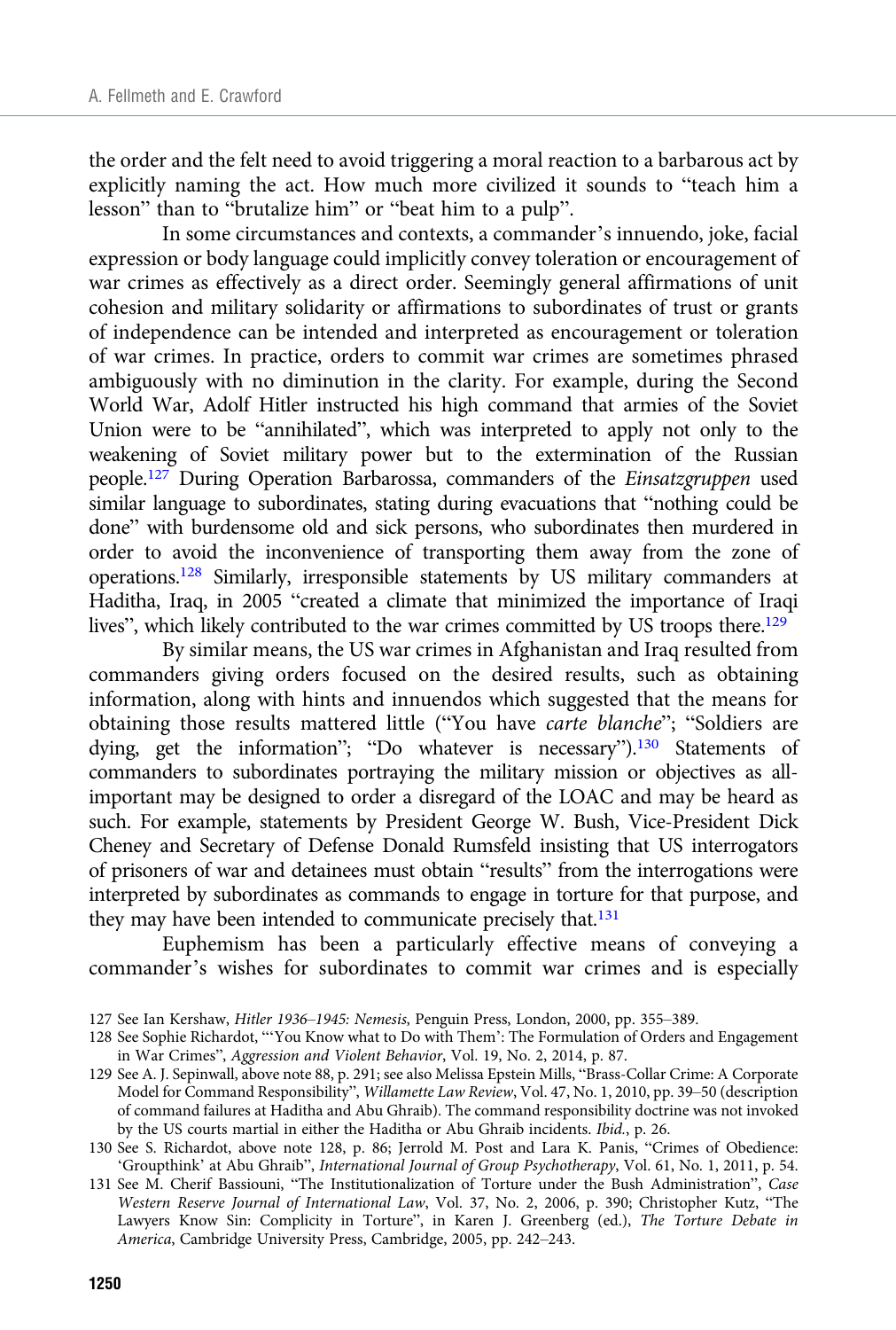useful for dehumanizing potential war crime victims, creating the psychological conditions for war crimes without the need for direct orders. Such techniques were used by the Nazis during the Second World War, Hutu genocidaires in Rwanda, and US commanders in Abu Ghraib.132 For example, rather than explicitly inciting genocide, Hutu leaders and influencers referred to the need to "go to work" or "sweep the dirt outside".<sup>133</sup> US commanders referred to "enhanced interrogation" of "unlawful combatants" to communicate their desire that detainees be treated inhumanely.<sup>134</sup>

It could be argued that the fault for interpreting such instructions as orders to commit war crimes lies with subordinates, and indeed in some cases commanders may use ambiguous or dehumanizing language with no intention of encouraging war crimes. However, as the quoted language from President Roosevelt suggests, irresponsible statements by officers carry a known danger. Even when no intention to order war crimes can be shown, military commanders must realize that subordinates will tend to interpret vague or ambiguous orders in light of the specific characteristics inculcated in military personnel through training and in light of the perilous combat situation they are experiencing.

Psychological pressures to obey authority exist even without the additional pressures of military training and combat stress;135 most human beings are primed by nature to obey the commands of perceived authorities.<sup>136</sup> But obedience obviously exerts a far more powerful pull in the military context, where, as noted, that trait is systemically drilled into combatants until it becomes nearly instinctive.137 Human beings are also strongly inclined to conform to group opinions and behaviour in order to avoid unpopularity or ostracism as a minority,138 another trait that assumes exaggerated importance in the military context.

This dynamic may be particularly pronounced in elite regiments, where unit cohesion, solidarity and the notion of the unit being separate and superior to "regular" soldiers is particularly pronounced. In the psychological literature, this

- 132 See Gregory S. Gordon, Atrocity Speech Law: Foundation, Fragmentation, Fruition, Oxford University Press, New York, 2017, p. 289; S. Richardot, above note 128, pp. 87–88; J. M. Post and L. K. Panis, above note 130, pp. 62–64.
- 133 See G. S. Gordon, above note 132, p. 287.
- 134 J. M. Post and L. K. Panis, above note 130, pp. 62–64.
- 135 In Stanley Milgram's experiments on obedience to authority, one subject shocked a person to death without direct instructions from the experimenter, seemingly based on the belief that the experimenter wished the shocks to continue when the "learner" resisted answering the experimenter's questions. See Stephen Gibson, "Obedience without Orders: Expanding Social Psychology's Conception of 'Obedience'", British Journal of Social Psychology, Vol. 58, No. 1, 2019, pp. 241, 250.
- 136 See generally Stanley Milgram, Obedience to Authority: An Experimental View, Harper, New York, 1974 (describing a series of experiments showing that a large majority of persons will obey instructions of apparent authorities to torture and ultimately kill another person).
- 137 See Emilie A. Caspar et al., "The Effect of Military Training on the Sense of Agency and Outcome Processing", Nature Communications, 31 August 2020, available at: [https://doi.org/10.1038/s41467-020-](https://doi.org/10.1038/s41467-020-18152-x) [18152-x;](https://doi.org/10.1038/s41467-020-18152-x) Silvia da Costa et al., "Obedience to Authority, Cognitive and Affective Responses and Leadership Style in relation to a Non-Normative Order: The Milgram Experiment", Revista de Psicología, Vol. 39, No. 2, 2021.
- 138 See, generally, Solomon E. Asch, "Opinions and Social Pressure", Scientific American, Vol. 193, No. 5, 1955; Knud S. Larsen, "The Asch Conformity Experiment: Replication and Transhistorical Comparisons", Journal of Social Behavior and Personality, Vol. 5, No. 4, 1990.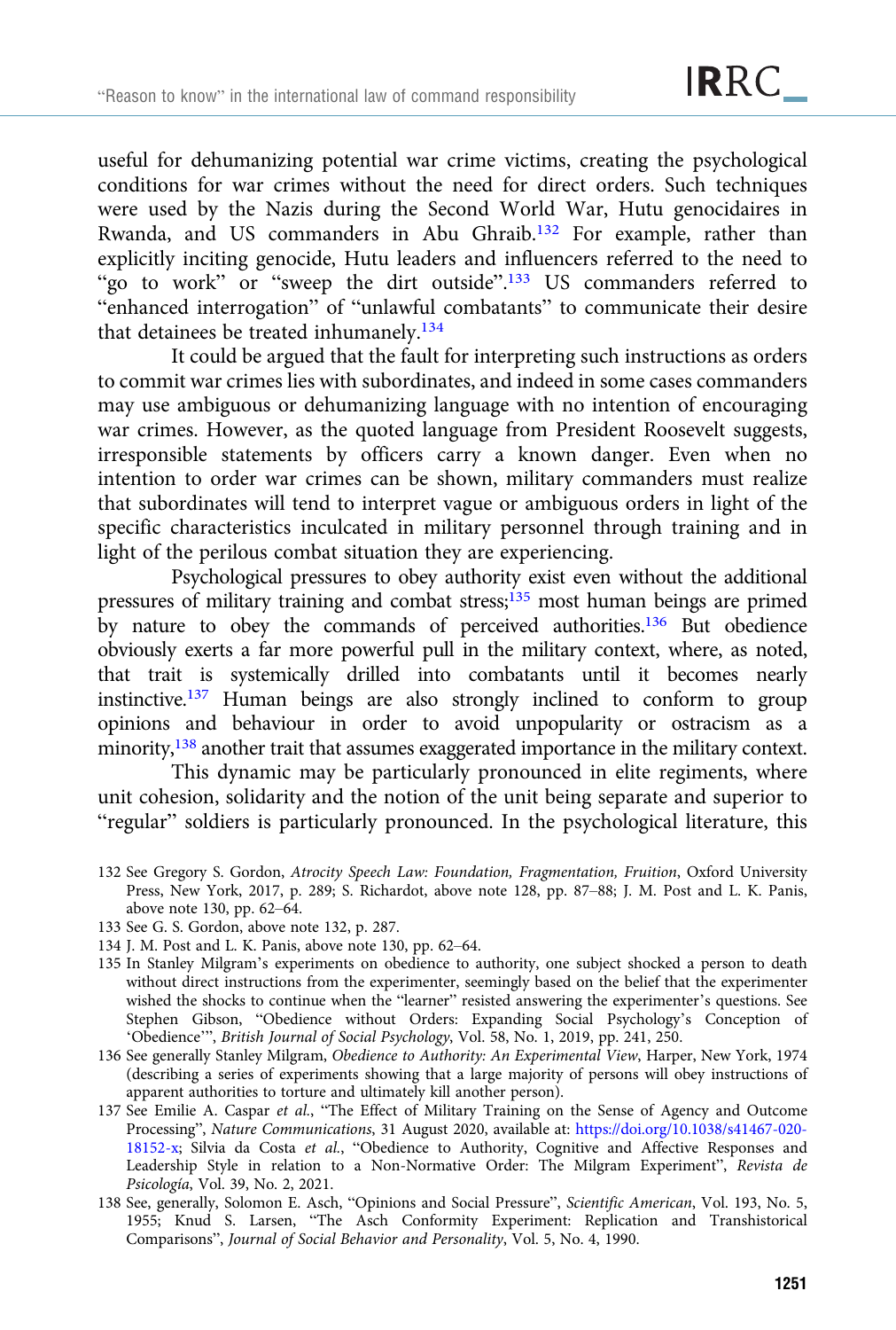dynamic is known as "deviant cohesion";<sup>139</sup> it occurs when sub-unit solidarity leads to a breakdown of command pathways as superior organizational goals are undermined by the sub-unit, whose members feel a greater loyalty to one another than to the hierarchy and its mission goals.

Deviant cohesion is not an uncommon phenomenon in military contexts,<sup>140</sup> and cannot be dismissed as individual misconduct by "lone wolf" soldiers with psychological disorders that could not be known by the blameless commander. Instead, it is a common form of military misconduct, in which the "actors involved believe that their misconduct was serving some military purpose, which is notably perceptible in the ways in which they frame what they had done at the time and retrospectively".<sup>141</sup> Indeed, the very nature of elite units seems designed to foster deviant cohesion – the elite soldier, intentionally separated from his or her fellow "regular" soldiers, is consistently reminded of their special status, and frequently given more situational autonomy than their comrades. Elite units in the field "rely less on formal authority and more on personal rapport, fostering a more informal approach to leadership. This relative autonomy can also become a double-edge sword, however, as it can create a permissive environment favouring misconduct."<sup>142</sup> Exonerating commanders who fail to counteract such pressures, or indeed who foster them, misses an important opportunity to deter war crimes by subordinates.

The hallmarks of deviant cohesion can be clearly seen in the Brereton Report. There is an acceptance, both within the unit and without, of the SAS as being somehow above or separate to the rules that other soldiers must follow. Throughout the Report, repeated reference is made to patrol commanders being considered infallible, and to the notion that the duty owed by the soldier was to the commander and not to the mission or the law. For example, the Report observes that

to a junior Special Air Service Regiment trooper, the patrol commander is a "demigod", and one who can make or break the career of a trooper, who is trained to obey and to implement their superior commander's intent. … [T]o such a trooper, who has invested a great deal in gaining entry into Special Air

<sup>139</sup> Pascal Vennesson, "Cohesion and Misconduct: The French Army and the Mahé Affair", in Anthony King (ed.), Frontline: Combat and Cohesion in the Twenty-First Century, Oxford University Press, Oxford, 2015, p. 235.

<sup>140</sup> There are numerous examples of deliberate criminal activities committed by military personnel, perceived as being part of a broader mission: see Peter Rowe, "Military Misconduct during International Armed Operations: 'Bad Apples' or Systemic Failure?", Journal of Conflict and Security Law, Vol. 13, No. 2, 2008; Jim Frederick, Black Hearts: One Platoon's Descent into Madness in Iraq's Triangle of Death, Harmony Books, New York, 2010; A. T. Williams, A Very British Killing: The Death of Baha Mousa, Jonathan Cape, London, 2012.

<sup>141</sup> P. Vennesson, above note 139, p. 242. See also Michael Walzer, Arguing about War, Yale University Press, New Haven, CT, 2006, p. 31, who writes that systemic criminal acts done pursuant to military objectives can be considered as "purposive crimes" rather than "crimes of indiscipline".

<sup>142</sup> Ibid., pp. 242–243. See also P. Rowe, above note 140, pp. 170–182.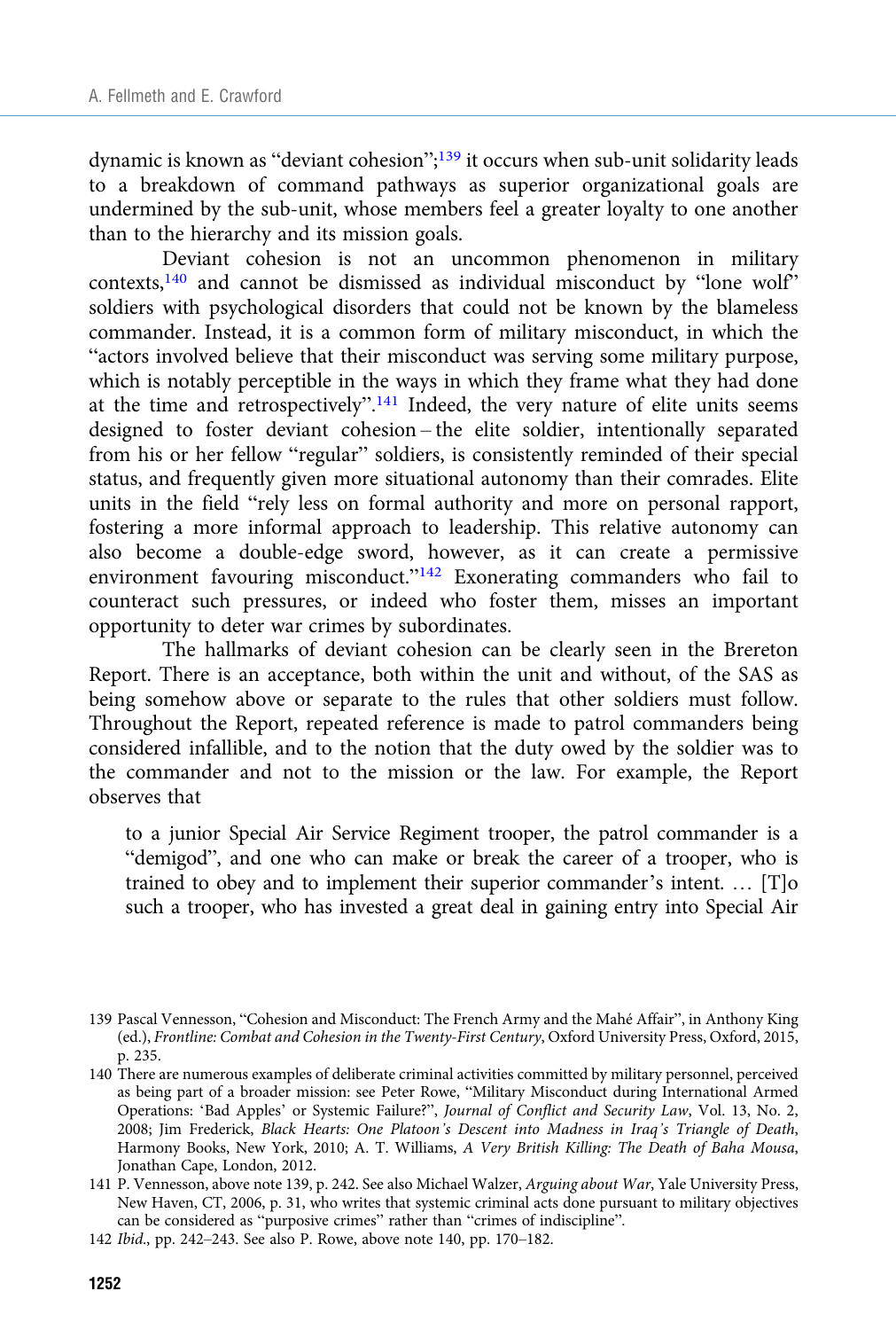Service Regiment, the prospect of being characterised as a "lemon" and not doing what was expected of them was a terrible one, which could jeopardise everything for which they had worked. …

… Some domestic commanders of Special Air Service Regiment … embraced or fostered the "warrior culture" and empowered, or did not restrain, the clique of non-commissioned officers who propagated it. That responsibility is to some extent shared by those who, in misconceived loyalty to their Regiment, or their mates, have not been prepared to "call out" criminal conduct or, even to this day, decline to accept that it occurred in the face of incontrovertible evidence, or seek to offer obscure and unconvincing justifications and mitigations for it.143

This seeming acceptance of a culture of deviant cohesion was evidenced at higher command levels also:

[C]ommanders trusted their subordinates: including to make responsible and difficult good faith decisions under rules of engagement; and to report accurately. Such trust is an important and inherent feature of command. However, an aura was attached to the operators who went "outside-thewire", and whose lives were in jeopardy. There was a perception – encouraged by them and accepted by others – that it was not for those "inside-the-wire" to question the accounts and explanations provided by those operators. This was reinforced by a culture of secrecy and compartmentalisation in which information was kept and controlled within patrols, and outsiders did not pry into the affairs of other patrols. These matters combined to create a profound reticence to question, let alone challenge, any account given by an operator who was "on the ground." As a result, accounts provided by operators were taken at face value, and what might at least in retrospect be considered suspicious circumstances were not scrutinised. Even if suspicions were aroused in some, they were not only in no position to dispute reported facts, but there was a reticence to do so, as it was seen as disloyal to doubt the front line operators who were risking their lives.<sup>144</sup>

Group solidarity represents a powerful force in military culture that can lead to greater unit cohesion and effectiveness but also to mutual support in committing, tolerating or covering up war crimes.<sup>145</sup>

Similarly, military culture is particularly adapted to "groupthink" – the situation in which high group cohesiveness and a perceived need for unanimity override an individual's independent judgment and motivation to think realistically and rationally.<sup>146</sup> The result is overestimation of the group's judgment, closed-mindedness, and enhanced pressure toward cognitive

…

<sup>143</sup> Brereton Report, above 2, p. 31, para. 27; p. 33, para. 34.

<sup>144</sup> Ibid., p. 34, para. 40.

<sup>145</sup> See A. J. Sepinwall, above note 88, p. 289.

<sup>146</sup> See, generally, Irving L. Janis, Groupthink: Psychological Studies of Policy Decisions and Fiascoes, Houghton Mifflin, Boston, MA, 1982, pp. 5–9.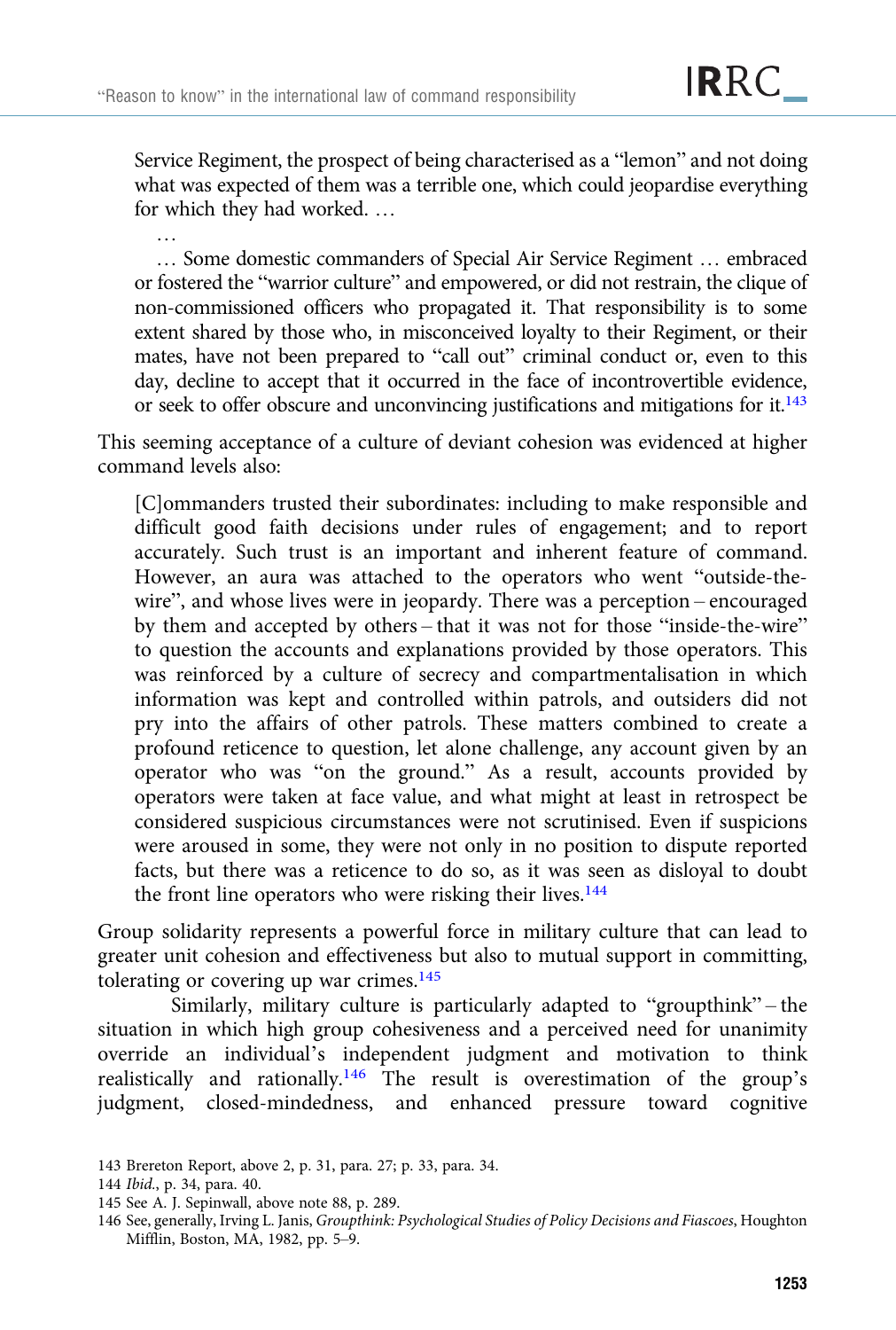conformity.<sup>147</sup> In the military context of extreme threats to the group, anyone who questions an order or a group consensus about appropriate measures may be seen as disloyal and pressured into conformity through fear of ostracization or worse.<sup>148</sup>

There is, finally, notable pressure from politics and personal ambition in military organizations. As Amy Sepinwall has noted,

political expediency may … lead a commander to pass over his troops' crime; where, for example, support for the military effort is waning, a commander may seek to avoid the negative publicity that investigation into an atrocity will undoubtedly invite. Then again, a commander may be motivated to forego punishment not for the sake of some larger national goal, but instead for the sake of personal ambition and, in particular, a fear that his subordinates' offense will taint his future professional prospects.<sup>149</sup>

Career ambition of this kind apparently joined with instincts for unit cohesion to prevent reporting of the war crimes by the Australian SAS. According to the Brereton Report:

It is evident that fear of the consequences of reporting misconduct to the chain of command has deterred some from doing so. In most cases, this is fear for career prospects, although in some there has been fear of physical reprisals. In any event, experience shows that where a complaint or report is adverse to a member's chain of command, there are powerful practical constraints on making it.<sup>150</sup>

The result was that junior officers aware of suspicious practices by subordinates refrained from alerting superiors or investigating the circumstances vigorously themselves.

Combined, the psychological forces described here can exert intense pressure on service personnel who interpret vague or ambiguous communications from commanders as authorizing or ordering war crimes, and who feel compelled to execute the perceived will of the commander. Service personnel can be expected to face difficulty resisting such pressure, and this may have some explanatory power for the disturbing frequency of war crimes committed without explicit orders from a commander.

The doctrine of command responsibility, as interpreted in much scholarship and the appellate jurisprudence of international criminal tribunals, thus overlooks that a commander who "does nothing" can clearly signal a message to subordinates, just as Sherlock Holmes concluded that the dog's silence carried more meaning than if it had barked.<sup>151</sup> Omission can contribute to causing a subordinate's war crime as effectively as committing an act of

<sup>147</sup> Ibid., p. 60.

<sup>148</sup> See e.g. J. M. Post and L. K. Panis, above note 130, p. 61 (context of US torture of detainees at Abu Ghraib military prison); D. G. Dutton, above note 112, pp. 102–103, 111.

<sup>149</sup> A. J. Sepinwall, above note 88, p. 290.

<sup>150</sup> Brereton Report, above note 2, p. 326.

<sup>151</sup> Arthur Conan Doyle, "The Adventure of Silver Blaze", Strand Magazine, London, 1892.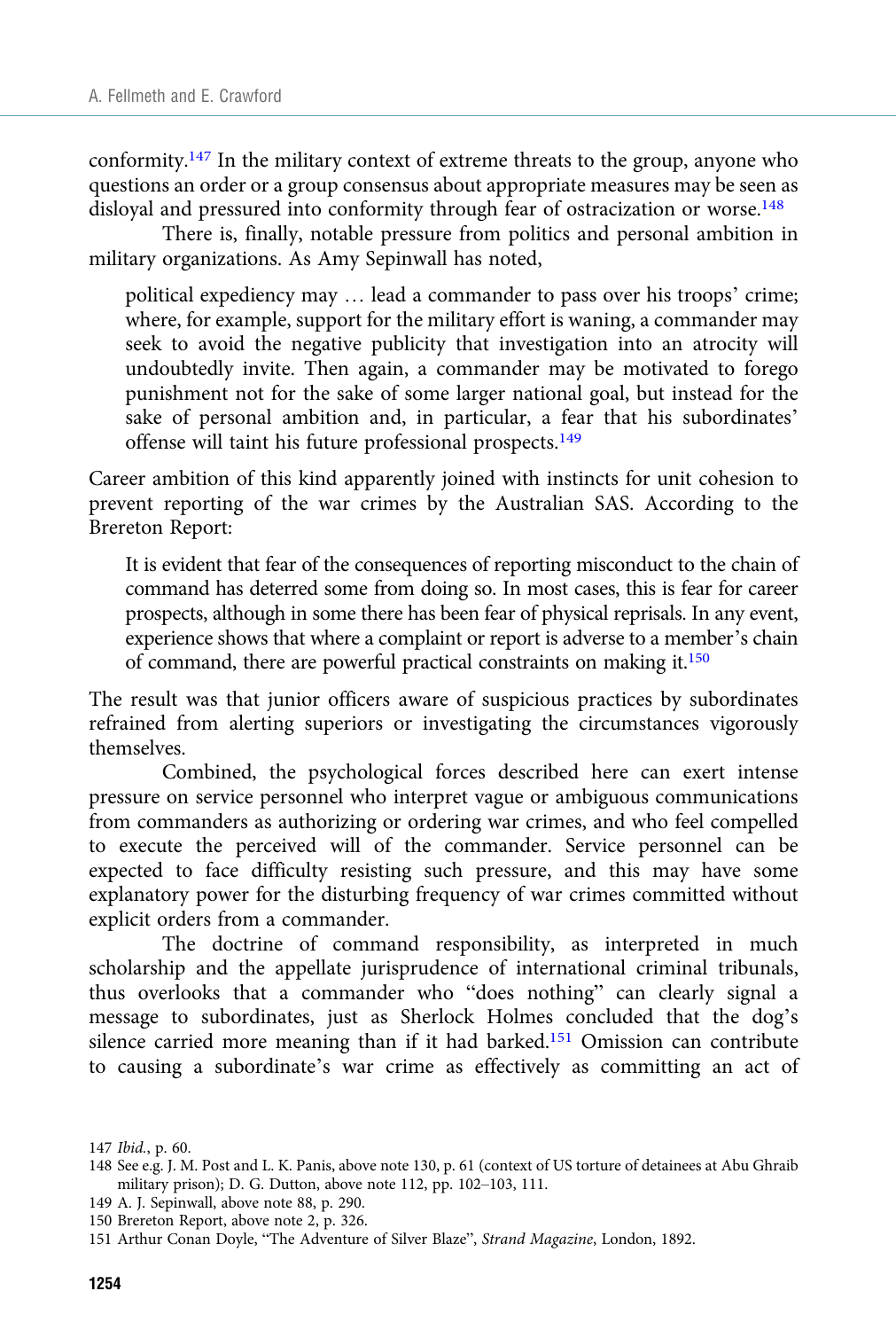complicity, as Colonel Kenneth A. Howard observed long ago.<sup>152</sup> The ICTY alluded to this possibility in Blaškić, where it noted that the failure to prevent or punish a subordinate's war crime "conveys some tolerance or even approval on the part of the commander towards the commission of crimes by his subordinates and thus contributes to encouraging the commission of new crimes".<sup>153</sup> Similarly, in Aleksovski, the Trial Chamber observed that, although a commander's presence at the scene of a subordinate's war crime does not automatically indicate encouragement of the crime,

the presence of an individual with uncontested authority over the perpetrators of the unlawful act may, in some circumstances, be interpreted as approval of that conduct … [taking] into account the accused's prior or concomitant behaviour or statements …. Moreover, it can hardly be doubted that the presence of an individual with authority will frequently be perceived by the perpetrators of the criminal act as a sign of encouragement likely to have a significant or even decisive effect on promoting its commission.<sup>154</sup>

As noted, such methods of communication are not necessarily malevolent. The concept of wilful blindness is too narrow to capture the full range of circumstances in which supervisory negligence could encourage subordinate war crimes. A commander might avoid asking questions or reviewing reports in which subordinate war crimes might be revealed, not from a conscious desire to approve of such war crimes but from other motivations, such as anxiety that knowledge would result in personal responsibility or guilt, fear of unpopularity with subordinates, or a desire not to draw negative attention from superiors. Tales of this form of command failure and "misguided loyalty" to the unit, fuelled by anxiety at rocking the boat, suffuse the Brereton Report.<sup>155</sup> As Peter Rowe has stated:

At the command level misconduct in the form of failing to deal with allegations of misconduct by those lower in the chain of command may be due to personal reasons, to misplaced loyalty to superior commanders or to an old-fashioned attempt to cover up alleged wrongdoing. Each is likely to encompass fear for one's reputation, career or promotion prospects. In any event, it is likely to be a very uncomfortable process for commanders.<sup>156</sup>

- 155 See e.g. Brereton Report, above note 2, p. 325.
- 156 Peter Rowe, "Military Misconduct during International Armed Operations", Journal of Conflict and Security Law, Vol. 13, No. 1, 2008, p. 179. This very sentiment was echoed in the aftermath of the My Lai massacre by US forces in Vietnam. During the trial of Lieutenant Calley, his superior Captain Medina gave four reasons as to why he did not report the massacre to his superiors: "The four reasons that I did not report the shooting of any innocent or noncombatants at the village of My Lai four and the reason that I suppressed the information from the brigade commander when I was questioned are

<sup>152</sup> K. A. Howard, above note 116, p. 17. See also A. J. Sepinwall, above note 88, p. 289. In his treatise on international criminal law, Judge Cassese insightfully observes that a commander's wilful failure to prevent a subordinate's war crime need not involve positive action; "it may happen that the commander by his inaction aimed in fact at furthering the crime of the subordinate". A. Cassese, above note 97, p. 244. Similarly, he notes that it can be argued that failure to exercise the duty of supervision may "in some way" contribute to the war crime. Ibid., p. 245.

<sup>153</sup> ICTY, Blaškić, above note 66, p. 789.

<sup>154</sup> ICTY, Prosecutor v. Aleksovski, Case No. IT-95-14/1, Judgment (Trial Chamber), 25 June 1999, para. 65.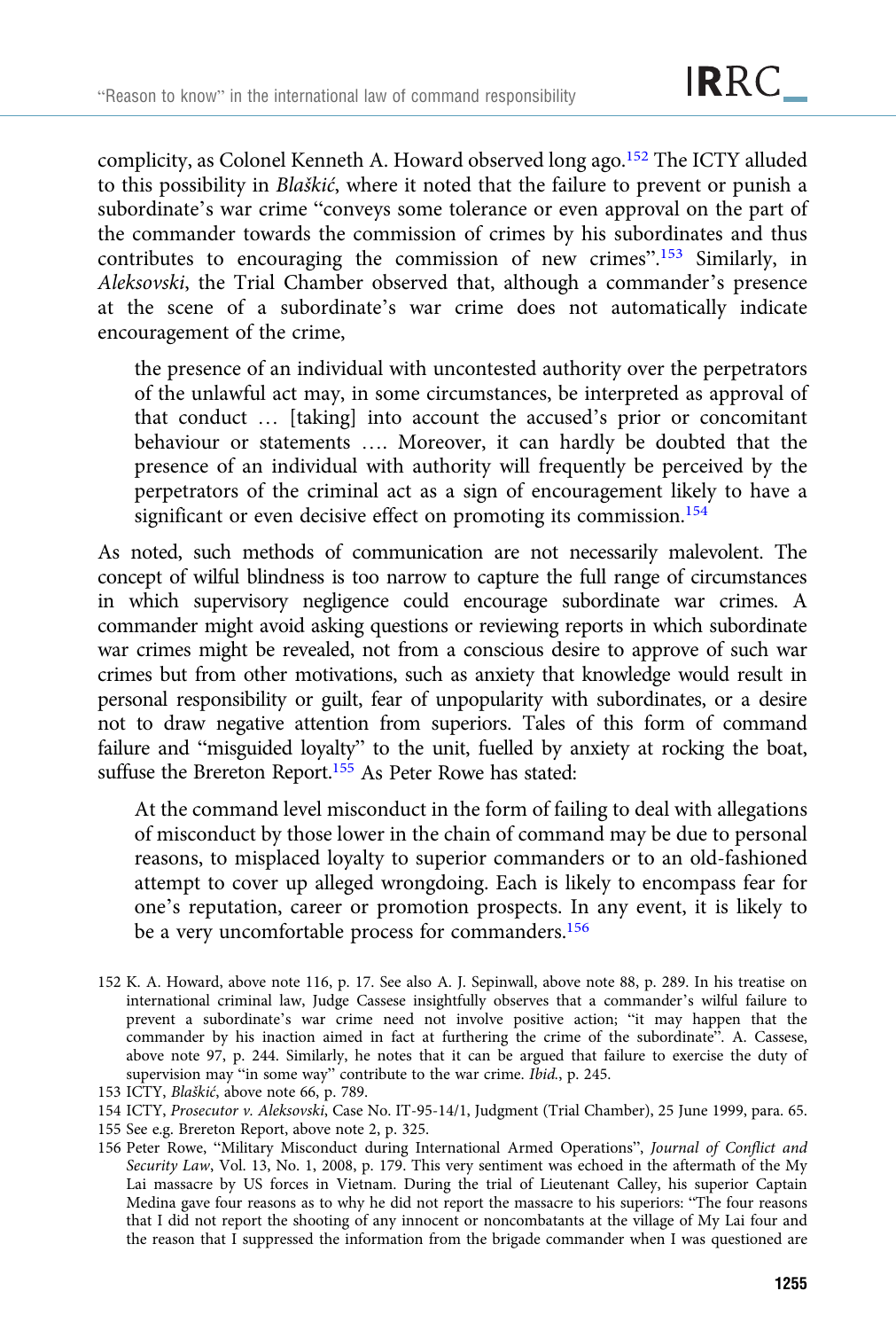Yet, motivations for not investigating suspicious facts are doctrinally irrelevant once the commander has reason to know that war crimes might be committed. It is reasonable, then, to ask why blindness must be "wilful" to trigger command responsibility.

Although it may seem that the foregoing discussion does not apply to a failure to punish a subordinate's past war crimes, because the failure cannot necessarily be viewed as implicitly communicating approval of future behaviour, there are compelling reasons to view the commander's behaviour as potentially criminal in such cases as well. The most obvious situation, and the one most readily admitted to satisfy the exigencies of municipal criminal law, is that the commander's failure to punish subordinates guilty of war crimes may embolden them to repeat their crimes by signalling implicit approval, thus contributing causally to future crimes.157

Some believe this logic cannot extend to a subordinate's isolated war crime with no possibility of repetition.<sup>158</sup> Whether this position is justifiable depends on how the injury from a war crime is conceived. Although the immediate and direct effect of the war crime cannot be enhanced or facilitated retroactively, it is reasonable to view the broader injury caused by a war crime, both to the victim and to the rule of law, as continuing until justice is visited upon the war criminal. Amy Sepinwall has argued that "expressive injuries" resulting from unpunished war crimes cause harm that cannot be ignored without undermining the humanitarian function of the LOAC.<sup>159</sup> As long as the commander fails in his or her duty to punish the subordinate, a war criminal escapes punishment, the victim's interest in justice goes unsatisfied, and the LOAC's force and authority are degraded; even a failure to prosecute an isolated war crime produces significant material and moral harm that justifies punishing the commander as partly responsible for the war crime's effects, if not the war crime itself. Holding a commander responsible for failing to punish a war crime thus serves the interests of the international community by providing a general deterrent for future war crimes, upholding the rule of law, and vindicating the interests of the victims in ensuring that their abusers do not escape justice.

as follows: Number one, I realized that instead of going in and doing combat with an armed enemy, the intelligence information was faulty and we found nothing but women and children in the village of My Lai four, and, seeing what had happened, I realized exactly the disgrace that was being brought upon the Army uniform that I am very proud to wear. Number two, I also realized the repercussions that it would have against the United States of America. Three, my family, and number four, lastly, myself, sir." See "Captain Ernest Medina, Witness of the Court", Famous Trials, available at: [https://famous-trials.com/mylaicourts/](https://famous-trials.com/mylaicourts/1628-myl-medin) [1628-myl-medin.](https://famous-trials.com/mylaicourts/1628-myl-medin)

157 M. Damaška, above note 90, p. 467.

<sup>158</sup> See e.g. M. Damaška, above note 90; D. Robinson, above note 95, pp. 18–23.

<sup>159</sup> See A. J. Sepinwall, above note 88, pp. 298–302. Darryl Robinson has argued that the municipal criminal law concept of "accessory after the fact" could not justify holding commanders responsible for failing to punish the war crimes of subordinates: D. Robinson, above note 95, p. 48. While technically correct, this argument is irrelevant. As discussed, municipal criminal law analogies have no application in international criminal law due to the very different contexts in which the respective legal systems operate.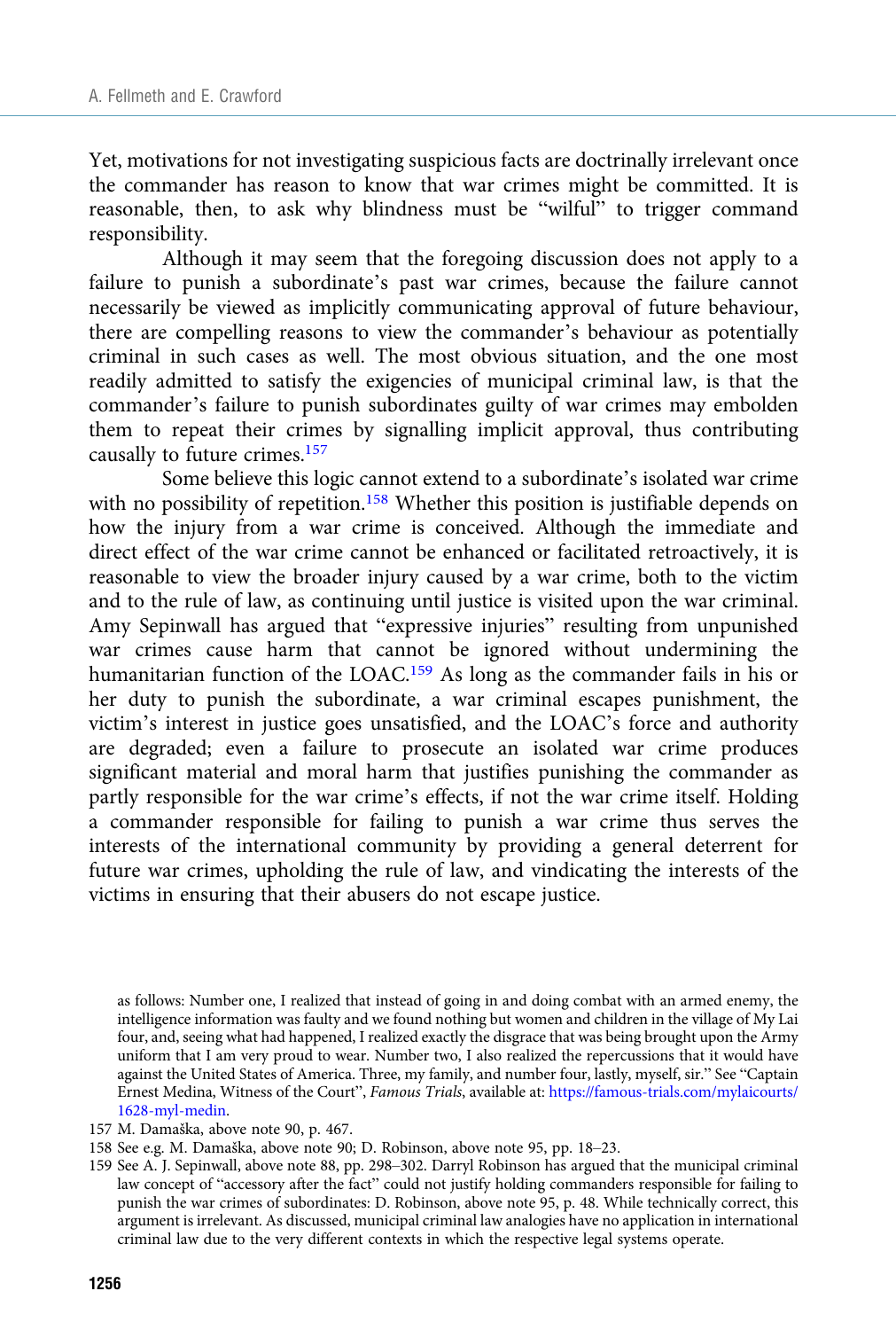## Does a commander's failure to train and supervise subordinates make the commander complicit in their war crimes?

The discussion of the lex lata of command responsibility above noted that no international treaty or criminal tribunal has unambiguously endorsed the criminal responsibility of military commanders under international law for prospective or past war crimes of subordinates when the commander possessed no information about those crimes, but when the commander's failure to adequately train subordinates in the LOAC and to supervise their compliance with the LOAC resulted in, or contributed to, the commission of the war crimes by subordinates. The large preponderance of jurisprudence and most of the academic commentary treat an officer's neglect of such duties as a matter for internal military disciplinary proceedings at most, not a subject for international criminal law.160 The idea of a commander having a legal duty under the LOAC to supervise subordinates was explicitly rejected by the ICTY Appeals Chamber in the Celebići case:

Neglect of a duty to acquire [knowledge of war crimes], however, does not feature in the provision [ICTY Statute Article 7(3)] as a separate offence, and a superior is not therefore liable under the provision for such failures but only for failing to take necessary and reasonable measures to prevent or to punish. … The point here should not be that knowledge may be presumed if a person fails in his duty to obtain the relevant information of a crime, but that it may be presumed if he had the means to obtain the knowledge but deliberately refrained from doing so. … [A]lthough a commander's failure to remain apprised of his subordinates' action, or to set up a monitoring system may constitute a neglect of duty which results in liability within the military disciplinary framework, it will not necessarily result in criminal liability.<sup>161</sup>

Similarly, the ICTR Appeals Chamber has insisted that only an officer who deliberately fails to prevent or punish war crimes by subordinates, or who "culpably or willfully" disregards his or her duty to prevent or punish, may be held liable.<sup>162</sup> As a result, "criminal negligence is not a basis of liability in the context of command responsibility".<sup>163</sup>

<sup>160</sup> See e.g. ICTY, Delalić, above note 46, para. 226; G. Mettraux, above note 21, pp. 248 (arguing that a commander's failure to adopt general measures to prevent war crimes is not relevant to command responsibility), 225 (arguing that, if an officer receives "contradictory reports about allegations of crimes" of subordinates, the officer is free to ignore the more disturbing report and rely on the "optimistic and calming report" without investigation, without incurring command responsibility if the reassuring reports turn out to be false). See also Amy Sepinwall's discussion of how the United States repeatedly declined to prosecute officers who intentionally or recklessly ignored war crimes by subordinates in Iraq: A. J. Sepinwall, above note 88, pp. 258–260, 275–279, 284–285.

<sup>161</sup> ICTY, Delalić, above note 46, para. 226 (emphasis in original); accord ICTY, Blaskić, above note 69, para. 62; ICTR, Bagilishema, above note 25, para. 42. In Kordić, the Trial Chamber interpreted the Čelebići appellate judgment to excuse commanders from a general duty of supervision of their subordinates. ICTY, Prosecutor v. Kordić, Case No. IT-95-14/2-T, Judgment (Trial Chamber), 26 February 2001, paras 432–437.

<sup>162</sup> ICTR, Bagilishema, above note 25, paras 35–37.

<sup>163</sup> ICTY, Halilović, above note 45, para. 71.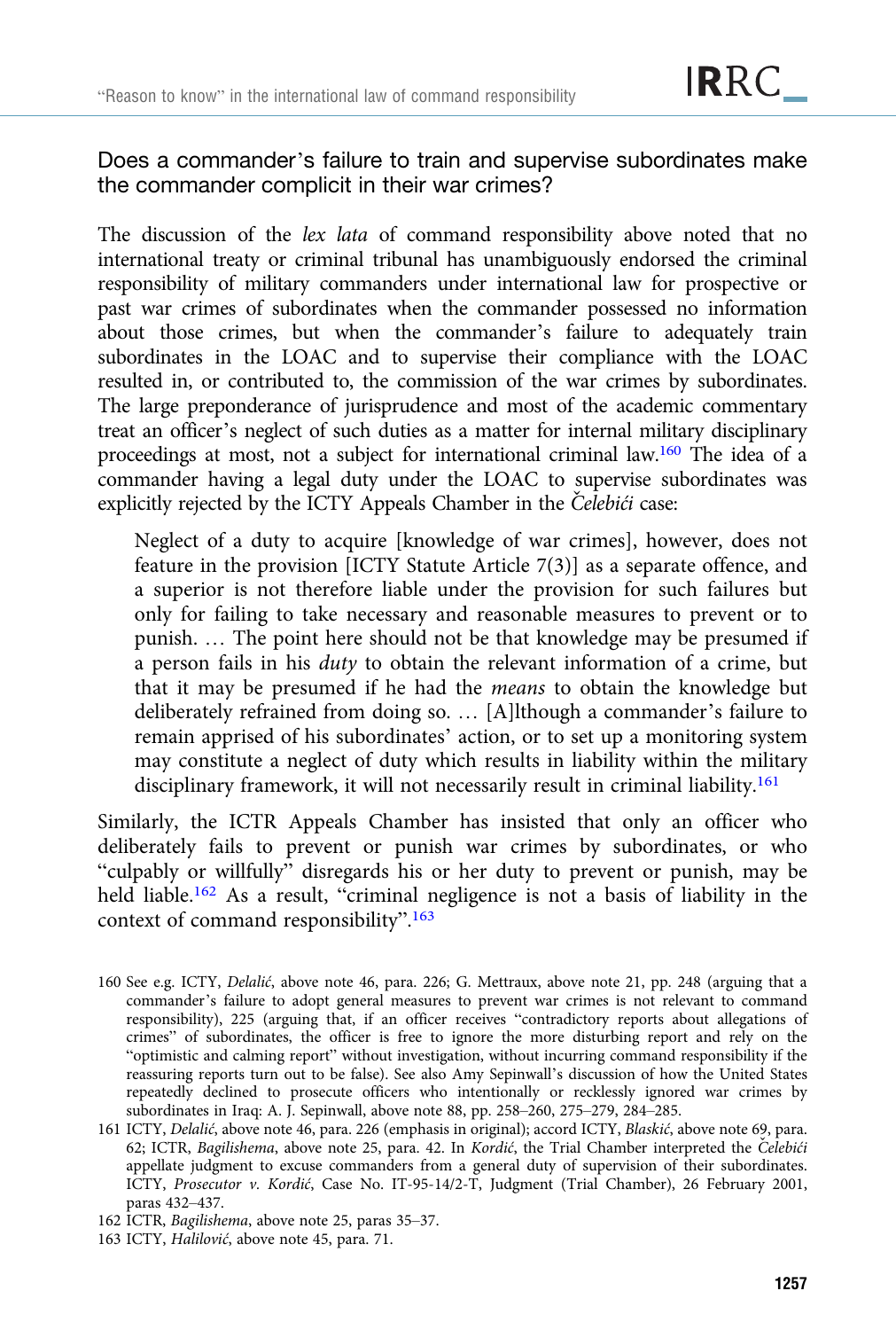Indeed, one jurist has gone so far as to assert that because failure to supervise subordinates is an "omission", it "can never, strictly speaking, be causal to an effect. Ex nihilo nihil fit."<sup>164</sup> To hold otherwise, some believe, would inevitably subject commanders to a repugnant standard of strict liability for the war crimes of their subordinates.<sup>165</sup> This claim is of course an overstatement – neglect of duty and strict liability are mutually exclusive concepts – but it arises from a healthy concern with ensuring that military commanders are not maligned and punished as war criminals for a failing that is not a proximate cause of the war crime but is at most a contributing factor and, from an evidentiary standpoint, a speculative one.166 In many cases it may be impossible to know whether adequate training and supervision would have prevented subordinates from committing a war crime, because this requires considering a counterfactual situation. The danger of subjecting a commander to unfair hindsight bias is considerable.

Certainly, it would be unrealistic and counterproductive to expect a commander's omniscience with regard to the activities of his or her subordinates. As the Nuremberg Tribunal observed, "[a] high commander cannot keep completely informed of the details of military operations of subordinates and most assuredly not of every administrative measure".<sup>167</sup> Moreover, "the distinction between excusable and culpable lack of information may be a fine line in practice",<sup>168</sup> and fine distinctions supply a precarious foundation for criminal liability.

Yet, much worse than holding commanders to an exacting standard of supervision is releasing commanders from the obligation to protect defenceless persons against whom those same commanders unleash lethal violence. The commander's duty to prevent or punish war crimes begins not with discrete acts of ordering, tolerating or consciously ignoring war crimes, but with the very tone and attitude the commander takes toward the LOAC and military professionalism. As General Douglas MacArthur once observed: "Soldiers of an army invariably reflect the attitude of their general. The leader is the essence."<sup>169</sup> The same may be said mutatis mutandis of lower-ranking officers relative to subordinates under their command.

The treaties and statutes articulating the law of command responsibility are at best vague on the relevance of tone, training and supervision, and the jurisprudence of the international criminal tribunals has not treated the question of whether a commander created a culture of compliance with the LOAC as a crucial factor in command responsibility analysis. Indeed, the Čelebići case approach to protecting civilians naively treats commanders as somehow hermetically sealed away from subordinate war crimes short of an intrepid

<sup>164</sup> S. Trechsel, above note 97, p. 29.

<sup>165</sup> See e.g. ICTY, Blaskić, above note 69, para. 332; G. Mettraux, above note 21, p. 45.

<sup>166</sup> See e.g. S. Trechsel, above note 97 p. 32; G. Mettraux, above note 21, p. 225; A.-M. Boisvert, H. Dumont and M. Petrov, above note 24, p. 127.

<sup>167</sup> Nuremberg Military Tribunal, High Command, above note 63, pp. 543–544.

<sup>168</sup> Sigrid Redse Johansen, The Military Commander's Necessity: The Law of Armed Conflict and Its Limits, Cambridge University Press, Cambridge, 2019, p. 78.

<sup>169</sup> Douglas MacArthur, Reminiscences, Da Capo Press, Burlington, VT, 1964, p. 298.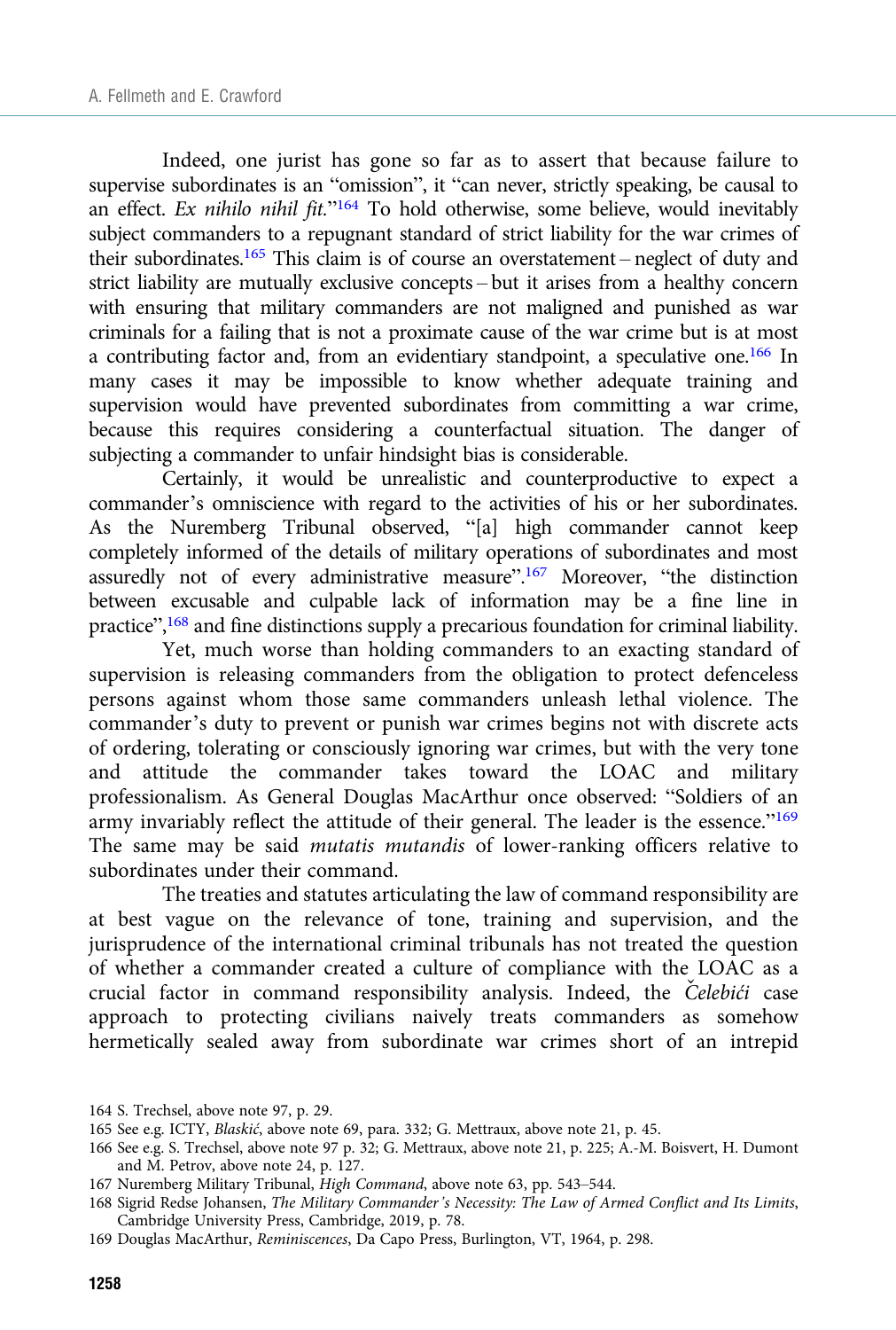informant alerting them to the facts about a future, contemporaneous or past war crime. The neglect of such factors leads to a doctrine that privileges military commanders with the right to command their troops to kill and maim without assuming any responsibility to ensure that they do so legally, then treats them as blameless when their fecklessness results in horrific acts by subordinates. This was the reasoning that led the Trial Chamber in Blaskić to insist that the role of commanders "obliges them to be constantly informed of the way in which their subordinates carry out the tasks entrusted them, and to take necessary measures for this purpose", when there is a danger of subordinates committing war  $c$ rimes<sup>170</sup> – but that decision was overturned on appeal.

The law of command responsibility cannot achieve effective deterrence while conceiving of officers as mere passive participants in the organized violence of their subordinates. No well-regulated army functions in such a manner. Enforcing military discipline and compliance with the LOAC is not a last resort taken only after great hesitation and deliberation, but a normal and continuing obligation of military commanders. An officer in any military organization is required to ensure that soldiers under his or her command are trained in the LOAC; that they are issued rules of engagement (ROE) cards and reminded of their duties; that treatment of detainees and prisoners is properly supervised; and that systems are adopted for supervising compliance with the ROE and LOAC generally, for reporting breaches of conduct, and for the detection and punishment of war crimes.171 Failure to do so not only increases the risk of the commission of war crimes by subordinates through ignorance of the LOAC or through deception by soldiers intent on committing war crimes; it also fails to acculturate subordinates to condemnation of war crimes, as the ICTY Trial Chamber suggested in Blaskić.<sup>172</sup> And, as the discussion above indicates, such a failure in training and supervision may in fact reflect a commander's unspoken approval or tolerance of war crimes by subordinates.

The commander, who sets the tone of the military organization under his or her command and who structures the lives of subordinates in a manner that can communicate either hostility or apathy toward the LOAC or conscientious respect

<sup>170</sup> ICTY, Prosecutor v. Blaskić, Case No. IT-95-14-T, Decision (Trial Chamber), 3 March 2000, paras 329– 332.

<sup>171</sup> See I. Bantekas, above note 21, pp. 67–70; cf. W. G. Eckhardt, above note 19, pp. 22–24.

<sup>172</sup> An informative case arose following the Canadian intervention in Somalia during the mid-1990s. In Morneault v. Canada (2000 CarswellNat 980), the Appeals Division of the Canadian Federal Court reviewed the decision of a Commission of Inquiry to discipline a lieutenant colonel whose subordinate soldiers beat to death a detainee and shot civilians during a deployment in Somalia. Although another commander had ordered his subordinates to "abuse" any Somali intruders into the base, the Commission did not find that Morneault had specifically ordered or participated in war crimes. It instead concluded that he had failed in his duty as a commander to train and supervise his subordinates, and to ensure that his subordinates knew their obligations under the international law of armed conflict in general and with regard to detainees in particular. See Dishonoured Legacy: Lessons of the Somalia Affair: Report of the Commission of Inquiry into the Deployment of Canadian Forces to Somalia, Vol. 4, 1997, pp. 1029–1032. See also L. C. Green, "Command Responsibility in International Humanitarian Law", Transnational Law & Contemporary Problems, Vol. 5, 1995, pp. 370–371.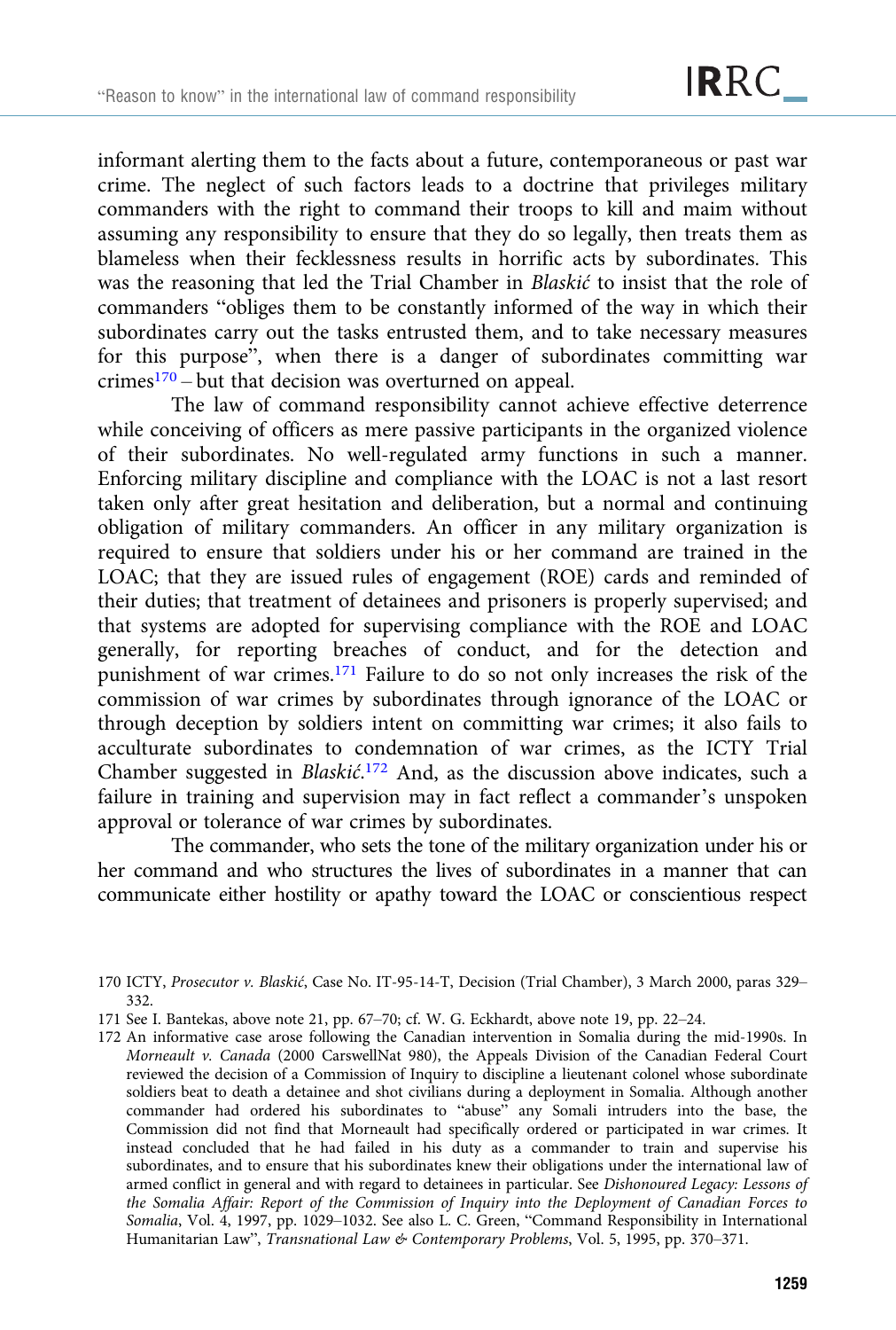for it, thus cannot be treated as immaterial when ill-trained or unsupervised subordinates commit war crimes. It would show slight respect for the LOAC if the mere ignorance of specific war crimes exculpated a commander who created or substantially contributed to the conditions that made such crimes likely.

In assessing a commander's responsibility for the war crimes of subordinates, it is therefore relevant to inquire, at a minimum, what type of training was ordered or given by the commander, what behavioural expectations were communicated directly and indirectly to subordinates, and whether any statements were made which might suggest that opposing forces are unworthy of respect or rights, or that specific results must be obtained regardless of the means.173 If General MacArthur's dictum is accurate, a commander may contribute to creating a culture of tolerance for war crimes by subordinates even before obtaining any relevant information about a subordinate's planned or past war crimes. As Mills has observed, "most war crimes are not only individual acts of atrocity. They are also command failures."<sup>174</sup>

Although modern international criminal jurisprudence rejects the idea that commanders become responsible for the war crimes of their subordinates merely by inadequate supervision, it is noteworthy that failure to supervise subordinates was a factor in assessing command responsibility in the early international criminal law jurisprudence. As mentioned previously, the IMTFE treated a high commander's dereliction of duty as sufficient grounds for command responsibility in the Yamashita, Toyoda and Araki trials, and the Allied military tribunals in Europe did the same in the Hostages case and the Rauer trial. In the Roechling case, the Superior Military Government Court of the French Occupation Zone in Germany observed, albeit with too broad a brush, that it is a commander's "duty to know what occurs in his organization, and lack of knowledge, therefore, can only be the result of criminal negligence".<sup>175</sup> More recently, the Rome Statute of the ICC mentions a commander's duty to "exercise control properly over" forces under his or her command as a factor in command responsibility, although this has not been interpreted as a major factor in command responsibility analysis.176 And as a municipal law implementing international criminal law, the Canadian Crimes against Humanity and War Crimes Act provides for commander responsibility for a commander's failure "to exercise control properly" over persons under his or her

<sup>173</sup> It is thus incorrect to argue that because any responsibility a commander may have to train troops is subject to municipal military law and policies, the nature of that training or other preventive measures, or the absence altogether of training, is irrelevant to the commander's responsibility for the war crimes of subordinates: see G. Mettraux, above note 21, pp. 69–70, 248. The ICC arrived at the opposite conclusion, finding a commander responsible for failing to properly train his troops and disseminate a code of conduct prohibiting pillage: ICC, Prosecutor v. Bemba, Case No. ICC-01/05-01/08, Judgment, 21 March 2016, paras 736–737.

<sup>174</sup> M. E. Mills, above note 129, pp. 25–26.

<sup>175</sup> Superior Military Government Court of the French Occupation Zone in Germany, Case of Hermann Roechling and Others, Judgment, 25 January 1949, reprinted in Trials of the War Criminals Before the Nuremberg Military Tribunals under Control Council Law No. 10, Vol. 14, 1949, pp. 1097, 1106.

<sup>176</sup> Rome Statute, Art. 28.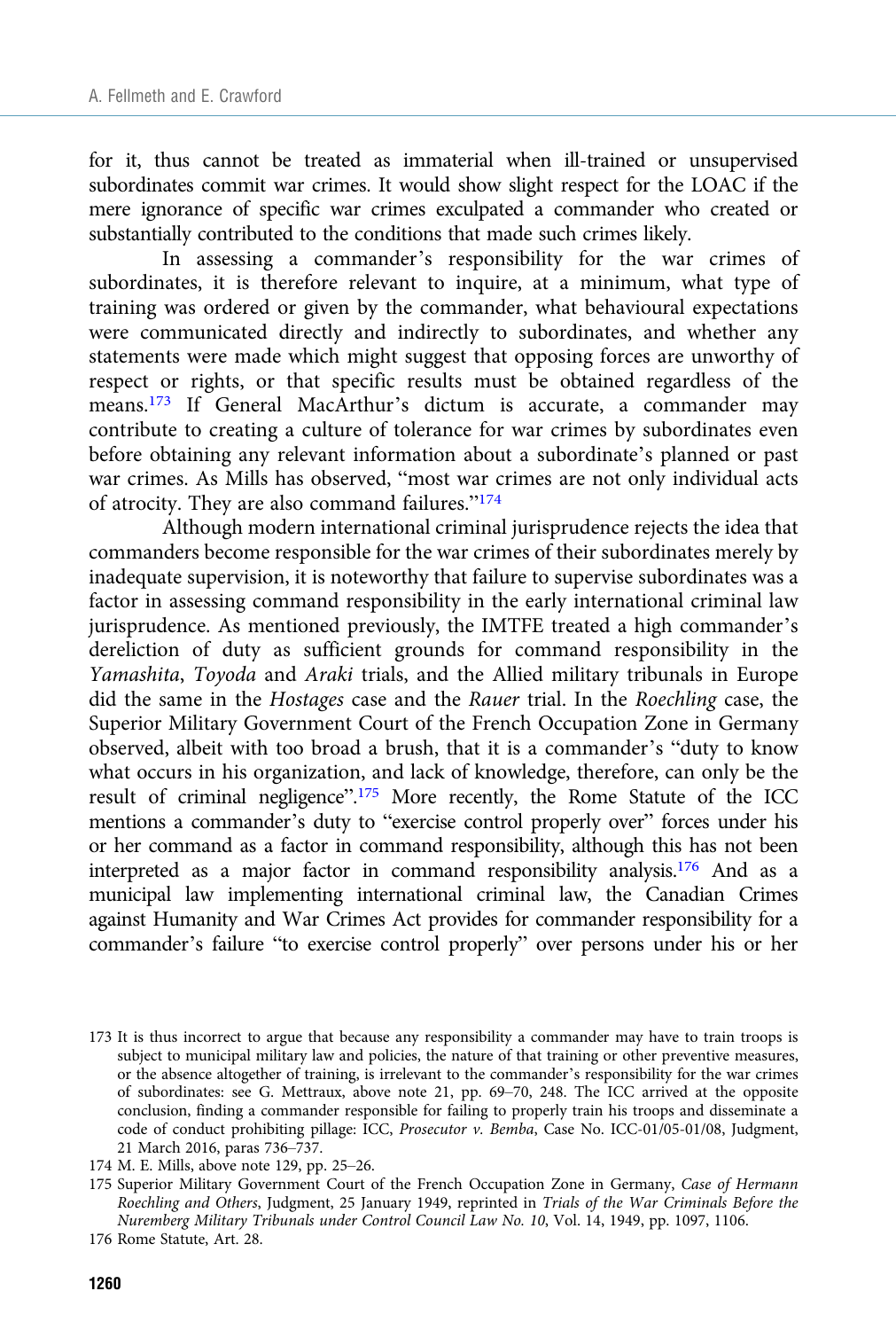effective command, and for not only knowing but being "criminally negligent in failing to know" of a planned war crime or a war crime in the process of commission.<sup>177</sup>

It does not follow that a general rule should be recognized presuming that commanders are aware of war crimes by subordinates.<sup>178</sup> However, what this analysis does suggest is that a commander who fosters a culture of disregard for the LOAC or implicitly communicates tolerance of war crimes by a serious failure to train and supervise subordinates under his or her direct command may contribute substantially and concretely to the commission of war crimes by subordinates. The fact that the LOAC imposes no responsibility on a commander who, through various indirect failures, creates conditions propitious to the commission of war crimes leaves a gap in the doctrine that is dangerous to civilians and persons hors de combat. The circumstances and allegations described in the Brereton Report, though still pending further criminal investigation, may prove to illustrate this dynamic and its tragic consequences.

## Towards a more nuanced regime of command responsibility

The optimal standard of indirect command responsibility

The Brereton Report, with its disjunction between the suspicious behaviour of subordinates who committed war crimes and the exoneration of commanders reluctant to investigate the evidence, provides a timely reminder of the need for reform of the international law of command responsibility. It illustrates how national military organizations are often quick to excuse commanders who indirectly contribute to war crimes by subordinates, and how a consequential gap in the law of command responsibility can be used to justify that exoneration. The costs of holding military commanders to such a relaxed standard of duty are unacceptably high, not only to the LOAC but to the functioning of military organizations themselves. The backlash from high-ranking military officers after President Donald Trump's pardoning of convicted war criminals and granting of amnesties to accused war criminals in 2019 and 2020<sup>179</sup> illustrates how deference

<sup>177</sup> Crimes against Humanity and War Crimes Act, SC 2000, c. 24, para. 7. "Criminal negligence", it should be noted, is a higher standard under Canadian law than simple negligence; it requires wanton or reckless disregard for a legal duty. See Canadian Criminal Code, RSC 1985, c. C-46, § 219.

<sup>178</sup> This is how Parks interprets the Muto and Yamashita holdings: see W. H. Parks, above note 16, pp. 89–90. We disagree. We interpret these cases as drawing the inference of knowledge under the specific facts of the cases, involving war crimes so systematic, widespread and repeated that an inference of knowledge was properly drawn in the cases at bar.

<sup>179</sup> In May 2019, Trump pardoned several officers and a security contractor who had either been convicted of murdering civilians and unarmed prisoners of war or had been accused of such crimes and were awaiting trial. He also restored the full rank and pay of a Navy SEAL who had committed war crimes. See Leo Shane III, "Trump Grants Clemency to Troops in Three Controversial War Crimes Cases", Military Times, 22 November 2019; Dan Maurer, "Should There Be a War Crime Pardon Exception?", Lawfare.com, 3 December 2019, available at: [www.lawfareblog.com/should-there-be-war-crime-pardon-exception.](https://www.lawfareblog.com/should-there-be-war-crime-pardon-exception) In 2020, he also pardoned private military contractors who murdered civilians and children in Iraq. See "Trump Grants Clemency to Former Blackwater Contractors Convicted of War Crimes in Iraq and Associates Prosecuted Following the Mueller Investigation", American Journal of International Law, Vol. 115, No. 2, 2021; Leo Shane III, "Trump Pardons Former Rep. Duncan Hunter and Four Iraq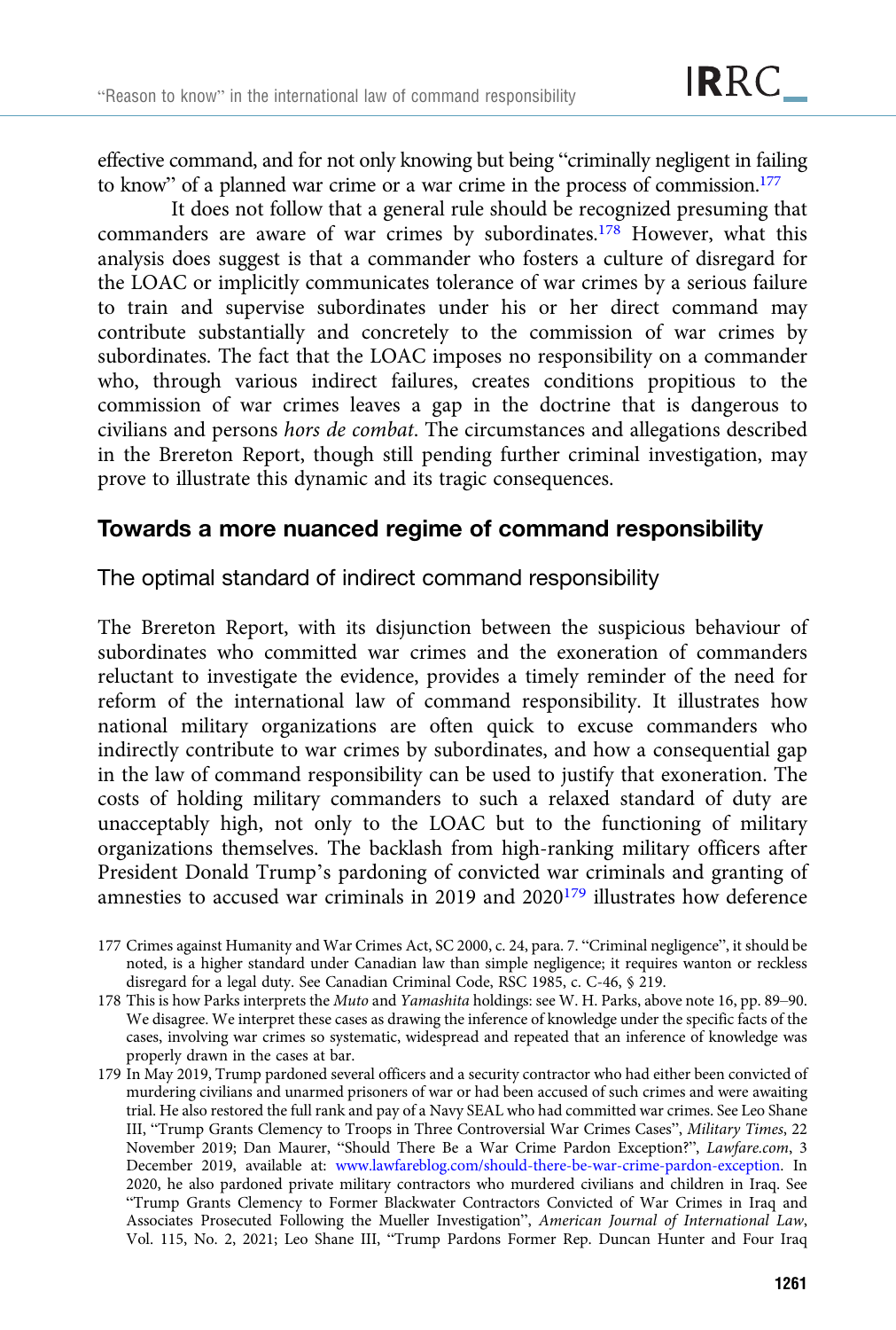to soldiers by those charged with enforcing the LOAC not only puts innocent civilians, detainees and prisoners of war at risk of horrendous crimes, but also undermines justice and the military order. As these generals knew, armies thrive not on sycophancy but on discipline, and command responsibility is an essential component of that discipline.

The difficulty of balancing fairness to military commanders with recognition of the indirect role they may play in promoting war crimes is surmountable with a comprehension of the multifaceted role of military commanders in controlling their subordinates. We reject the fatalism of exonerating military commanders from responsibility because of the difficulty of predicting when subordinates may commit war crimes.<sup>180</sup> The difficulty of an important task is no excuse for neglecting it, particularly for those engaged in a profession reliant on lethal force. The risk that soldiers will commit war crimes is present in every armed conflict, and therefore the risk of war crimes is always foreseeable in a general way.181 This does not mean that every individual war crime is foreseeable or preventable by a higher officer. What it does mean is that the law of command responsibility is hampered by an all-or-nothing mentality that is incompatible with the realities of military command. A person threatened by lawless soldiers has no reason to care whether their commander acquiesced in war crimes, felt no concern, refused to believe the evidence, or was too preoccupied to be bothered. The result is the same for the victims.

As discussed, the desire to remould the law of command responsibility in the image of municipal criminal law arises from a misapprehension that ignores the unique characteristics of military training and the dynamics of military organizations, especially those intrinsic to the relationship between commanders and subordinates. The violent nature of armed conflict and the commander's relatively comprehensive control over direct subordinates under circumstances that carry an inherent risk of war crimes justifies holding commanders to a high standard of diligence and care with regard to restraining the violence that they are charged with unleashing on others. Military commanders are usually the only significant restraint on war crimes by soldiers and officers beneath them. Any

War Vets Convicted in Blackwater Shooting", Military Times, 22 December 2020. High-ranking Pentagon officers and veteran soldiers alike expressed dismay about and opposition to the pardons and clemencies for undermining military discipline and the LOAC. See David S. Cloud, "Senior Military Officers Rebel against Trump Plan to Pardon Troops Accused of War Crimes", Los Angeles Times, 22 May 2019, available at: [www.latimes.com/politics/la-na-pol-pentagon-oppose-trump-pardon-murder-warcrimes-](https://www.latimes.com/politics/la-na-pol-pentagon-oppose-trump-pardon-murder-warcrimes-20190522-story.html)[20190522-story.html;](https://www.latimes.com/politics/la-na-pol-pentagon-oppose-trump-pardon-murder-warcrimes-20190522-story.html) Alex Johnson, "Gallagher Case Reveals Trump's Ignorance of the Military, Fired Navy Secretary Writes", NBC News, 27 November 2019, available at: [www.nbcnews.com/news/military/](https://www.nbcnews.com/news/military/gallagher-case-reveals-trump-s-ignorance-military-fired-navy-secretary-n1092931) [gallagher-case-reveals-trump-s-ignorance-military-fired-navy-secretary-n1092931.](https://www.nbcnews.com/news/military/gallagher-case-reveals-trump-s-ignorance-military-fired-navy-secretary-n1092931) One jurist has made a strong case for Trump's status as a war criminal based on command responsibility. See Gabor Rona, "Can a Pardon Be a War Crime? When Pardons Themselves Violate the Laws of War", Just Security, 25 May 2019 and 24 December 2020, available at: [www.justsecurity.org/64288/can-a-pardon-be-a-war](https://www.justsecurity.org/64288/can-a-pardon-be-a-war-crime-when-pardons-themselves-violate-the-laws-of-war/)[crime-when-pardons-themselves-violate-the-laws-of-war/](https://www.justsecurity.org/64288/can-a-pardon-be-a-war-crime-when-pardons-themselves-violate-the-laws-of-war/).

<sup>180</sup> See Jeremy Dunnaback, "Command Responsibility: A Small-Unit Leader's Perspective", Northwestern University Law Review, Vol. 108, No. 4, 2014, pp. 1411, 1419.

<sup>181</sup> See K. A. Howard, above note 116, p. 21; cf. J. Dunnaback, above note 180, p. 1420 ("There is always some level of risk that war crimes are about to be committed").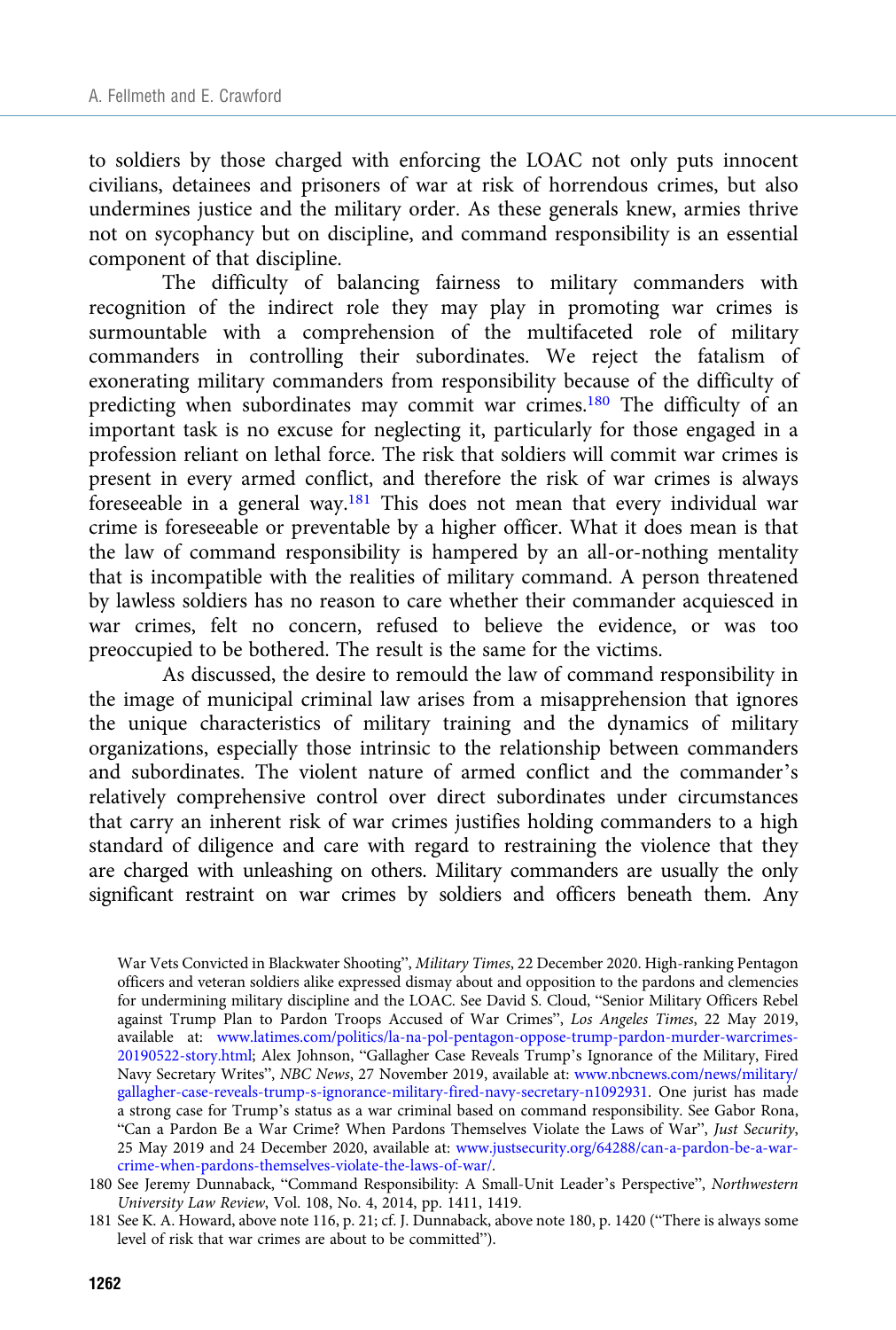attempt to relieve them of the obligation to create a culture of compliance with the LOAC, much less to investigate any information suggesting that subordinates may commit or have committed war crimes and to prevent and punish such crimes, leaves civilians, war prisoners and other defenceless individuals with very little protection against the barbarities of which soldiers have historically proved capable.

This article has also explored the dynamics of military command, including the implicit means of communicating approval or tolerance of war crimes available to commanders. The common assumption that commanders who overlook the war crimes of subordinates are merely remiss in their supervisory duties and not active participants in those crimes imposes a false dichotomy on a situation that is frequently much more fluid, ranging from indirect but clearly understood expressions of approval for war crimes to passivity motivated by personal ambition, denial of reality, or cowardice at the possibility of exposing an alarming truth.

At the same time, a pure standard of criminal negligence will be too strict to hold a commander responsible for the war crimes of subordinates in at least some situations. Notwithstanding the justifiability of expecting commanders to meet a very high standard of training and supervising their subordinates, it would be disproportionate to hold a commander responsible for such war crimes as torturing a prisoner or murdering a civilian because the commander did not always thoroughly train and supervise all those under his or her direct command. The problem is not necessarily that no moral theory can justify a criminal penalty against the commander under such circumstances. As observed, a military commander who neglects his or her training and supervisory duties can reasonably foresee that subordinates may try to commit war crimes; relying merely on faith in their moral probity is dangerously naive at best. Yet, negligence or neglect of duty is not a forgiving standard, while war crimes are some of the most reprehensible acts a human being can commit. It would be disproportionate to visit the most extreme penalties of international criminal law on a negligent commander and an active participant in a war crime in equal measure.

The optimal approach, in light of the dynamics of military organization and human psychology discussed here, is to hew to an interpretation of "reason to know" similar to that adopted by the ICTY in Čelebići. Specifically, a commander should be equally responsible for the war crimes of subordinates if he or she disregards or inadequately investigates any evidence suggesting that subordinates are involved in war crimes. Such evidence must be treated with the utmost gravity and should never be dismissed as inconsistent with what the commander believes or wishes about subordinates, as not credible because it is contrary to the commander's bare assumptions, or as inconvenient for the cohesion of the unit or some other objective.

In effect, this is a kind of recklessness standard, in which the concept of recklessness involves failing to observe a strict duty to investigate adequately any evidence of subordinate war crimes, but not a duty to constantly monitor subordinates proactively in order to ensure that they never commit war crimes. In 1973, Major William Parks published an article proposing that the standard of culpability for a commander should be "wanton negligence", presumably meaning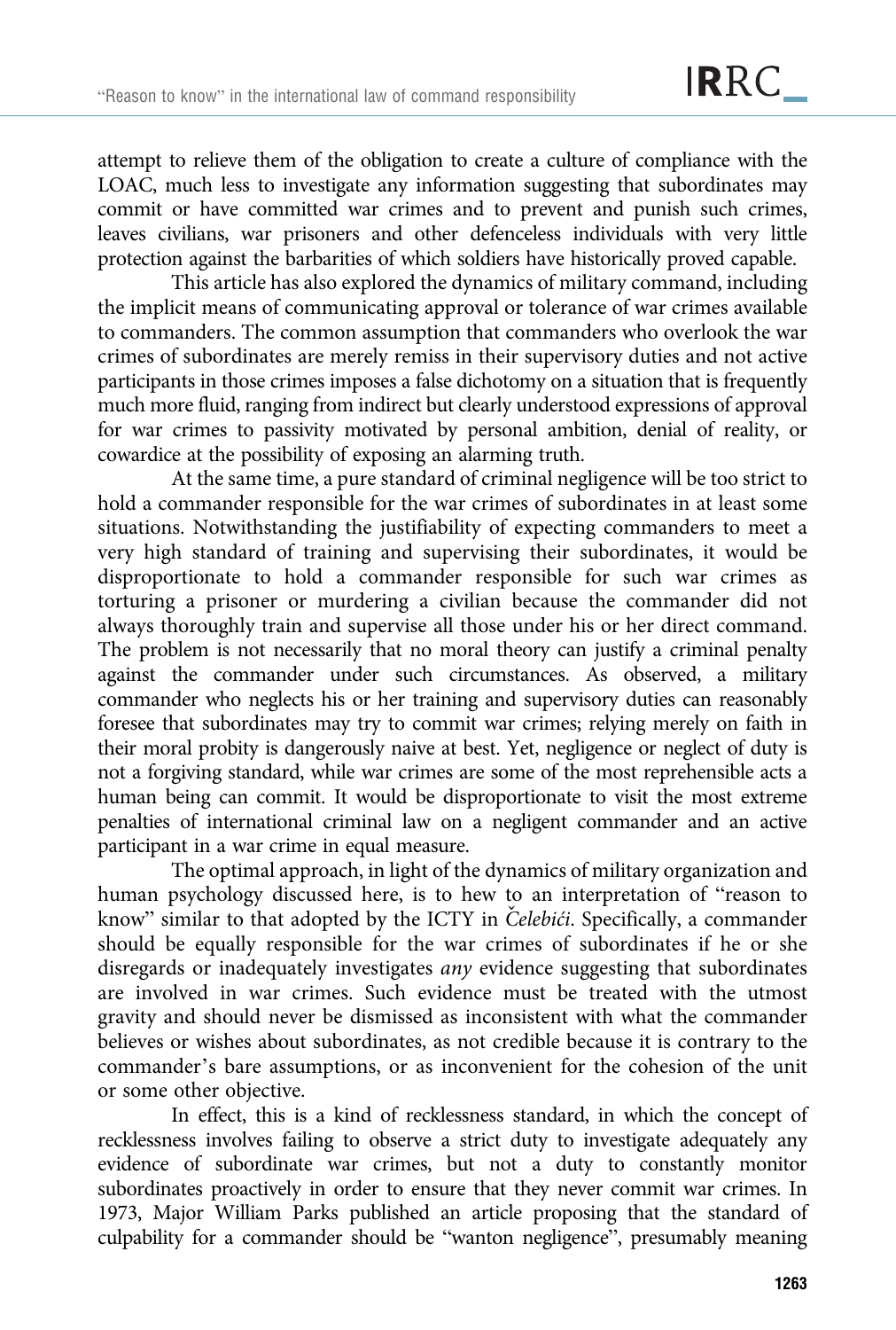something like recklessness, in order to hold the commander responsible for aiding and abetting a war crime.182 Punishing a commander who does not share the culpable mentality of his or her subordinates to at least some degree would brand as a war criminal an individual who is merely incompetent, poorly trained and supervised as an officer, or overburdened and distracted. Parks' proposal is thus consistent with our reasoning in a general way. A reckless disregard standard is morally justifiable because of the unique characteristics of military command in a way that neither a negligence standard nor an inferred acquiescence standard captures.

At the same time, nothing in this standard justifies requiring direct evidence of a commander's overt tolerance or approval of war crimes. As discussed above, there are many ways in which a commander can communicate implicit tolerance of war crimes by subordinates. Omission can be as influential as suggestion, and a euphemism can be intended and interpreted as an order. The only practical case that defenders of a higher bar for command responsibility have made is that if commanders are held responsible for training and supervising subordinates against war crimes by punishments comparable to those given to subordinates, it may be difficult to recruit officers.<sup>183</sup> Such in terrorem arguments are speculative on the facts, but worse, they attribute more moral weight to the exigencies of military staffing than to the potential commission of war crimes. There is reliable evidence showing that proper training is effective at reducing the risk of war crimes;<sup>184</sup> there is no such evidence to suggest that holding commanders responsible for properly training and supervising their troops would cause any military organization to collapse.

#### The necessity of training and supervision

As also noted, failure to create a culture of compliance with the LOAC, including adequate training and supervision of subordinates, is one potentially telling indicator of the commander's complicity in subordinate war crimes. It should therefore assume a more prominent role in command responsibility analysis. This is not to argue that such neglect should constitute a new, independent basis for a war crime, but the claim that a commander's general duty to supervise subordinates and to assiduously investigate allegations of planned or past war crimes unfairly penalizes commanders who "failed to keep properly informed" skews the moral calculus indefensibly.<sup>185</sup> It privileges fairness to one actor, who has assumed exceptional responsibility over the safety and lives of the entire universe of enemy combatants, as well as defenceless civilians and persons hors

<sup>182</sup> W. H. Parks, above note 16, p. 103.

<sup>183</sup> See e.g. M. Damaška, above note 90, p. 474; J. Dunnaback, above note 180, p. 1414.

<sup>184</sup> See e.g. Christopher H. Warner et al., "Effectiveness of Battlefield-Ethics Training during Combat Deployment: A Programme Assessment", The Lancet, Vol. 378, No. 9794, 2011.

<sup>185</sup> See G. Mettraux, above note 21, p. 211. Mettraux also argues that obligating commanders to fulfil their military duties of supervision "has the practical effect of shifting the burden of proof" to the defendant. However, this claim assumes that only evidence of the commander's actual knowledge of war crimes is relevant. As noted, the commander is factually and morally responsible for a broader range of attitudes and behaviour by subordinates.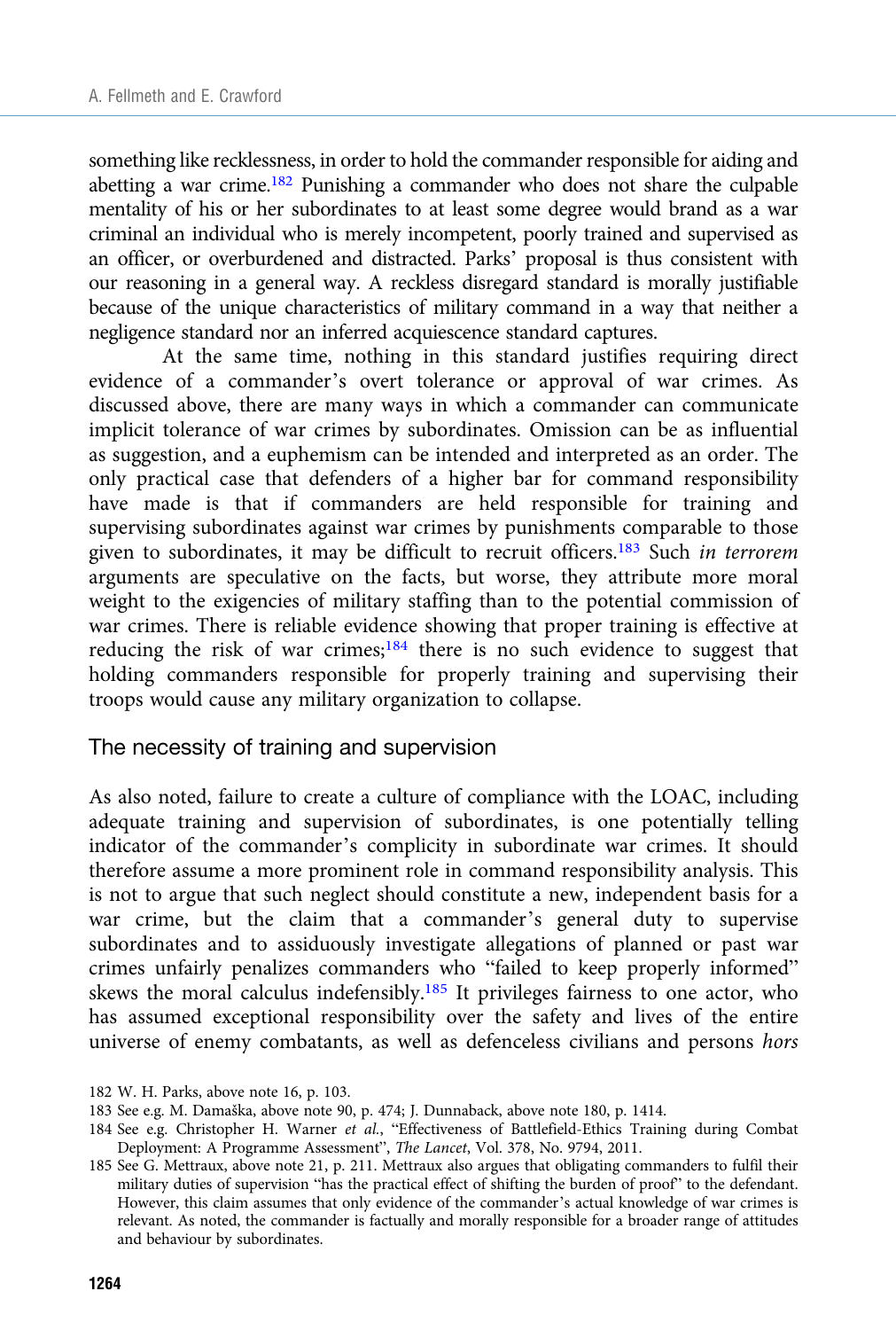de combat, over innocent persons whose lives could be seriously degraded or simply ended through the commander's negligence. There is no credible moral argument for striking the balance in the commander's favour in such circumstances.<sup>186</sup> It is not enough for a military commander to "assume that" subordinates "would properly perform the function which had been entrusted to them by higher authorities".<sup>187</sup> True, high command is not field supervision-but no military commander has the "right"<sup>188</sup> to trust in the unimpeachable integrity and legal scrupulousness of subordinates, particularly in the necessarily perilous context of armed conflict, because that right will be enjoyed at the potential expense of defenceless persons.

Limiting command responsibility for war crimes to cases of reckless disregard and ignoring the military culture created by commanders leaves a gap in international criminal law for commanders who use implicit means to communicate encouragement or toleration of war crimes by subordinates, and for commanders who through carelessness or incompetence put at risk the lives of civilians and persons hors de combat. The consequence of mitigating the punishment of superior officers in cases of serious negligence is to trivialize their moral and legal responsibility to ensure that armed subordinates perpetrating deadly violence, and their superior officers directly responsible for supervising them, comply with minimally civilized standards of behaviour. Indeed, it creates an incentive for unscrupulous generals to informally pressure lower-ranking officers to commit war crimes while preserving plausible deniability, with the greatest risk being an anodyne accusation of "dereliction of duty" under municipal military law that may or may not result in some form of discipline within the commander's own military organization.

To address this gap would require a significant innovation in international law beyond firmly embedding evidence of command neglect as an important factor in command responsibility analysis in international criminal law. One additional option would be to create a lesser charge under international law for a commander who inadequately trains or supervises troops under his or her direct command, when those troops subsequently commit a war crime.189 Colonel Howard observed that a commander who negligently allows a subordinate to commit premeditated murder in violation of the LOAC may be charged with involuntary manslaughter under a military code.<sup>190</sup> Although international criminal law does not recognize an involuntary manslaughter charge, the introduction of a lesser offence of this kind, such as "gross neglect of duty", might be worth considering. To mitigate the risk of hindsight bias, such a charge should require strong evidence of a substantial and sustained neglect of training and supervision, as opposed to training and supervision that are merely considered inadequate in light of the war crimes actually committed by subordinates.

<sup>186</sup> Cf. M. Osiel, above note 107, p. 193.

<sup>187</sup> Nuremberg Military Tribunal, High Command, above note 63, p. 558.

<sup>188</sup> Ibid.

<sup>189</sup> See C. Meloni, above note 101, p. 636.

<sup>190</sup> K. A. Howard, above note 116, p. 20.